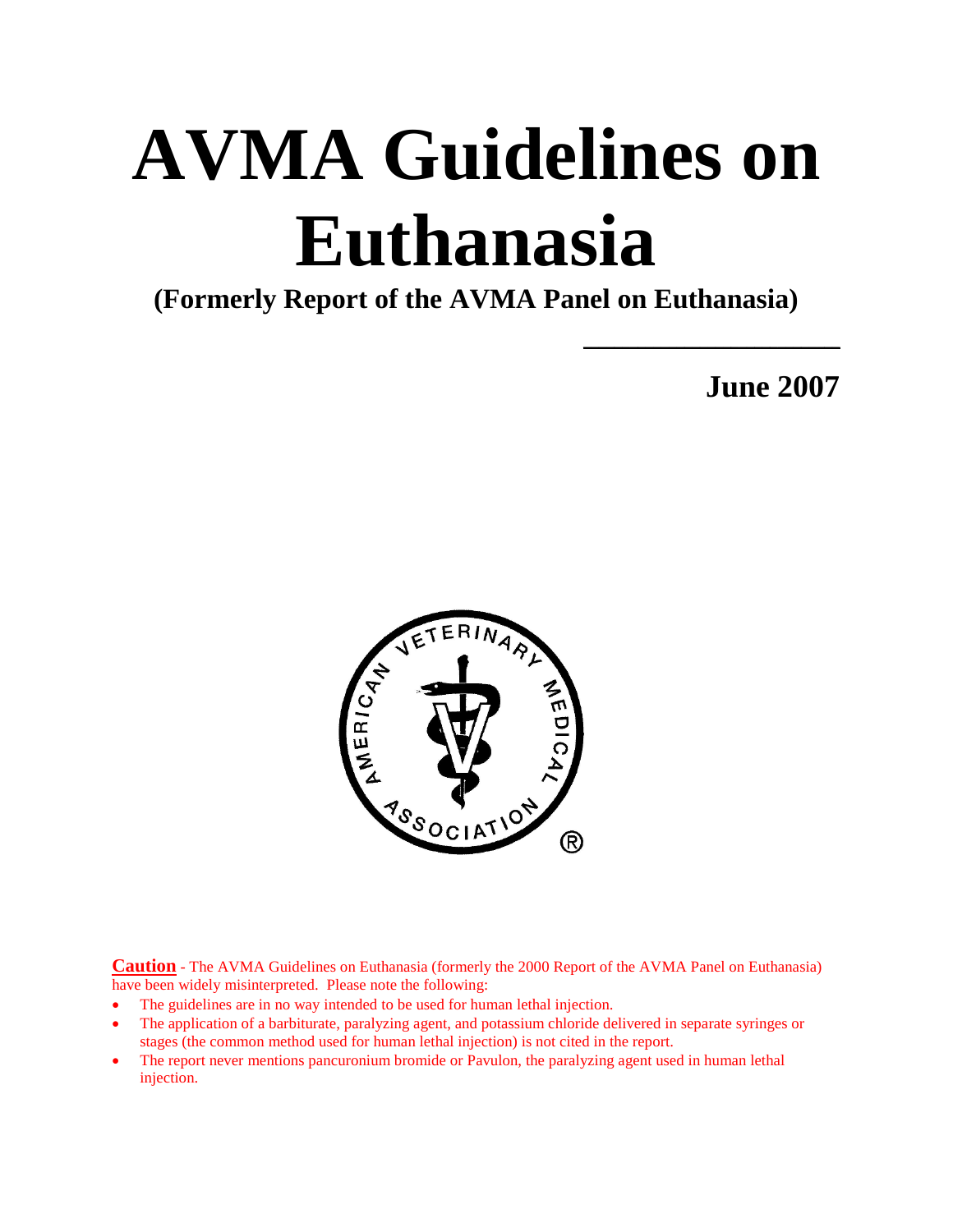## **AVMA Guidelines on Euthanasia** (Formerly Report of the AVMA Panel on Euthanasia)

## **Table of Contents**

| EUTHANASIA OF NONCONVENTIONAL SPECIES: ZOO, WILD, AQUATIC, AND ECTOTHERMIC ANIMALS 18 |  |
|---------------------------------------------------------------------------------------|--|
|                                                                                       |  |
|                                                                                       |  |
|                                                                                       |  |
|                                                                                       |  |
|                                                                                       |  |
|                                                                                       |  |
|                                                                                       |  |
|                                                                                       |  |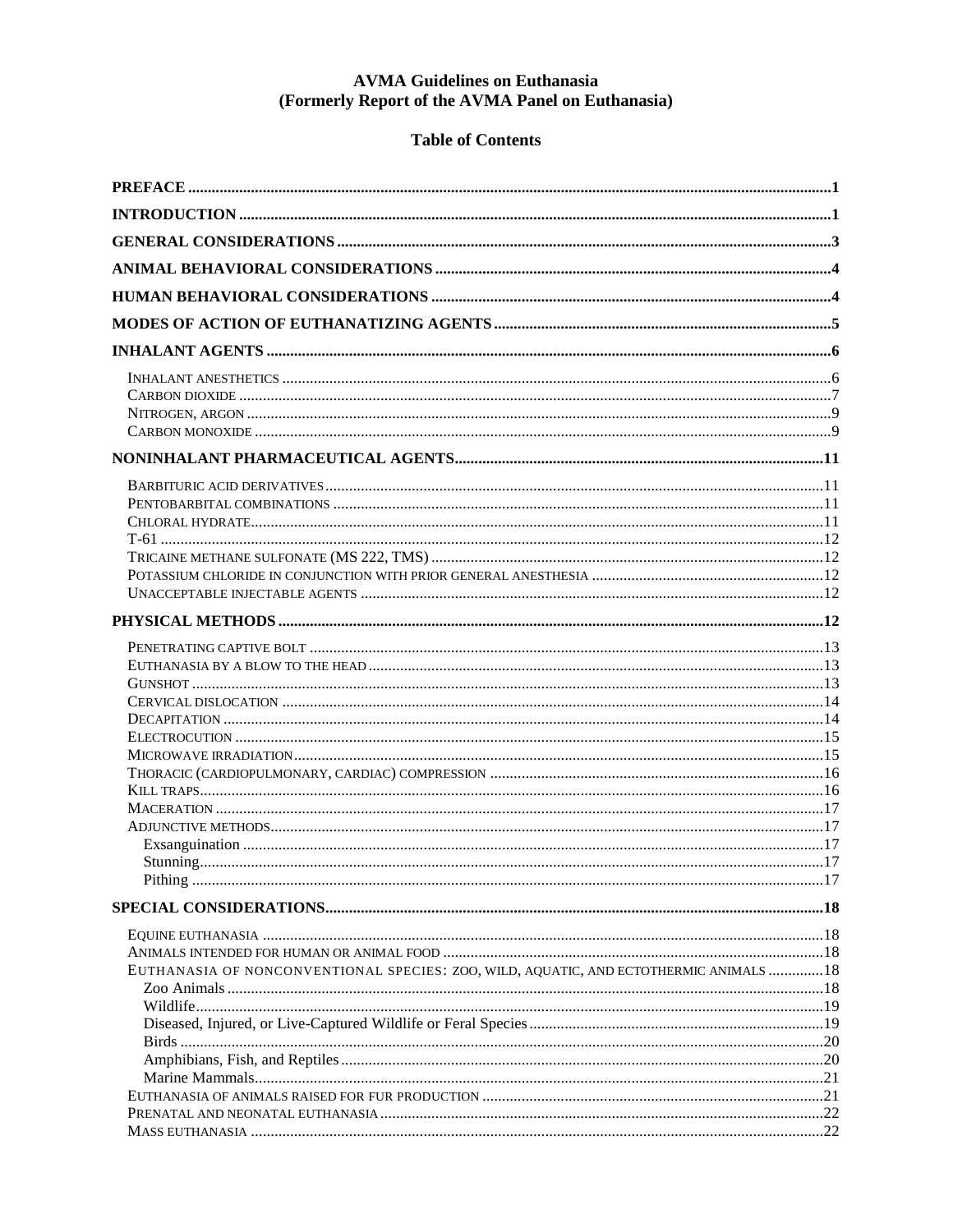## **AVMA Guidelines on Euthanasia (Formerly Report of the AVMA Panel on Euthanasia)**

## **Table of Contents**

| APPENDIX 3-CONDITIONALLY ACCEPTABLE AGENTS AND METHODS OF EUTHANASIA32 |  |
|------------------------------------------------------------------------|--|
| APPENDIX 4-SOME UNACCEPTABLE AGENTS AND METHODS OF EUTHANASIA 35       |  |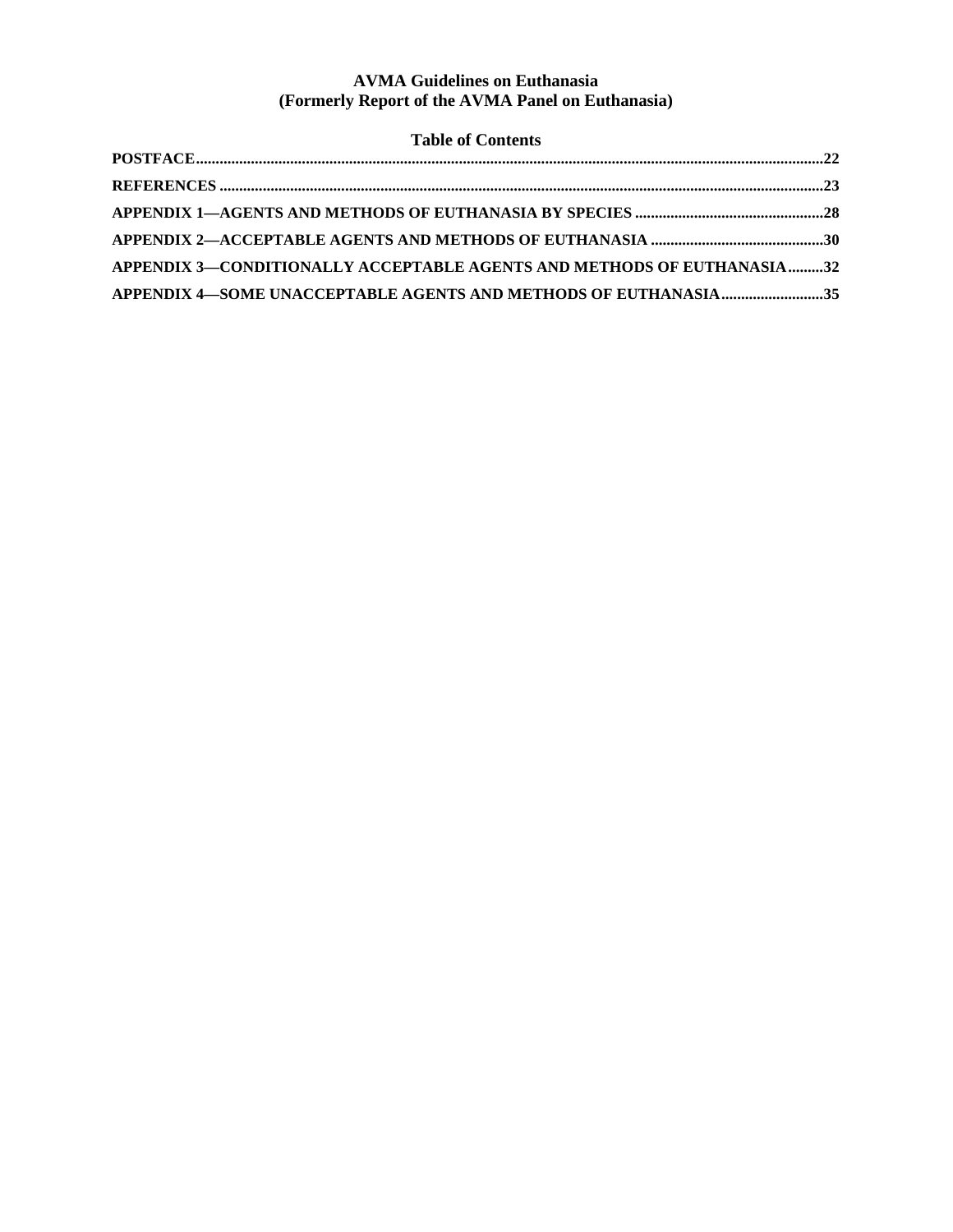#### <span id="page-3-0"></span>**PREFACE**

At the request of the American Veterinary Medical Association's (AVMA) Council on Research, the Executive Board of the AVMA convened a Panel on Euthanasia in 1999 to review and make necessary revisions to the fifth Panel Report, published in  $1993$ <sup>1</sup>. The Report of the 2000 AVMA Panel on Euthanasia was published in the *Journal of the American Veterinary Medical Association*. 216 In that version of the report, the panel updated information on euthanasia of animals in research and animal care and control facilities; expanded information on ectothermic, aquatic, and fur-bearing animals; added information on horses and wildlife; and deleted methods or agents considered unacceptable. Because the panel's deliberations were based on currently available scientific information, some euthanasia methods and agents are not discussed.

In 2006, the AVMA Executive Board approved a recommendation that the AVMA convene a panel of scientists at least once every 10 years to review all literature that scientifically evaluates methods and potential methods of euthanasia for the purpose of producing AVMA Guidelines on Euthanasia. During interim years, requests for inclusion of new or altered euthanasia procedures or agents in the AVMA Guidelines on Euthanasia are directed to the AVMA Animal Welfare Committee (AWC). Revisions are based on a thorough evaluation of the available science and require Executive Board approval. The first interim revision, approved in 2006, is the addition of a physical method (maceration) for euthanasia of chicks, poults, and pipped eggs. Substantive interim additions in the Guidelines are indicated by text that is underlined.

Welfare issues are increasingly being identified in the management of free-ranging wildlife, and the need for humane euthanasia guidelines in this context is great. Collection of animals for scientific investigations, euthanasia of injured or diseased wildlife species, removal of animals causing damage to property or threatening human safety, and euthanasia of animals in excess population are drawing more public attention. These issues are acknowledged in these guidelines and special considerations are described for handling animals under free-ranging conditions, where their needs are far different from those of their domestic counterparts.

These guidelines are intended for use by members of the veterinary profession who carry out or oversee the euthanasia of animals. Although the guidelines may be interpreted and understood by a broad segment of the general population, a veterinarian should be consulted in the application of these recommendations. The practice of veterinary medicine is complex and involves diverse animal species. Whenever possible, a veterinarian experienced with the species in question should be consulted when selecting the method of euthanasia, particularly when little species-specific euthanasia research has been done. Although interpretation and use of these guidelines cannot be limited, the AVMA's overriding commitment is to give veterinarians guidance in relieving pain and suffering of animals that are to be euthanatized. The recommendations in these guidelines are intended to serve as guidance for veterinarians who must then use professional judgment in applying them to the various settings where animals are to be euthanatized.

#### <span id="page-3-1"></span>**INTRODUCTION**

The term euthanasia is derived from the Greek terms *eu* meaning good and *thanatos* meaning death. 2 A "good death" would be one that occurs with minimal pain and distress. In the context of these guidelines, euthanasia is the act of inducing humane death in an animal. It is our responsibility as veterinarians and human beings to ensure that if an animal's life is to be taken, it is done with the highest degree of respect, and with an emphasis on making the death as painless and distress free as possible. Euthanasia techniques should result in rapid loss of consciousness followed by cardiac or respiratory arrest and the ultimate loss of brain function. In addition, the technique should minimize distress and anxiety experienced by the animal prior to loss of consciousness. The panel recognized that the absence of pain and distress cannot always be achieved. These guidelines attempt to balance the ideal of minimal pain and distress with the reality of the many environments in which euthanasia is performed. A veterinarian with appropriate training and expertise for the species involved should be consulted to ensure that proper procedures are used.

Criteria for painless death can be established only after the mechanisms of pain are understood. Pain is that sensation (perception) that results from nerve impulses reaching the cerebral cortex via ascending neural pathways. Under normal circumstances, these pathways are relatively specific, but the nervous system is sufficiently plastic that activation of nociceptive pathways does not always result in pain and stimulation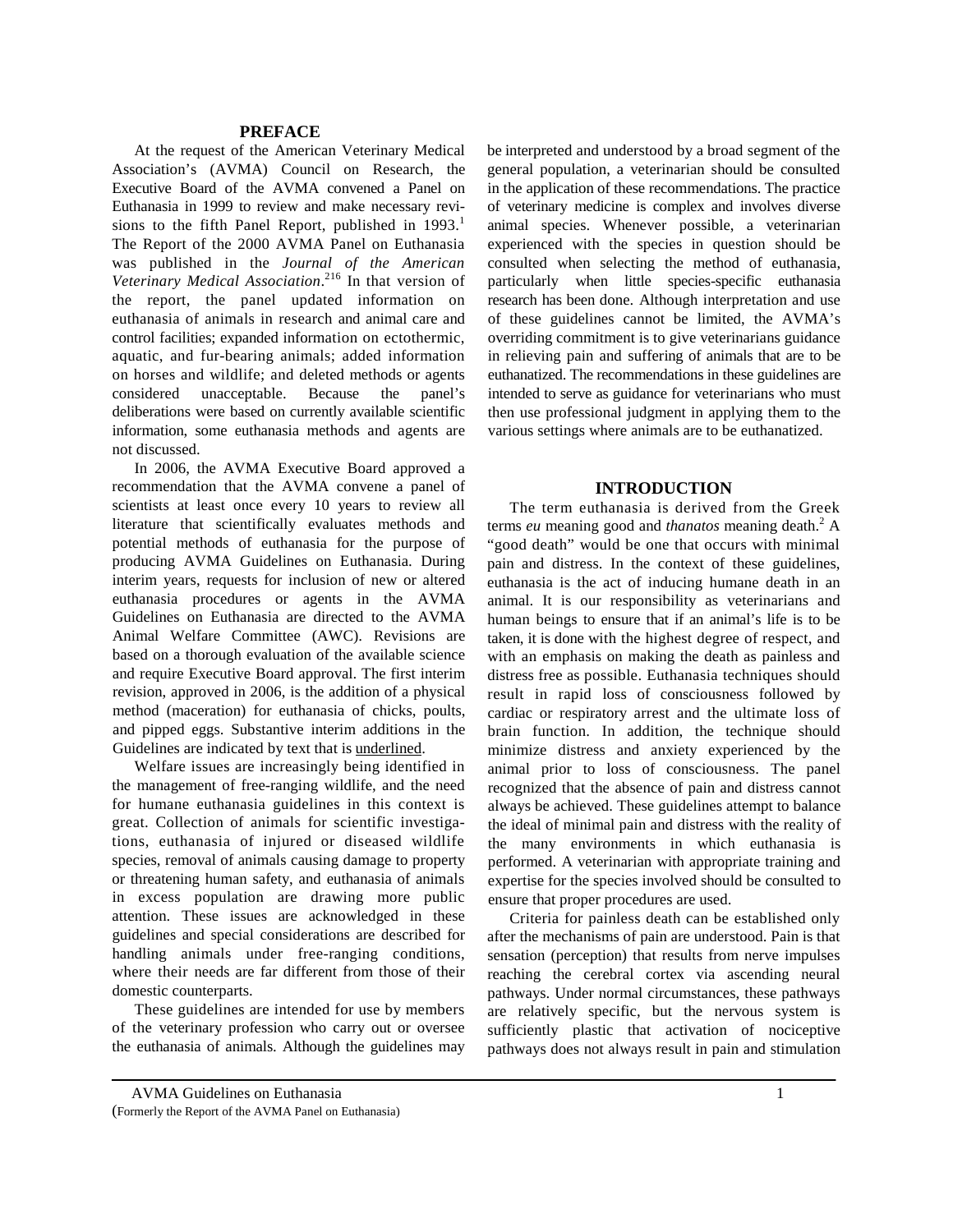of other (non-nociceptive) peripheral and central neurons can give rise to pain. The term nociceptive is derived from the word *noci* meaning to injure and *ceptive* meaning to receive, and is used to describe neuronal input caused by noxious stimuli, which threaten to, or actually do, destroy tissue. These noxious stimuli initiate nerve impulses by acting at primary nociceptors and other sensory nerve endings that respond to noxious and non-noxious stimuli from mechanical, thermal, or chemical activity. Endogenous chemical substances such as hydrogen ions, potassium ions, ATP, serotonin, histamine, bradykinin, and prostaglandins, as well as electrical currents, are capable of generating nerve impulses in nociceptor nerve fibers. Activity in nociceptive pathways can also be triggered in normally silent receptors that become sensitized by chronic pain conditions. 3,4

Nerve impulse activity generated by nociceptors is conducted via nociceptor primary afferent fibers to the spinal cord or the brainstem where it is transmitted to two general sets of neural networks. One set is related to nociceptive reflexes (eg, withdrawal and flexion reflexes) that are mediated at the spinal level, and the second set consists of ascending pathways to the reticular formation, hypothalamus, thalamus, and cerebral cortex (somatosensory cortex and limbic system) for sensory processing. It is important to understand that ascending nociceptive pathways are numerous, often redundant, and are capable of considerable plasticity under chronic conditions (pathology or injury). Moreover, even the transmission of nociceptive neural activity in a given pathway is highly variable. Under certain conditions, both the nociceptive reflexes and the ascending pathways may be suppressed, as, for example, in epidural anesthesia. Under another set of conditions, nociceptive reflex actions may occur, but activity in the ascending pathways is suppressed; thus, noxious stimuli are not perceived as pain. It is incorrect to use the term pain for stimuli, receptors, reflexes, or pathways because the term implies perception, whereas all the above may be active without consequential pain perception.<sup>5,6</sup>

Pain is divided into two broad categories: (1) sensory-discriminative, which indicates the site of origin and the stimulus giving rise to the pain; and (2) motivational-affective in which the severity of the stimulus is perceived and the animal's response is determined. Sensory-discriminative processing of nociceptive impulses is most likely to be accomplished by subcortical and cortical mechanisms similar to those used for processing other sensory-discriminative input that provides the individual with information about the intensity, duration, location, and quality of the stimulus. Motivational-affective processing involves the ascending reticular formation for behavioral and cortical arousal. It also involves thalamic input to the forebrain and the limbic system for perceptions such as discomfort, fear, anxiety, and depression. The motivationalaffective neural networks also have strong inputs to the limbic system, hypothalamus and the autonomic nervous system for reflex activation of the cardiovascular, pulmonary, and pituitary-adrenal systems. Responses activated by these systems feed back to the forebrain and enhance perceptions derived via motivationalaffective inputs. On the basis of neurosurgical experience in humans, it is possible to separate the sensorydiscriminative components from the motivationalaffective components of pain.<sup>7</sup>

For pain to be experienced, the cerebral cortex and subcortical structures must be functional. If the cerebral cortex is nonfunctional because of hypoxia, depression by drugs, electric shock, or concussion, pain is not experienced. Therefore, the choice of the euthanasia agent or method is less critical if it is to be used on an animal that is anesthetized or unconscious, provided that the animal does not regain consciousness prior to death.

An understanding of the continuum that represents stress and distress is essential for evaluating techniques that minimize any distress experienced by an animal being euthanatized. Stress has been defined as the effect of physical, physiologic, or emotional factors (stressors) that induce an alteration in an animal's homeostasis or adaptive state.<sup>8</sup> The response of an animal to stress represents the adaptive process that is necessary to restore the baseline mental and physiologic state. These responses may involve changes in an animal's neuroendocrinologic system, autonomic nervous system, and mental status that may result in overt behavioral changes. An animal's response varies according to its experience, age, species, breed, and current physiologic and psychologic state.<sup>9</sup>

Stress and the resulting responses have been divided into three phases.<sup>10</sup> Eustress results when harmless stimuli initiate adaptive responses that are beneficial to the animal. Neutral stress results when the animal's response to stimuli causes neither harmful nor beneficial effects to the animal. Distress results when an animal's response to stimuli interferes with its well-being and comfort. $^{11}$ 

As with many other procedures involving animals, some methods of euthanasia require physical handling of the animal. The amount of control and kind of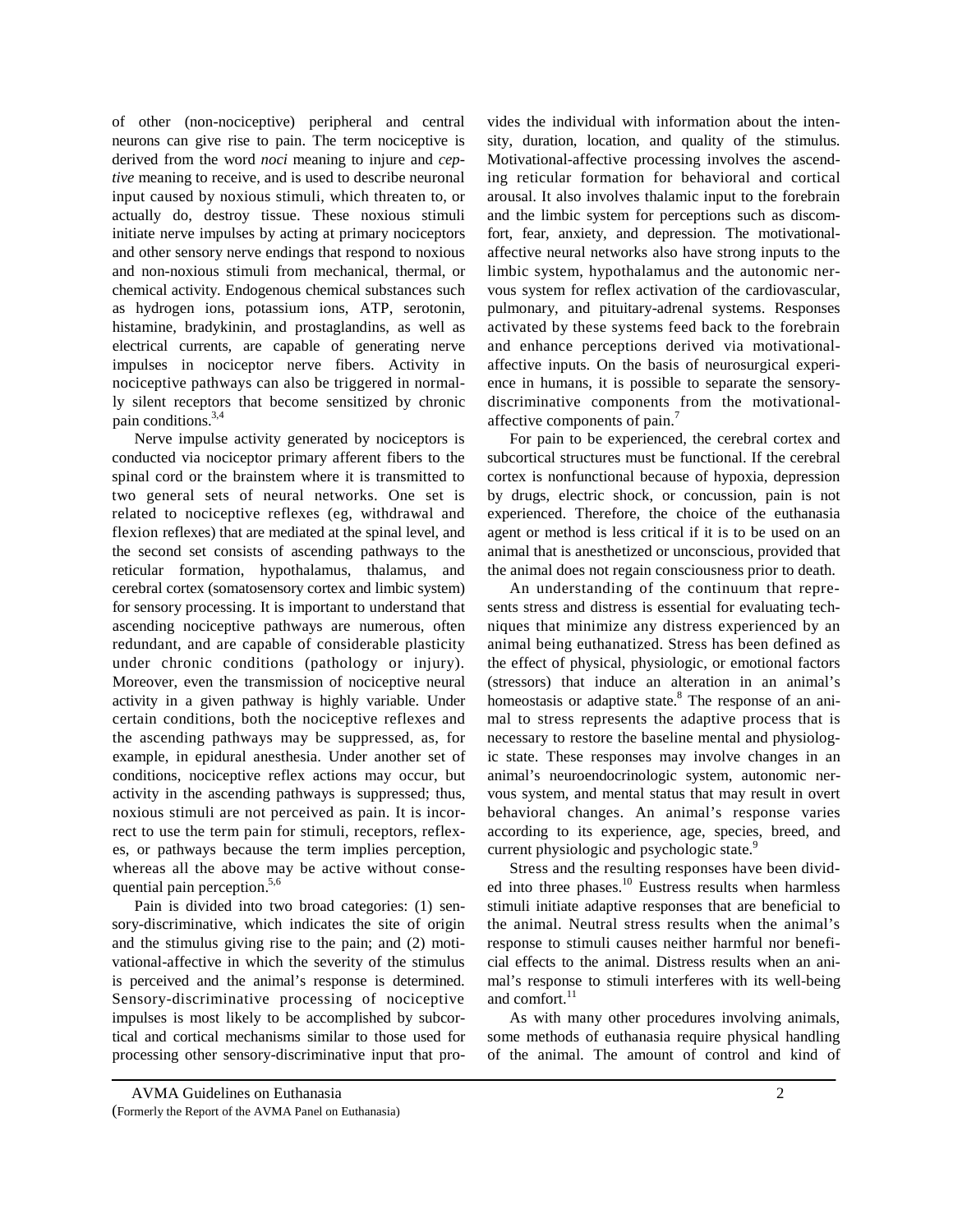restraint required will be determined by the animal's species, breed, size, state of domestication, degree of taming, presence of painful injury or disease, degree of excitement, and method of euthanasia. Proper handling is vital to minimize pain and distress in animals, to ensure safety of the person performing euthanasia, and, often, to protect other people and animals.

An in-depth discussion of euthanasia procedures is beyond the scope of these guidelines; however, personnel who perform euthanasia must have appropriate certification and training, experience with the techniques to be used, and experience in the humane restraint of the species of animal to be euthanatized, to ensure that animal pain and distress are minimized during euthanasia. Training and experience should include familiarity with the normal behavior of the species being euthanatized, an appreciation of how handling and restraint affects that behavior, and an understanding of the mechanism by which the selected technique induces loss of consciousness and death. Prior to being assigned full responsibility for performing euthanasia, all personnel must have demonstrated proficiency in the use of the technique in a closely supervised environment. References provided at the end of this document may be useful for training personnel. $1^{12-21}$ 

Selection of the most appropriate method of euthanasia in any given situation depends on the species of animal involved, available means of animal restraint, skill of personnel, number of animals, and other considerations. Available information focuses primarily on domestic animals, but the same general considerations should be applied to all species.

These guidelines include four appendices that summarize information from the text. Appendix 1 lists acceptable and conditionally acceptable methods of euthanasia, categorized by species. Appendices 2 and 3 provide summaries of characteristics for acceptable and conditionally acceptable methods of euthanasia. Appendix 4 provides a summary of some unacceptable euthanasia agents and methods. Criteria used for acceptable, conditionally acceptable, and unacceptable methods are as follows: acceptable methods are those that consistently produce a humane death when used as the sole means of euthanasia; conditionally acceptable methods are those techniques that by the nature of the technique or because of greater potential for operator error or safety hazards might not consistently produce humane death or are methods not well documented in the scientific literature; and unacceptable techniques are those methods deemed inhumane under any conditions or that the panel found posed a substantial risk to the human applying the technique. The guidelines also include discussion of several adjunctive methods, which are those methods that cannot be used as the sole method of euthanasia, but that can be used in conjunction with other methods to produce a humane death.

#### <span id="page-5-0"></span>**GENERAL CONSIDERATIONS**

In evaluating methods of euthanasia, the panel used the following criteria: (1) ability to induce loss of consciousness and death without causing pain, distress, anxiety, or apprehension; (2) time required to induce loss of consciousness; (3) reliability; (4) safety of personnel; (5) irreversibility; (6) compatibility with requirement and purpose; (7) emotional effect on observers or operators; (8) compatibility with subsequent evaluation, examination, or use of tissue; (9) drug availability and human abuse potential; (10) compatibility with species, age, and health status; (11) ability to maintain equipment in proper working order; and (12) safety for predators/scavengers should the carcass be consumed.

The panel discussed the definition of euthanasia used in these guidelines as it applies to circumstances when the degree of control over the animal makes it difficult to ensure death without pain and distress. Slaughter of animals for food, fur, or fiber may represent such situations. However, the same standards for euthanasia should be applied to the killing of animals for food, fur, or fiber, and wildlife or feral animals. Animals intended for food should be slaughtered humanely, taking into account any special requirements of the US Department of Agriculture. $^{22}$ Painless death can be achieved by properly stunning the animal, followed immediately by exsanguination. Handling of animals prior to slaughter should be as stress free as possible. Electric prods or other devices should not be used to encourage movement of animals and are not needed if chutes and ramps are properly designed to enable animals to be moved and restrained without undue stress.<sup>23-27</sup> Animals must not be restrained in a painful position before slaughter.

Ethical considerations that must be addressed when euthanatizing healthy and unwanted animals reflect professional and societal concerns.28,29 These issues are complex and warrant thorough consideration by the profession and all those concerned with the welfare of animals. Whereas the panel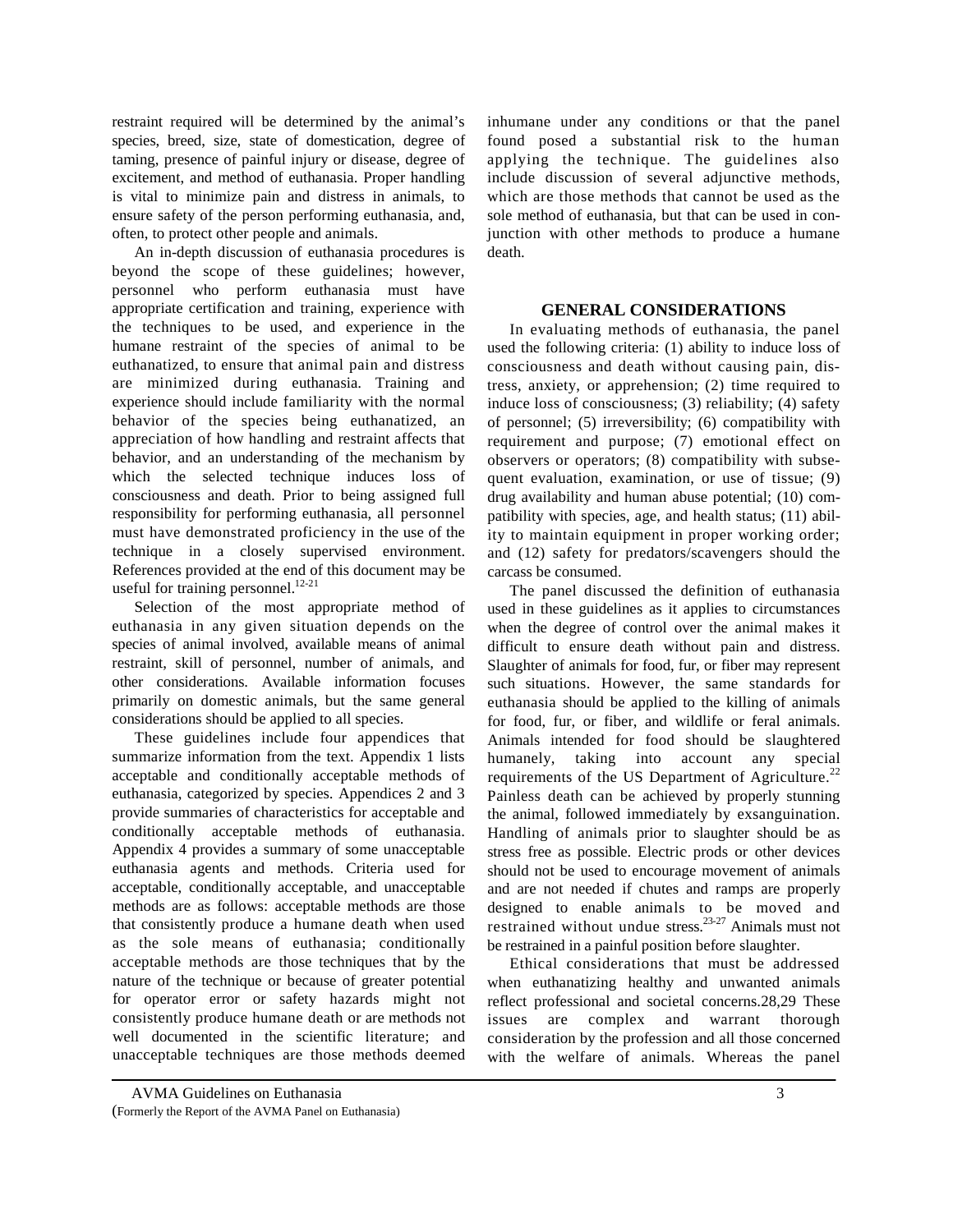recognized the need for those responsible for the euthanasia of animals to be cognizant of these issues, it did not believe that its report was the appropriate forum for an in-depth discussion of this topic.

It is the intent of AVMA that euthanasia be performed in accordance with applicable federal, state, and local laws governing drug acquisition and storage, occupational safety, and methods used for euthanasia and disposal of animals. However, space does not permit a review of current federal, state, and local regulations.

The panel was aware that circumstances may arise that are not clearly covered by its report. Whenever such situations arise, a veterinarian experienced with the species should use professional judgment and knowledge of clinically acceptable techniques in selecting an appropriate euthanasia technique. Professional judgment in these circumstances will take into consideration the animal's size and its species-specific physiologic and behavioral characteristics. In all circumstances, the euthanasia method should be selected and used with the highest ethical standards and social conscience.

It is imperative that death be verified after euthanasia and before disposal of the animal. An animal in deep narcosis following administration of an injectable or inhalant agent may appear dead, but might eventually recover. Death must be confirmed by examining the animal for cessation of vital signs, and consideration given to the animal species and method of euthanasia when determining the criteria for confirming death.

#### <span id="page-6-0"></span>**ANIMAL BEHAVIORAL CONSIDERATIONS**

The need to minimize animal distress, including fear, anxiety, and apprehension, must be considered in determining the method of euthanasia. Gentle restraint (preferably in a familiar and safe environment), careful handling, and talking during euthanasia often have a calming effect on animals that are used to being handled. Sedation and/or anesthesia may assist in achieving the best conditions for euthanasia. It must be recognized that any sedatives or anesthetics given at this stage that change circulation may delay the onset of the euthanasia agent. Preparation of observers should also be taken into consideration.

Animals that are wild, feral, injured, or already distressed from disease pose another challenge. Methods of pre-euthanasia handling suitable for domestic animals may not be effective for them. Because handling may stress animals unaccustomed to human contact (eg, wildlife, zoo, and feral species), the degree of restraint required to perform any euthanasia procedure should be considered when evaluating various methods. When handling these animals, calming may be accomplished by minimizing visual, auditory, and tactile stimulation. When struggling during capture or restraint may cause pain, injury, or anxiety to the animal or danger to the operator, the use of tranquilizers, analgesics, and/or anesthetics may be necessary. A route of injection should be chosen that causes the least distress in the animal for which euthanasia must be performed. Various techniques for oral delivery of sedatives to dogs and cats have been described that may be useful under these circumstances. 30,31

Facial expressions and body postures that indicate various emotional states of animals have been described for some species.<sup>32-37</sup> Behavioral and physiologic responses to noxious stimuli include distress vocalization, struggling, attempts to escape, defensive or redirected aggression, salivation, urination, defecation, evacuation of anal sacs, pupillary dilatation, tachycardia, sweating, and reflex skeletal muscle contractions causing shivering, tremors, or other muscular spasms. Unconscious as well as conscious animals are capable of some of these responses. Fear can cause immobility or "playing dead" in certain species, particularly rabbits and chickens. This immobility response should not be interpreted as loss of consciousness when the animal is, in fact, conscious. Distress vocalizations, fearful behavior, and release of certain odors or pheromones by a frightened animal may cause anxiety and apprehension in other animals. Therefore, for sensitive species, it is desirable that other animals not be present when individual animal euthanasia is performed.

#### <span id="page-6-1"></span>**HUMAN BEHAVIORAL CONSIDERATIONS**

When animals must be euthanatized, either as individuals or in larger groups, moral and ethical concerns dictate that humane practices be observed. Human psychologic responses to euthanasia of animals need to be considered, with grief at the loss of a life as the most common reaction. 38 There are six circumstances under which the panel was most aware of the effects of animal euthanasia on people.

The first of these is the veterinary clinical setting where owners have to make decisions about whether and when to euthanatize. Although many owners rely heavily on their veterinarian's judgment, others may have misgivings about making their own decision. This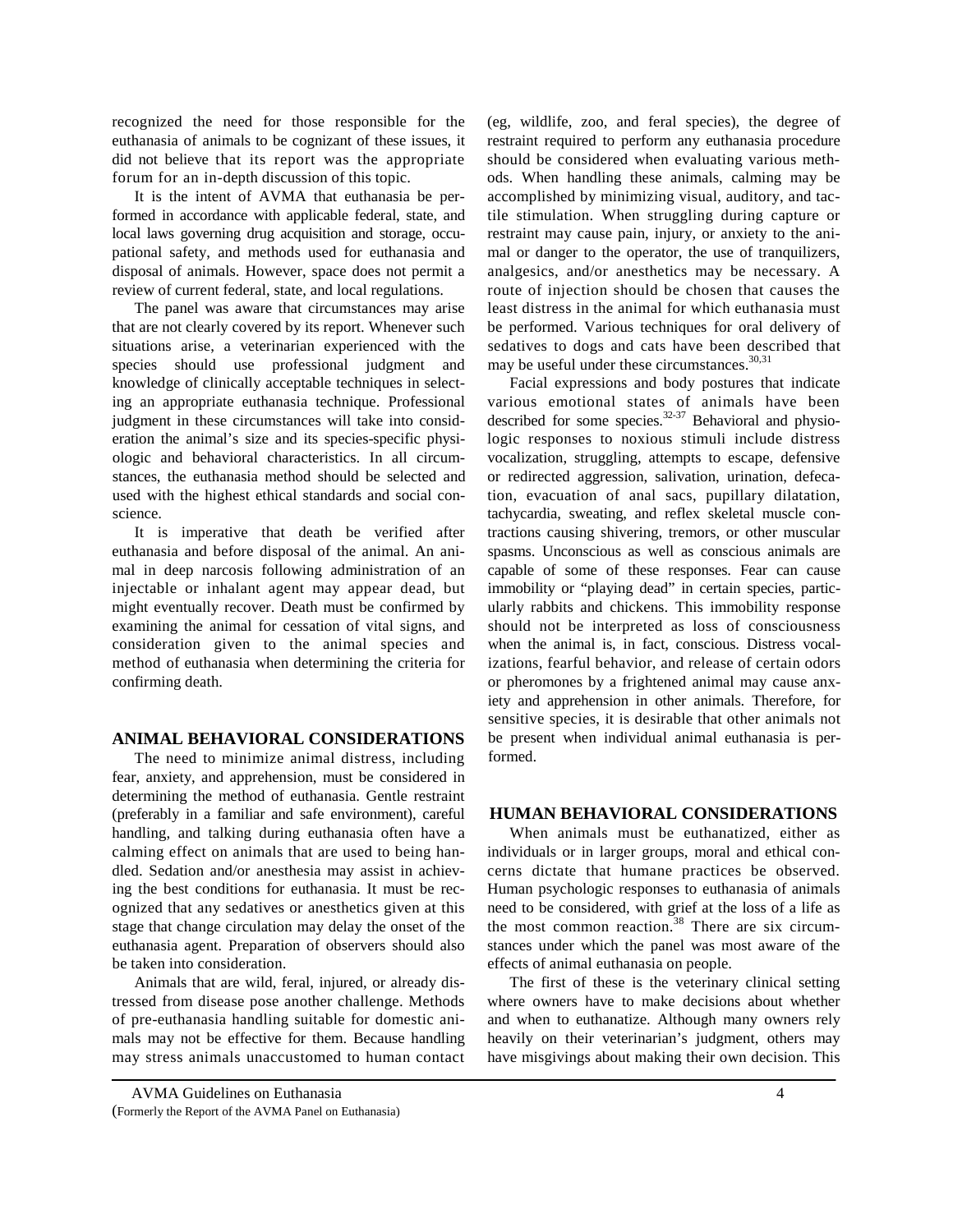is particularly likely if an owner feels responsible for allowing an animal's medical or behavioral problem to go unattended so that euthanasia becomes necessary. When owners choose to be present during euthanasia, they should be prepared for what will happen. What drugs are being used and how the animal could respond should be discussed. Behaviors such as vocalization, muscle twitches, failure of the eyelids to close, urination, or defecation can be distressing. Counseling services for grieving owners are now available in some communities $\frac{39}{9}$  and telephone counseling is available through some veterinary schools. $40,41$  Owners are not the only people affected by euthanasia of animals. Veterinarians and their staffs may also become attached to patients they have known and treated for many years and may continue to struggle with the ethical implications of ending an animal's life.

The second is animal care and control facilities where unwanted, homeless, diseased, and injured animals must be euthanatized in large numbers. Distress may develop among personnel directly involved in performing euthanasia repeatedly. Emotional uneasiness, discomfort, or distress experienced by people involved with euthanasia of animals may be minimized. The person performing euthanasia must be technically proficient, use humane handling methods, understand the reasons for euthanasia, and be familiar with the method of euthanasia being employed (ie, what is going to happen to the animal). When the person is not knowledgeable about what to expect, he or she may mistakenly interpret any movement of animals as consciousness and a lack of movement as loss of consciousness. Methods that preclude movement of animals are more aesthetically acceptable to most technical staff even though lack of movement is not an adequate criterion for evaluating euthanasia techniques. Constant exposure to, or participation in, euthanasia procedures can cause a psychologic state characterized by a strong sense of work dissatisfaction or alienation, which may be expressed by absenteeism, belligerence, or careless and callous handling of animals. $42$  This is one of the principal reasons for turnover of employees directly involved with repeated animal euthanasia. Management should be aware of potential personnel problems related to animal euthanasia and determine whether it is necessary to institute a program to prevent, decrease, or eliminate this problem. Specific coping strategies can make the task more tolerable. Some strategies include adequate training programs so that euthanasia is performed competently, peer support in the workplace, professional support as necessary, focusing on animals

that are successfully adopted or returned to owners, devoting some work time to educational activities, and providing time off when workers feel stressed.

The third setting is the laboratory. Researchers, technicians, and students may become attached to animals that must be euthanatized.<sup>43</sup> The same considerations afforded pet owners or shelter employees should be provided to those working in laboratories.

The fourth situation is wildlife control. Wildlife biologists, wildlife managers, and wildlife health professionals are often responsible for euthanatizing animals that are injured, diseased, in excessive number, or that threaten property or human safety. Although relocation of some animals is appropriate and attempted, relocation is often only a temporary solution to a larger problem. People who must deal with these animals, especially under public pressure to save the animals rather than destroy them, can experience extreme distress and anxiety.

The fifth setting is livestock and poultry slaughter facilities. The large number of animals processed daily can take a heavy toll on employees physically and emotionally. Federal and state agricultural employees may also be involved in mass euthanasia of poultry and livestock in the face of disease outbreaks, bioterrorism, and natural disasters.

The last situation is public exposure. Because euthanasia of zoo animals, animals involved in roadside or racetrack accidents, stranded marine animals, nuisance or injured wildlife, and others can draw public attention, human attitudes and responses should be considered whenever animals are euthanatized. Natural disasters and foreign animal disease programs also present public challenges. These considerations, however, should not outweigh the primary responsibility of using the most rapid and painless euthanasia method possible under the circumstances.

#### <span id="page-7-0"></span>**MODES OF ACTION OF EUTHANATIZING AGENTS**

Euthanatizing agents cause death by three basic mechanisms: (1) hypoxia, direct or indirect; (2) direct depression of neurons necessary for life function; and (3) physical disruption of brain activity and destruction of neurons necessary for life.

Agents that induce death by direct or indirect hypoxia can act at various sites and can cause loss of consciousness at different rates. For death to be painless and distress-free, loss of consciousness should pre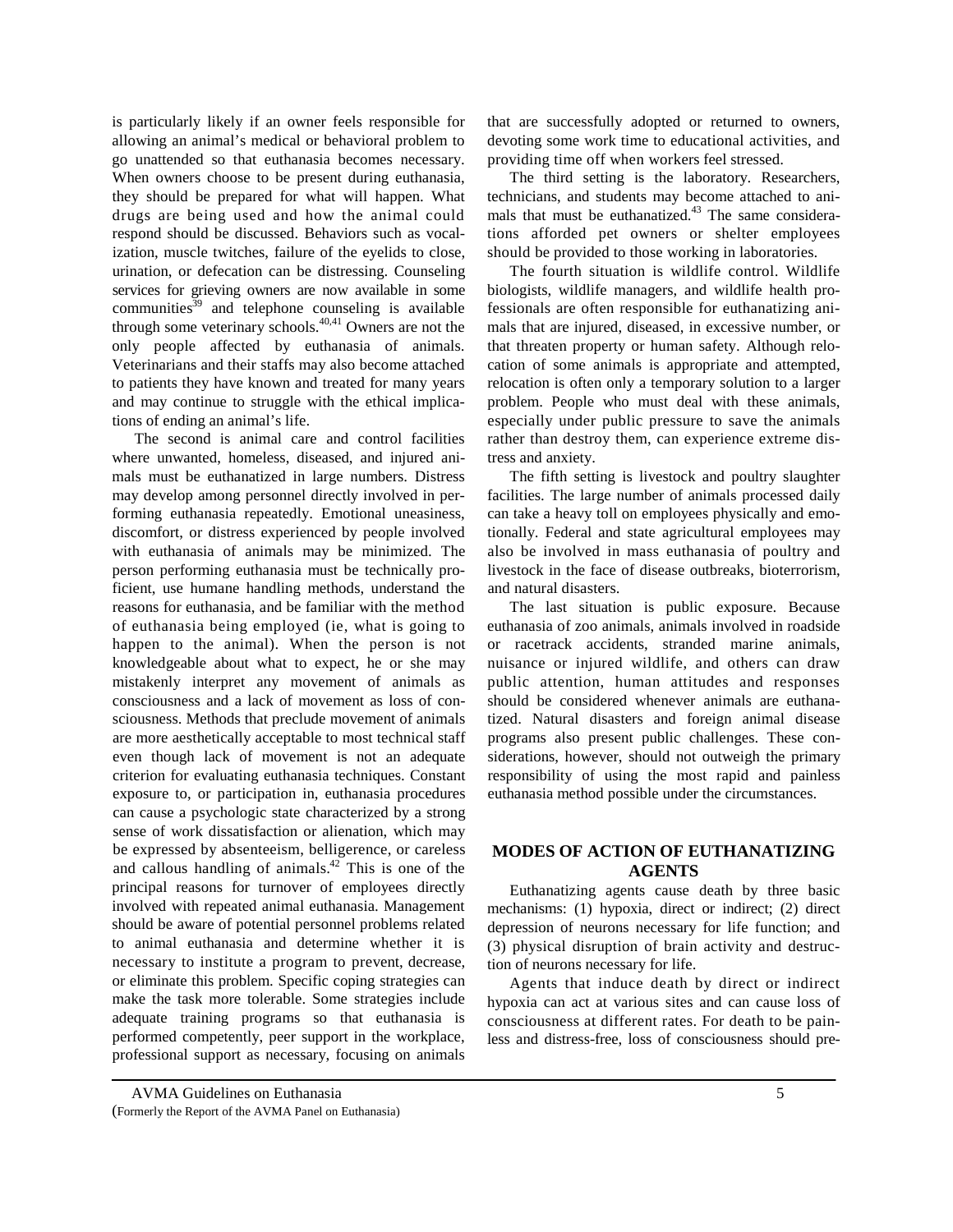cede loss of motor activity (muscle movement). Loss of motor activity, however, cannot be equated with loss of consciousness and absence of distress. Thus, agents that induce muscle paralysis without loss of consciousness are not acceptable as sole agents for euthanasia (eg, depolarizing and nondepolarizing muscle relaxants, strychnine, nicotine, and magnesium salts). With other techniques that induce hypoxia, some animals may have motor activity following loss of consciousness, but this is reflex activity and is not perceived by the animal.

A second group of euthanatizing agents depress nerve cells of the brain, inducing loss of consciousness followed by death. Some of these agents release inhibition of motor activity during the first stage of anesthesia, resulting in a so-called excitement or delirium phase, during which there may be vocalization and some muscle contraction. These responses do not appear to be purposeful. Death follows loss of consciousness, and is attributable to cardiac arrest and/or hypoxemia following direct depression of respiratory centers.

Physical disruption of brain activity, caused by concussion, direct destruction of the brain, or electrical depolarization of neurons, induces rapid loss of consciousness. Death occurs because of destruction of midbrain centers controlling cardiac and respiratory activity or as a result of adjunctive methods (eg, exsanguination) used to kill the animal. Exaggerated muscular activity can follow loss of consciousness and, although this may disturb some observers, the animal is not experiencing pain or distress.

#### <span id="page-8-0"></span>**INHALANT AGENTS**

Any gas that is inhaled must reach a certain concentration in the alveoli before it can be effective; therefore, euthanasia with any of these agents takes some time. The suitability of a particular agent depends on whether an animal experiences distress between the time it begins to inhale the agent and the time it loses consciousness. Some agents may induce convulsions, but these generally follow loss of consciousness. Agents inducing convulsions prior to loss of consciousness are unacceptable for euthanasia.

Certain considerations are common to all inhalant agents. (1) In most cases, onset of loss of consciousness is more rapid, and euthanasia more humane, if the animal is rapidly exposed to a high concentration of the agent. (2) The equipment used to deliver and maintain this high concentration must be in good working order and in compliance with state and federal regulations. Leaky or faulty equipment may lead to slow, distressful death and be hazardous to other animals and to personnel. (3) Most of these agents are hazardous to personnel because of the risk of explosions (eg, ether), narcosis (eg, halothane), hypoxemia (eg, nitrogen and carbon monoxide), addiction (eg, nitrous oxide), or health effects resulting from chronic exposure (eg, nitrous oxide and carbon monoxide). (4) Alveolar concentrations rise slowly in an animal with decreased ventilation, making agitation more likely during induction. Other noninhalant methods of euthanasia should be considered for such animals. (5) Neonatal animals appear to be resistant to hypoxia, and because all inhalant agents ultimately cause hypoxia, neonatal animals take longer to die than adults. Glass et al, $44$  reported that newborn dogs, rabbits, and guinea pigs survived a nitrogen atmosphere much longer than did adults. Dogs, at 1 week old, survived for 14 minutes compared with a 3-minute survival time after a few weeks of age. Guinea pigs survived for 4.5 minutes at 1 day old, compared with 3 minutes at 8 days or older. Rabbits survived for 13 minutes at 6 days old, 4 minutes at 14 days, and 1.5 minutes at 19 days and older. The panel recommended that inhalant agents not be used alone in animals less than 16 weeks old except to induce loss of consciousness, followed by the use of some other method to kill the animal. (6) Rapid gas flows can produce a noise that frightens animals. If high flows are required, the equipment should be designed to minimize noise. (7) Animals placed together in chambers should be of the same species, and, if needed, should be restrained so that they will not hurt themselves or others. Chambers should not be overloaded and need to be kept clean to minimize odors that might distress animals subsequently euthanatized. (8) Reptiles, amphibians, and diving birds and mammals have a great capacity for holding their breath and anaerobic metabolism. Therefore, induction of

## <span id="page-8-1"></span>may be more appropriate for these species. **INHALANT ANESTHETICS**

Inhalant anesthetics (eg, ether, halothane, methoxyflurane, isoflurane, sevoflurane, desflurane, and enflurane) have been used to euthanatize many species.<sup>45</sup> Halothane induces anesthesia rapidly and is the most effective inhalant anesthetic for euthanasia. Enflurane is less soluble in blood than halothane, but, because of its lower vapor pressure and lower potency, induction rates may be similar to those for halothane.

anesthesia and time to loss of consciousness when using inhalants may be greatly prolonged. Other techniques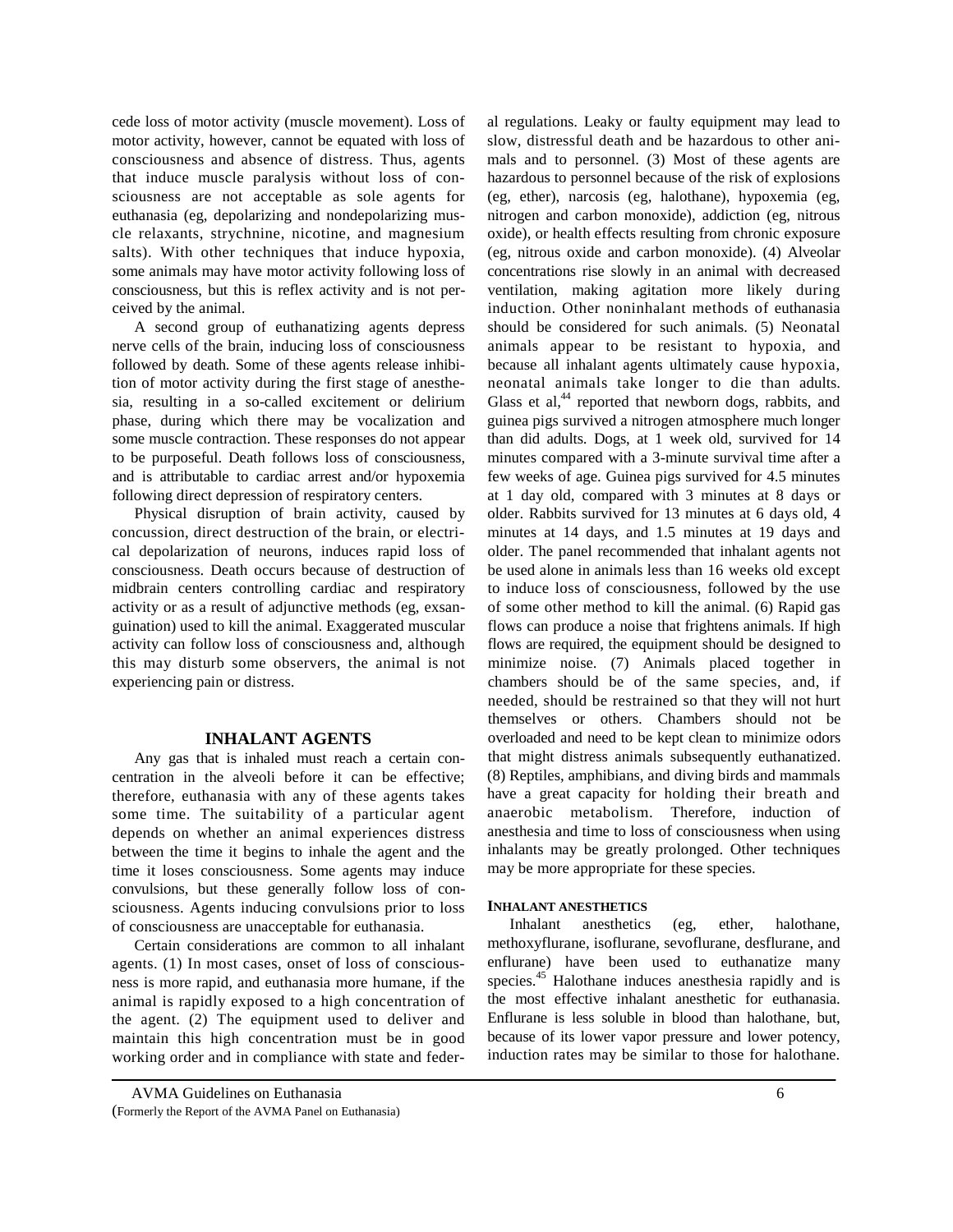At deep anesthetic planes, animals may seizure. It is an effective agent for euthanasia, but the associated seizure activity may be disturbing to personnel. Isoflurane is less soluble than halothane, and it should induce anesthesia more rapidly. However, it has a slightly pungent odor and animals often hold their breath, delaying onset of loss of consciousness. Isoflurane also may require more drug to kill an animal, compared with halothane. Although isoflurane is acceptable as a euthanasia agent, halothane is preferred. Sevoflurane is less soluble than halothane and does not have an objectionable odor. It is less potent than isoflurane or halothane and has a lower vapor pressure. Anesthetic concentrations can be achieved and maintained rapidly. Desflurane is currently the least soluble potent inhalant anesthetic, but the vapor is quite pungent, which may slow induction. This drug is so volatile that it could displace oxygen (O2) and induce hypoxemia during induction if supplemental O<sub>2</sub> is not provided. Methoxyflurane is highly soluble, and slow anesthetic induction with its use may be accompanied by agitation. It is a conditionally acceptable agent for euthanasia in rodents. 46 Ether has high solubility in blood and induces anesthesia slowly. It is irritating to the eyes and nose, poses serious risks associated with its flammability and explosiveness, and has been used to create a model for stress. 47-50

With inhalant anesthetics, the animal can be placed in a closed receptacle containing cotton or gauze soaked with an appropriate amount of the anesthetic,<sup>51</sup> or the anesthetic can be introduced from a vaporizer. The latter method may be associated with a longer induction time. Vapors are inhaled until respiration ceases and death ensues. Because the liquid state of most inhalant anesthetics is irritating, animals should be exposed only to vapors. Also, sufficient air or O2 must be provided during the induction period to prevent hypoxemia.<sup>51</sup> In the case of small rodents placed in a large container, there will be sufficient O2 in the chamber to prevent hypoxemia. Larger species placed in small containers may need supplemental air or  $O<sub>2</sub>$ .<sup>51</sup>

Nitrous oxide (N2O) may be used with other inhalants to speed the onset of anesthesia, but alone it does not induce anesthesia in animals, even at 100% concentration. When used by itself, N2O produces hypoxemia before respiratory or cardiac arrest. As a result, animals may become distressed prior to loss of consciousness.

Occupational exposure to inhalant anesthetics constitutes a human health hazard. Spontaneous abortion and congenital abnormalities have been associated with exposure of women to trace amounts of inhalation anesthetic agents during early stages of pregnancy.<sup>52</sup> Regarding human exposure to inhalant anesthetics, the concentrations of halothane, enflurane, and isoflurane should be less than 2 ppm, and less than 25 ppm for nitrous oxide. 52 There are no controlled studies proving that such concentrations of anesthetics are safe, but these concentrations were established because they were found to be attainable under hospital conditions. Effective procedures must be used to protect personnel from anesthetic vapors.

*Advantages—(1)* Inhalant anesthetics are particularly valuable for euthanasia of smaller animals (< 7 kg) or for animals in which venipuncture may be difficult. (2) Halothane, enflurane, isoflurane, sevoflurane, desflurane, methoxyflurane, and N2O are nonflammable and nonexplosive under ordinary environmental conditions.

*Disadvantages—(1)* Animals may struggle and become anxious during induction of anesthesia because anesthetic vapors may be irritating and can induce excitement. (2) Ether is flammable and explosive. Explosions have occurred when animals, euthanatized with ether, were placed in an ordinary (not explosion proof) refrigerator or freezer and when bagged animals were placed in an incinerator. (3) Induction with methoxyflurane is unacceptably slow in some species. (4) Nitrous oxide will support combustion. (5) Personnel and animals can be injured by exposure to these agents. (6) There is a potential for human abuse of some of these drugs, especially N2O.

*Recommendations*—In order of preference, halothane, enflurane, isoflurane, sevoflurane, methoxyflurane, and desflurane, with or without nitrous oxide, are acceptable for euthanasia of small animals  $(< 7 \text{ kg})$ . Ether should only be used in carefully controlled situations in compliance with state and federal occupational health and safety regulations. It is conditionally acceptable. Nitrous oxide should not be used alone, pending further scientific studies on its suitability for animal euthanasia. Although acceptable, these agents are generally not used in larger animals because of their cost and difficulty of administration.

#### <span id="page-9-0"></span>**CARBON DIOXIDE**

Room air contains 0.04% carbon dioxide (CO2), which is heavier than air and nearly odorless. Inhalation of CO2 at a concentration of 7.5% increases the pain threshold, and higher concentrations of  $CO<sub>2</sub>$ have a rapid anesthetic effect.<sup>53-58</sup>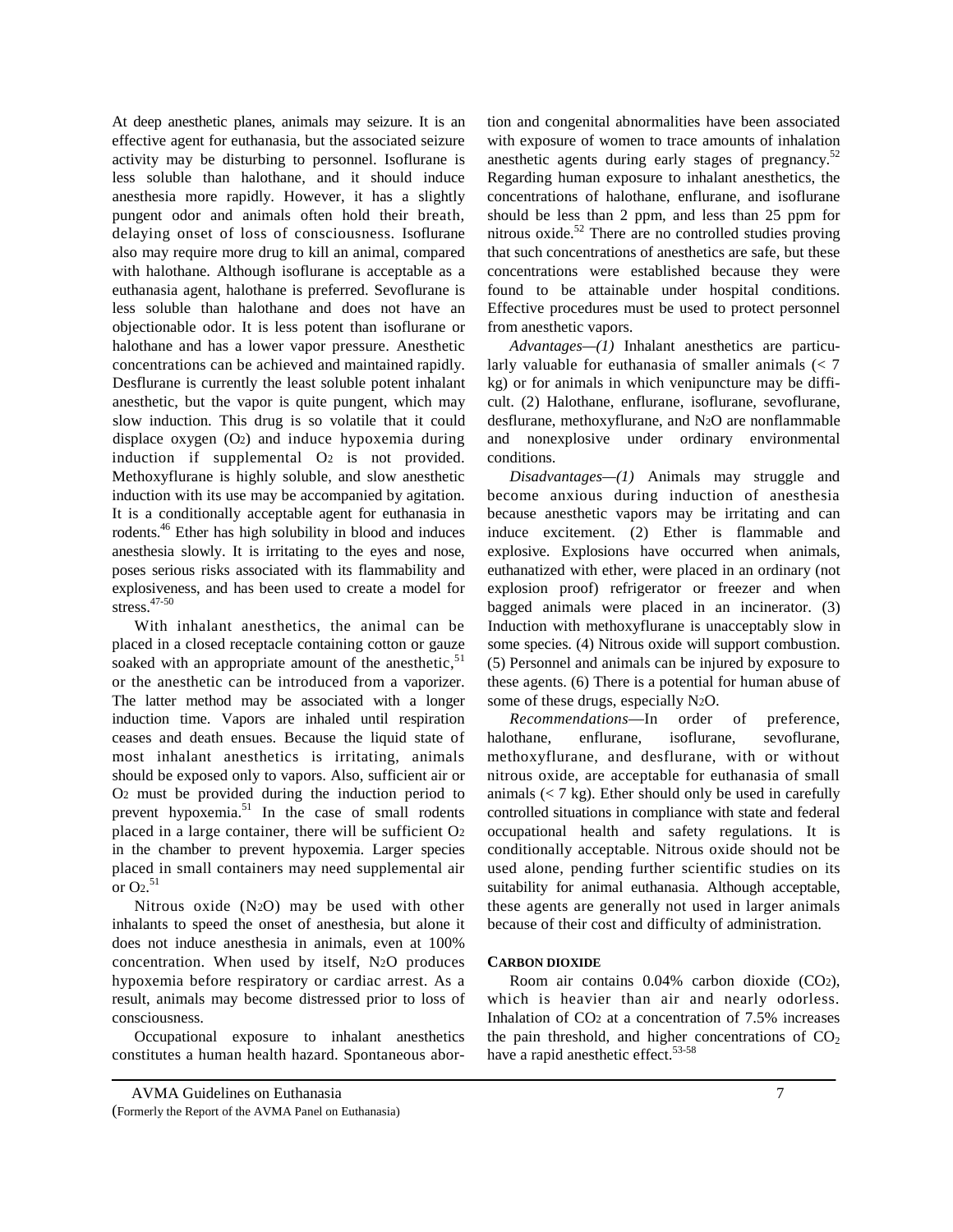Leake and Waters<sup>56</sup> reported the experimental use of CO2 as an anesthetic agent for dogs. At concentrations of 30% to 40% CO2 in O2, anesthesia was induced within 1 to 2 minutes, usually without struggling, retching, or vomiting. For cats, inhalation of 60% CO2 results in loss of consciousness within 45 seconds, and respiratory arrest within 5 minutes.<sup>59</sup> Signs of effective  $CO<sub>2</sub>$ anesthesia are those associated with deep surgical anesthesia, such as loss of withdrawal and palpebral reflexes.<sup>60</sup> Time to loss of consciousness is decreased by use of higher concentrations of CO2 with an 80 to 100% concentration providing anesthesia in 12 to 33 seconds in rats and 70% CO2 in O2 inducing anesthesia in 40 to 50 seconds.  $61,62$  Time to loss of consciousness will be longer if the concentration is increased slowly rather than immersing the animal in the full concentration immediately.

Several investigators have suggested that inhalation of high concentrations of CO2 may be distressing to animals, <sup>63-66</sup> because the gas dissolves in moisture on the nasal mucosa. The resulting product, carbonic acid, may stimulate nociceptors in the nasal mucosa. Some humans exposed to concentrations of around 50% CO2 report that inhaling the gas is unpleasant and that higher concentrations are noxious.<sup>67,68</sup> A brief study of swine examined the aversive nature of CO2 exposure69 and found that 90% CO2 was aversive to pigs while 30% was not. For rats, exposure to increasing concentrations of CO2 (33% achieved after 1 minute) in their home cage produced no evident stress as measured by behavior and ACTH, glucose, and corticosterone concentrations in serum.<sup>70</sup>

Carbon dioxide has been used to euthanatize groups of small laboratory animals, including mice, rats, guinea pigs, chickens, and rabbits, 5,71-76 and to render swine unconscious before humane slaughter.  $22,63,64$ The combination of 40% CO2 and approximately 3% carbon monoxide (CO) has been used experimentally for euthanasia of dogs.<sup>65</sup> Carbon dioxide has been used in specially designed chambers to euthanatize individual cats<sup>77,78</sup> and other small laboratory animals.<sup>51,72,79</sup>

Studies of 1-day-old chickens have revealed that CO2 is an effective euthanatizing agent. Inhalation of CO2 caused little distress to the birds, suppressed nervous activity, and induced death within  $\overline{5}$  minutes.<sup>73</sup> Because respiration begins during embryonic development, the unhatched chicken's environment may normally have a CO2 concentration as high as 14%. Thus, CO2 concentrations for euthanasia of newly hatched chickens and neonates of other species should be especially high. A CO2 concentration of 60% to 70% with a

5-minute exposure time appears to be optimal.<sup>73</sup>

In studies of mink, high concentrations of CO2 would kill them quickly, but a 70% CO2 concentration induced loss of consciousness without killing them.<sup>80</sup> Some burrowing animals, such as rabbits of the species *Oryctolagus,* also have prolonged survival times when exposed to  $CO<sub>2</sub>$ <sup>81</sup> Some burrowing and diving animals have physiologic mechanisms for coping with hypercapnia. Therefore, it is necessary to have a sufficient concentration of CO2 to kill the animal by hypoxemia following induction of anesthesia with CO2.

*Advantages—(1)* The rapid depressant, analgesic, and anesthetic effects of  $CO<sub>2</sub>$  are well established. (2) Carbon dioxide is readily available and can be purchased in compressed gas cylinders. (3) Carbon dioxide is inexpensive, nonflammable, nonexplosive, and poses minimal hazard to personnel when used with properly designed equipment. (4) Carbon dioxide does not result in accumulation of tissue residues in food-producing animals. (5) Carbon dioxide euthanasia does not distort murine cholinergic markers<sup>82</sup> or corticosterone concentrations.83

*Disadvantages—(1)* Because CO<sub>2</sub> is heavier than air, incomplete filling of a chamber may permit animals to climb or raise their heads above the higher concentrations and avoid exposure. (2) Some species, such as fish and burrowing and diving mammals, may have extraordinary tolerance for CO2. (3) Reptiles and amphibians may breathe too slowly for the use of CO2. (4) Euthanasia by exposure to CO2 may take longer than euthanasia by other means. $^{61}$  (5) Induction of loss of consciousness at lower concentrations (< 80%) may produce pulmonary and upper respiratory tract lesions.  $67,84$ <sup>-</sup> $(6)$ High concentrations of CO2 may be distressful to some animals.

*Recommendations*—Carbon dioxide is acceptable for euthanasia in appropriate species (**Appendices 1 and 2).** Compressed CO2 gas in cylinders is the only recommended source of carbon dioxide because the inflow to the chamber can be regulated precisely. Carbon dioxide generated by other methods such as from dry ice, fire extinguishers, or chemical means (eg, antacids) is unacceptable. Species should be separated and chambers should not be overcrowded. With an animal in the chamber, an optimal flow rate should displace at least 20% of the chamber volume per minute. $85$  Loss of consciousness may be induced more rapidly by exposing animals to a CO2 concentration of 70% or more by prefilling the chamber for species in which this has not been shown to cause distress. Gas flow should be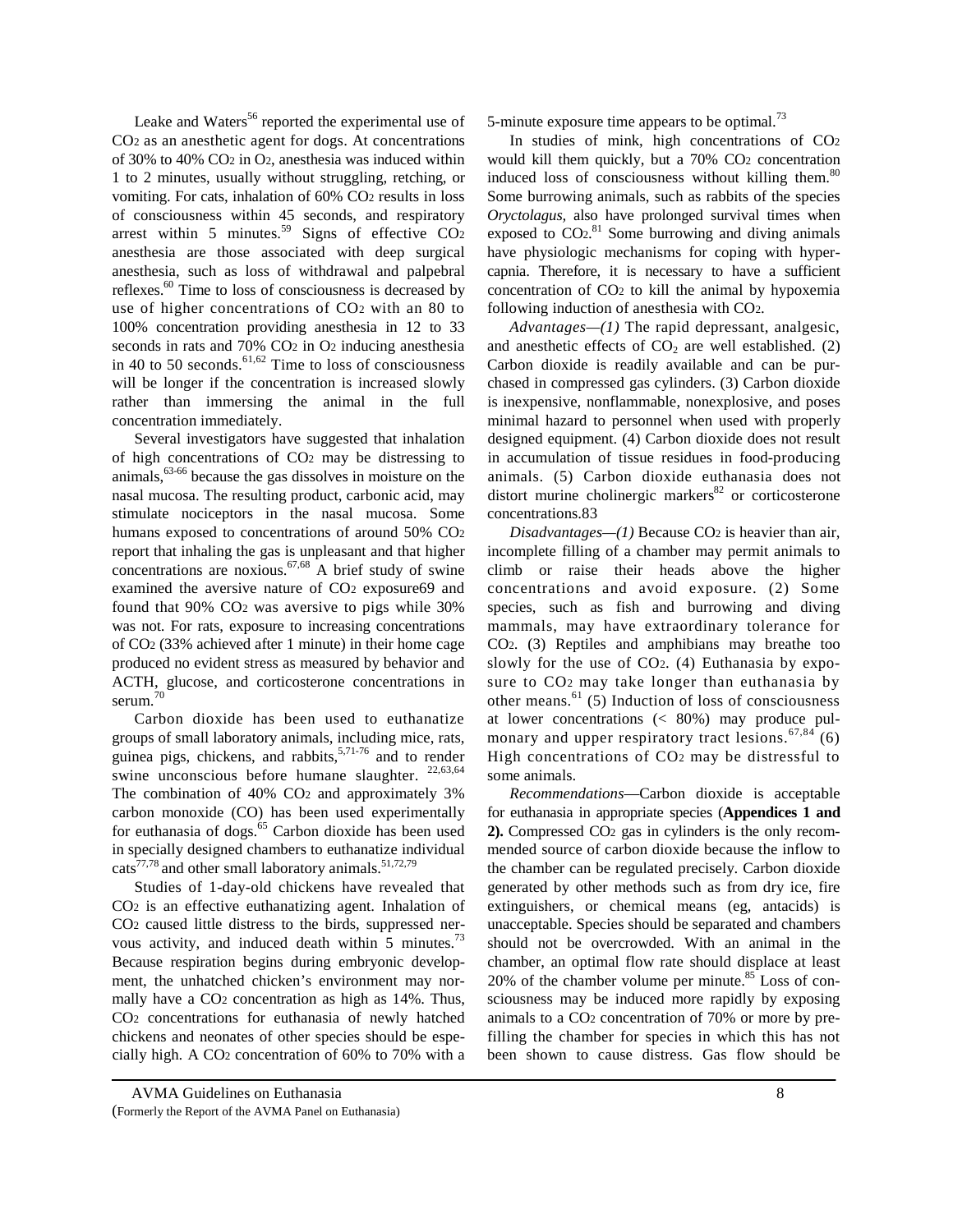maintained for at least 1 minute after apparent clinical death. 86 It is important to verify that an animal is dead before removing it from the chamber. If an animal is not dead, CO2 narcosis must be followed with another method of euthanasia. Adding O2 to the CO2 may or may not preclude signs of distress.67,87 Additional O2 will, however, prolong time to death and may complicate determination of consciousness. There appears to be no advantage to combining O2 with carbon dioxide for euthanasia.<sup>8</sup>

#### <span id="page-11-0"></span>**NITROGEN, ARGON**

Nitrogen (N2) and argon (Ar) are colorless, odorless gases that are inert, nonflammable, and nonexplosive. Nitrogen comprises 78% of atmospheric air, whereas Ar comprises less than 1%.

Euthanasia is induced by placing the animal in a closed container that has been prefilled with  $N_2$  or Ar or into which the gas is then rapidly introduced. Nitrogen/Ar displaces O2, thus inducing death by hypoxemia.

In studies by Herin et al, $88$  dogs became unconscious within 76 seconds when a N2 concentration of 98.5% was achieved in 45 to 60 seconds. The electroencephalogram (EEG) became isoelectric (flat) in a mean time of 80 seconds, and arterial blood pressure was undetectable at 204 seconds. Although all dogs hyperventilated prior to loss of consciousness, the investigators concluded that this method induced death without pain. Following loss of consciousness, vocalization, gasping, convulsions, and muscular tremors developed in some dogs. At the end of a 5 minute exposure period, all dogs were dead.<sup>88</sup> These findings were similar to those for rabbits $^{89}$  and mink.  $^{80,90}$ 

With N2 flowing at a rate of 39% of chamber volume per minute, rats collapsed in approximately 3 minutes and stopped breathing in 5 to 6 minutes. Regardless of flow rate, signs of panic and distress were evident before the rats collapsed and died.<sup>85</sup> Insensitivity to pain under such circumstances is questionable.<sup>91</sup>

Tranquilization with acepromazine, in conjunction with N2 euthanasia of dogs, was investigated by Quine et al. $^{92}$  Using ECG and EEG recordings, they found these dogs had much longer survival times than dogs not given acepromazine before administration of N2. In one dog, ECG activity continued for 51 minutes. Quine also addressed distress associated with exposure to N2 by removing cats and dogs from the chamber following loss of consciousness and allowing them to recover. When these animals were put back into the

chamber, they did not appear afraid or apprehensive.

Investigations into the aversiveness of Ar to swine and poultry have revealed that these animals will tolerate breathing 90% Ar with 2%  $O_2$ .<sup>69,71</sup> Swine voluntarily entered a chamber containing this mixture, for a food reward, and only withdrew from the chamber as they became ataxic. They reentered the chamber immediately to continue eating. Poultry also entered a chamber containing this mixture for a food reward and continued eating until they collapsed.<sup>71</sup> When Ar was used to euthanatize chickens, exposure to a chamber prefilled with Ar, with an O<sub>2</sub> concentration of  $<$  2%, led to EEG changes and collapse in 9 to 12 seconds. Birds removed from the chamber at 15 to 17 seconds failed to respond to comb pinching. Continued exposure led to convulsions at 20 to 24 seconds. Somatosensoryevoked potentials were lost at 24 to 34 seconds, and the EEG became isoelectric at 57 to 66 seconds. Convulsion onset was after loss of consciousness (collapse and loss of response to comb pinch), so this would appear to be a humane method of euthanasia for chickens.<sup>93</sup> Despite the availability of some information, there is still much about the use of N2/Ar that needs to be investigated.

*Advantages—(1)* Nitrogen and Ar are readily available as compressed gases. (2) Hazards to personnel are minimal.

*Disadvantages—(1)* Loss of consciousness is preceded by hypoxemia and ventilatory stimulation, which may be distressing to the animal. (2) Reestablishing a low concentration of O2 (ie, 6% or greater) in the chamber before death will allow immediate recovery. 69

*Recommendations*—Nitrogen and Ar can be distressful to some species (eg, rats). <sup>85</sup> Therefore, this technique is conditionally acceptable only if O2 concentrations <2% are achieved rapidly, and animals are heavily sedated or anesthetized. With heavy sedation or anesthesia, it should be recognized that death may be delayed. Although N2 and Ar are effective, other methods of euthanasia are preferable.

#### <span id="page-11-1"></span>**CARBON MONOXIDE**

Carbon monoxide (CO) is a colorless, odorless gas that is nonflammable and nonexplosive unless concentrations exceed 10%. It combines with hemoglobin to form carboxyhemoglobin and blocks uptake of O2 by erythrocytes, leading to fatal hypoxemia.

In the past, mass euthanasia has been accomplished by use of 3 methods for generating CO: (1) chemical interaction of sodium formate and sulfuric acid, (2) exhaust fumes from idling gasoline internal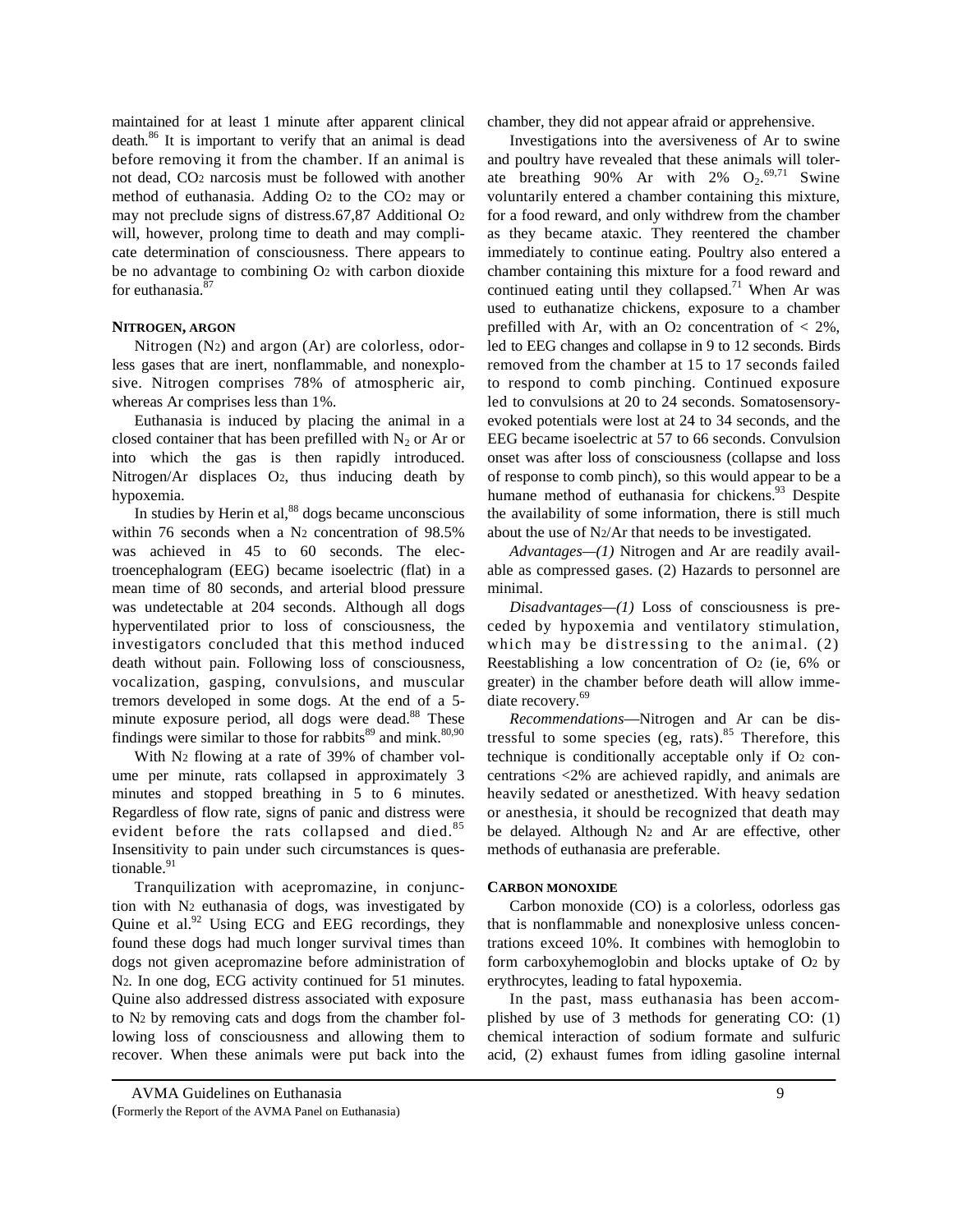combustion engines, and (3) commercially compressed CO in cylinders. The first 2 techniques are associated with problems such as production of other gases, achieving inadequate concentrations of carbon monoxide, inadequate cooling of the gas, and maintenance of equipment. Therefore, the only acceptable source is compressed CO in cylinders.

In a study by Ramsey and Eilmann,<sup>94</sup> 8% CO caused guinea pigs to collapse in 40 seconds to 2 minutes, and death occurred within 6 minutes. Carbon monoxide has been used to euthanatize mink $80,90$  and chinchillas. These animals collapsed in 1 minute, breathing ceased in 2 minutes, and the heart stopped beating in 5 to 7 minutes.

In a study evaluating the physiologic and behavioral characteristics of dogs exposed to 6% CO in air, Chalifoux and Dallaire<sup>95</sup> could not determine the precise time of loss of consciousness. Electroencephalographic recordings revealed 20 to 25 seconds of abnormal cortical function prior to loss of consciousness. It was during this period that the dogs became agitated and vocalized. It is not known whether animals experience distress; however, humans in this phase reportedly are not distressed. 96 Subsequent studies have revealed that tranquilization with acepromazine significantly decreases behavioral and physiologic responses of dogs euthanatized with  $CO.<sup>97</sup>$ 

In a comparative study, CO from gasoline engine exhaust and 70% CO2 plus 30% O2 were used to euthanatize cats. Euthanasia was divided into 3 phases. Phase I was the time from initial contact to onset of clinical signs (eg, yawning, staggering, or trembling). Phase II extended from the end of phase I until recumbency, and phase III from the end of phase II until death. 54 The study revealed that signs of agitation before loss of consciousness were greatest with CO2 plus O2. Convulsions occurred during phases II and III with both methods. However, when the euthanasia chamber was prefilled with CO (ie, exhaust fumes), convulsions did not occur in phase III. Time to complete immobilization was greater with CO2 plus O2 (approximately 90 seconds) than with CO alone (approximately 56 seconds). 54 In neonatal pigs, excitation was more likely to precede loss of consciousness if the pigs were exposed to a rapid rise in CO concentration. This agitation was reduced at lower flow rates, or when CO was combined with nitrogen.<sup>98</sup>

In people, the most common symptoms of early CO toxicosis are headache, dizziness, and weakness. As concentrations of carboxyhemoglobin increase, these signs may be followed by decreased visual acuity, tinnitus, nausea, progressive depression, confusion, and collapse.99 Because CO stimulates motor centers in the brain, loss of consciousness may be accompanied by convulsions and muscular spasms.

Carbon monoxide is a cumulative poison.<sup>96</sup> Distinct signs of CO toxicosis are not evident until the CO concentration is 0.05% in air, and acute signs do not develop until the CO concentration is approximately 0.2% in air. In humans, exposure to 0.32% CO and 0.45% CO for one hour will induce loss of consciousness and death, respectively.<sup>100</sup> Carbon monoxide is extremely hazardous for personnel because it is highly toxic and difficult to detect. Chronic exposure to low concentrations of carbon monoxide may be a health hazard, especially with regard to cardiovascular disease and teratogenic effects.<sup>101-103</sup> An efficient exhaust or ventilatory system is essential to prevent accidental exposure of humans.

*Advantages—(1)* Carbon monoxide induces loss of consciousness without pain and with minimal discernible discomfort. (2) Hypoxemia induced by CO is insidious, so that the animal appears to be unaware. (3) Death occurs rapidly if concentrations of 4 to 6% are used.

*Disadvantages—(1)* Safeguards must be taken to prevent exposure of personnel. (2) Any electrical equipment exposed to CO (eg, lights and fans) must be explosion proof.

*Recommendations*—Carbon monoxide used for individual animal or mass euthanasia is acceptable for dogs, cats, and other small mammals, provided that commercially compressed CO is used and the following precautions are taken: (1) personnel using CO must be instructed thoroughly in its use and must understand its hazards and limitations; (2) the CO chamber must be of the highest quality construction and should allow for separation of individual animals; (3) the CO source and chamber must be located in a well-ventilated environment, preferably out of doors; (4) the chamber must be well lit and have view ports that allow personnel direct observation of animals; (5) the CO flow rate should be adequate to rapidly achieve a uniform CO concentration of at least 6% after animals are placed in the chamber, although some species (eg, neonatal pigs) are less likely to become agitated with a gradual rise in CO concentration;  $98$  and (6) if the chamber is inside a room, CO monitors must be placed in the room to warn personnel of hazardous concentrations. It is essential that CO use be in compliance with state and federal occupational health and safety regulations.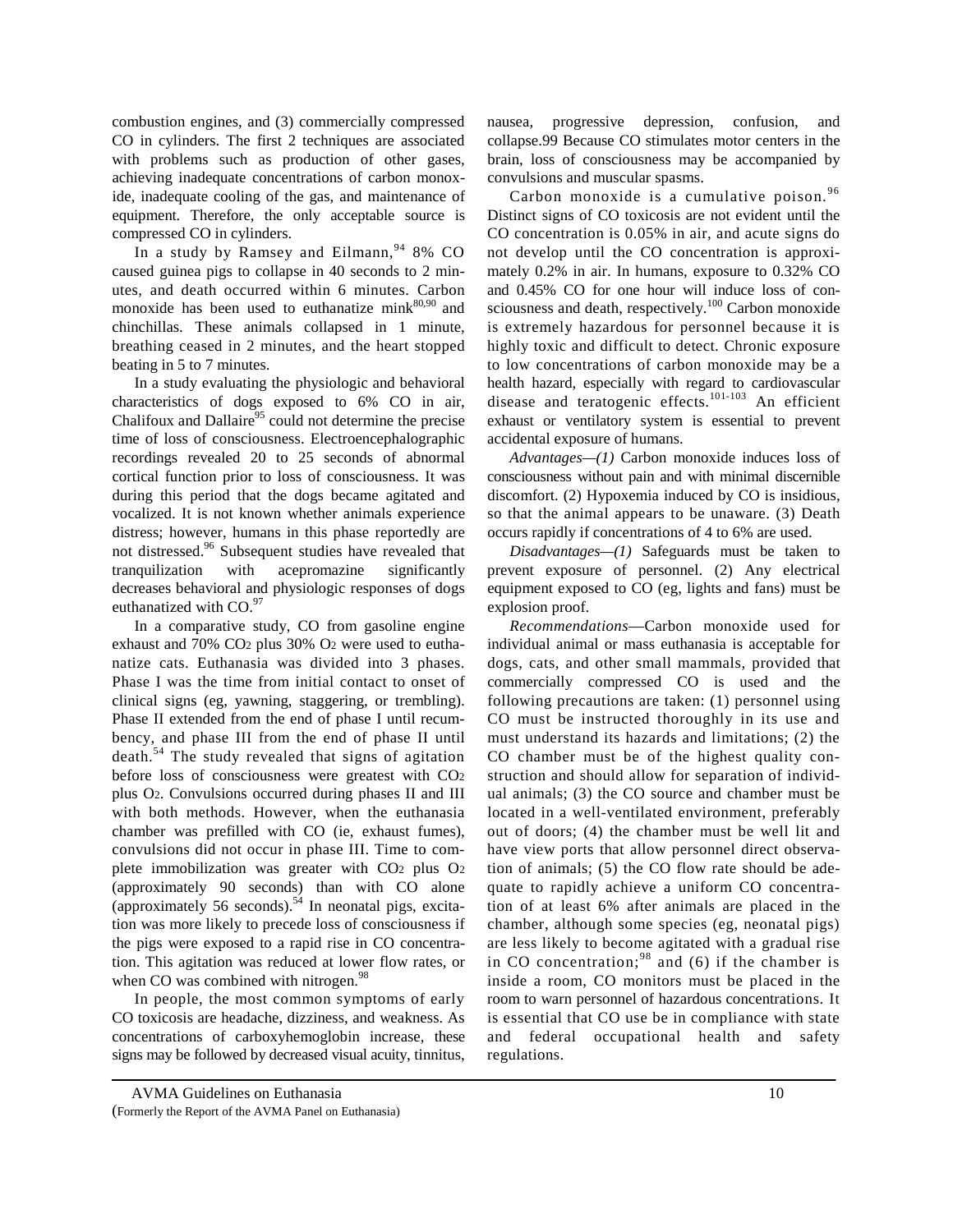#### <span id="page-13-0"></span>**NONINHALANT PHARMACEUTICAL AGENTS**

The use of injectable euthanasia agents is the most rapid and reliable method of performing euthanasia. It is the most desirable method when it can be performed without causing fear or distress in the animal. When the restraint necessary for giving an animal an intravenous injection would impart added distress to the animal or pose undue risk to the operator, sedation, anesthesia, or an acceptable alternate route of administration should be employed. Aggressive, fearful, wild, or feral animals should be sedated or given a nonparalytic immobilizing agent prior to intravenous administration of the euthanasia agent.

When intravenous administration is considered impractical or impossible, intraperitoneal administration of a nonirritating euthanasia agent is acceptable, provided the drug does not contain neuromuscular blocking agents. Intracardiac injection is acceptable only when performed on heavily sedated, anesthetized, or comatose animals. It is not considered acceptable in awake animals, owing to the difficulty and unpredictability of performing the injection accurately. Intramuscular, subcutaneous, intrathoracic, intrapulmonary, intrahepatic, intrarenal, intrasplenic, intrathecal, and other nonvascular injections are not acceptable methods of administering injectable euthanasia agents.

When injectable euthanasia agents are administered into the peritoneal cavity, animals may be slow to pass through stages I and II of anesthesia. Accordingly, they should be placed in small cages in a quiet area to minimize excitement and trauma.

#### <span id="page-13-1"></span>**BARBITURIC ACID DERIVATIVES**

Barbiturates depress the central nervous system in descending order, beginning with the cerebral cortex, with loss of consciousness progressing to anesthesia. With an overdose, deep anesthesia progresses to apnea, owing to depression of the respiratory center, which is followed by cardiac arrest.

All barbituric acid derivatives used for anesthesia are acceptable for euthanasia when administered intravenously. There is a rapid onset of action, and loss of consciousness induced by barbiturates results in minimal or transient pain associated with venipuncture. Desirable barbiturates are those that are potent, longacting, stable in solution, and inexpensive. Sodium pentobarbital best fits these criteria and is most widely used, although others such as secobarbital are also acceptable.

*Advantages—(1)* A primary advantage of barbitu-

rates is speed of action. This effect depends on the dose, concentration, route, and rate of the injection. (2) Barbiturates induce euthanasia smoothly, with minimal discomfort to the animal. (3) Barbiturates are less expensive than many other euthanasia agents.

*Disadvantages—(1)* Intravenous injection is necessary for best results and requires trained personnel. (2) Each animal must be restrained. (3) Current federal drug regulations require strict accounting for barbiturates and these must be used under the supervision of personnel registered with the US Drug Enforcement Administration (DEA). (4) An aesthetically objectionable terminal gasp may occur in unconscious animals. (5) These drugs tend to persist in the carcass and may cause sedation or even death of animals that consume the body.

*Recommendations*—The advantages of using barbiturates for euthanasia in small animals far outweigh the disadvantages. Intravenous injection of a barbituric acid derivative is the preferred method for euthanasia of dogs, cats, other small animals, and horses. Intraperitoneal injection may be used in situations when an intravenous injection would be distressful or even dangerous. Intracardiac injection must only be used if the animal is heavily sedated, unconscious, or anesthetized.

#### <span id="page-13-2"></span>**PENTOBARBITAL COMBINATIONS**

Several euthanasia products are formulated to include a barbituric acid derivative (usually sodium pentobarbital), with added local anesthetic agents or agents that metabolize to pentobarbital. Although some of these additives are slowly cardiotoxic, this pharmacologic effect is inconsequential. These combination products are listed by the DEA as Schedule III drugs, making them somewhat simpler to obtain, store, and administer than Schedule II drugs such as sodium pentobarbital. The pharmacologic properties and recommended use of combination products that combine sodium pentobarbital with lidocaine or phenytoin are interchangeable with those of pure barbituric acid derivatives.

A combination of pentobarbital with a neuromuscular blocking agent is not an acceptable euthanasia agent.

#### <span id="page-13-3"></span>**CHLORAL HYDRATE**

Chloral hydrate depresses the cerebrum slowly; therefore, restraint may be a problem for some animals. Death is caused by hypoxemia resulting from progressive depression of the respiratory center, and may be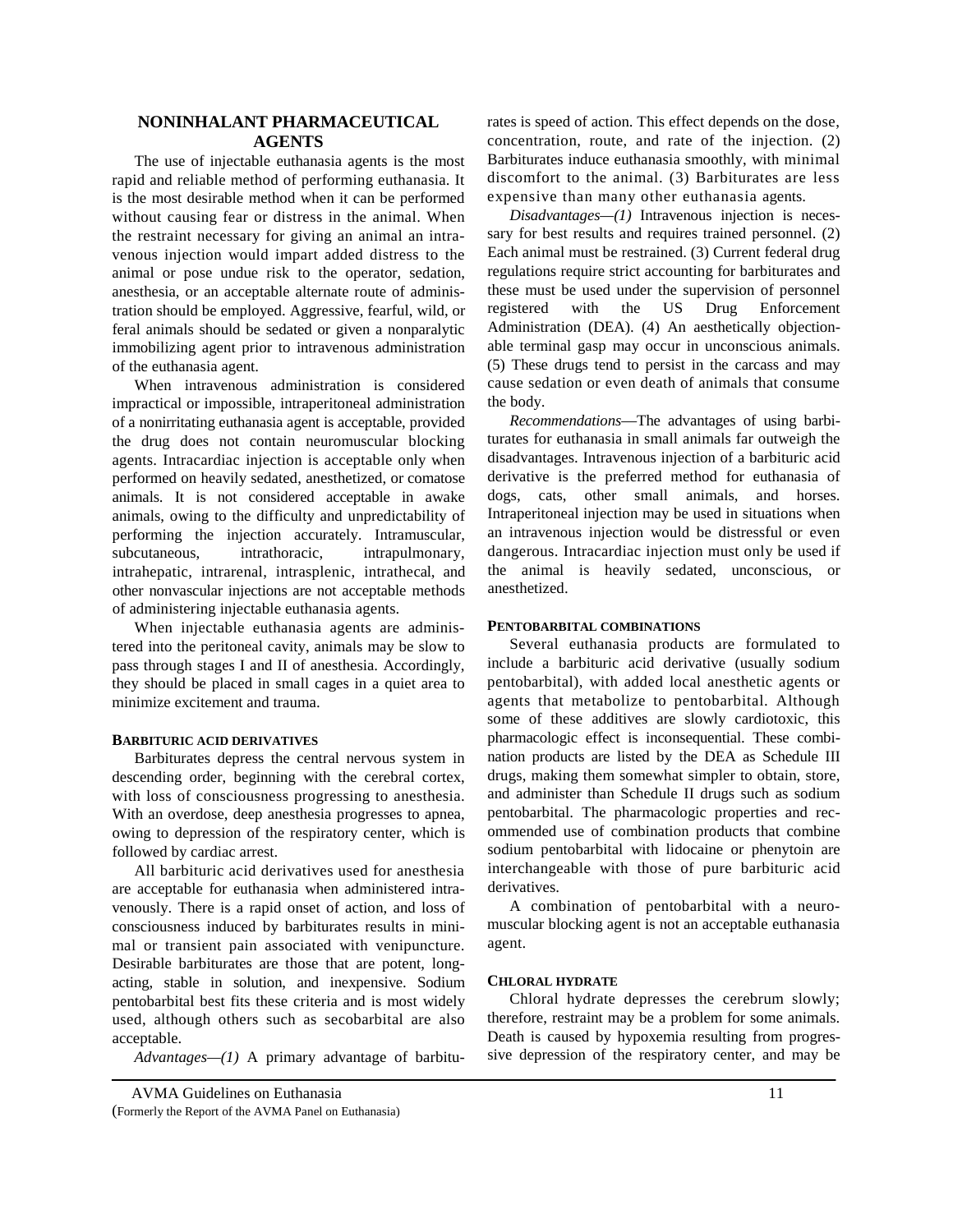preceded by gasping, muscle spasms, and vocalization.

*Recommendations*—Chloral hydrate is conditionally acceptable for euthanasia of large animals only when administered intravenously, and only after sedation to decrease the aforementioned undesirable side effects. Chloral hydrate is not acceptable for dogs, cats, and other small animals because the side effects may be severe, reactions can be aesthetically objectionable, and other products are better choices.

#### <span id="page-14-0"></span>**T-61**

T-61 is an injectable, nonbarbiturate, non-narcotic mixture of 3 drugs used for euthanasia. These drugs provide a combination of general anesthetic, curariform, and local anesthetic actions. T-61 has been withdrawn from the market and is no longer manufactured or commercially available in the United States. It is available in Canada and other countries. T-61 should be used only intravenously and at carefully monitored rates of injection, because there is some question as to the differential absorption and onset of action of the active ingredients when administered by other routes.<sup>1</sup>

#### <span id="page-14-1"></span>**TRICAINE METHANE SULFONATE (MS 222, TMS)**

MS 222 is commercially available as tricaine methane sulfonate (TMS), which can be used for the euthanasia of amphibians and fish. Tricaine is a benzoic acid derivative and, in water of low alkalinity  $\langle$  50 mg/L as CaCO3); the solution should be buffered with sodium bicarbonate.104 A 10 g/L stock solution can be made, and sodium bicarbonate added to saturation, resulting in a pH between 7.0 and 7.5 for the solution. The stock solution should be stored in a dark brown bottle, and refrigerated or frozen if possible. The solution should be replaced monthly and any time a brown color is observed.105 For euthanasia, a concentration  $\geq$  250 mg/L is recommended and fish should be left in this solution for at least 10 minutes following cessation of opercular movement.104 In the United States, there is a 21-day withdrawal time for MS 222; therefore, it is not appropriate for euthanasia of animals intended for food.

#### <span id="page-14-2"></span>**POTASSIUM CHLORIDE IN CONJUNCTION WITH PRIOR GENERAL ANESTHESIA**

Although unacceptable and condemned when used in unanaesthetized animals, the use of a supersaturated solution of potassium chloride injected intravenously or intracardially in an animal under general anesthesia is an acceptable method to produce cardiac arrest and death. The potassium ion is cardiotoxic, and rapid intravenous or intracardiac administration of 1 to 2 mmol/kg of body weight will cause cardiac arrest. This is a preferred injectable technique for euthanasia of livestock or wildlife species to reduce the risk of toxicosis for predators or scavengers in situations where of euthanatized animals may be consumed.<sup>106,107</sup>

*Advantages—(1)* Potassium chloride is not a controlled substance. It is easily acquired, transported, and mixed in the field. (2) Potassium chloride, when used with appropriate methods to render an animal unconscious, results in a carcass that is potentially less toxic for scavengers and predators in cases where carcass disposal is impossible or impractical.

*Disadvantage*—Rippling of muscle tissue and clonic spasms may occur on or shortly after injection.

*Recommendations*—It is of utmost importance that personnel performing this technique are trained and knowledgeable in anesthetic techniques, and are competent in assessing anesthetic depth appropriate for administration of potassium chloride intravenously. Administration of potassium chloride intravenously requires animals to be in a surgical plane of anesthesia characterized by loss of consciousness, loss of reflex muscle response, and loss of response to noxious stimuli. Saturated potassium chloride solutions are effective in causing cardiac arrest following rapid intracardiac or intravenous injection. Residual tissue concentrations of general anesthetics after anesthetic induction have not been documented. Whereas no scavenger toxicoses have been reported with potassium chloride in combination with a general anesthetic, proper carcass disposal should always be attempted to prevent possible toxicosis by consumption of a carcass contaminated with general anesthetics.

#### <span id="page-14-3"></span>**UNACCEPTABLE INJECTABLE AGENTS**

When used alone, the injectable agents listed in **Appendix 4** (strychnine, nicotine, caffeine, magnesium sulfate, potassium chloride, cleaning agents, solvents, disinfectants and other toxins or salts, and all neuromuscular blocking agents) are unacceptable and are absolutely condemned for use as euthanasia agents.

#### <span id="page-14-4"></span>**PHYSICAL METHODS**

Physical methods of euthanasia include captive bolt, gunshot, cervical dislocation, decapitation, electrocution, microwave irradiation, kill traps, thoracic compression, exsanguination, maceration, stunning,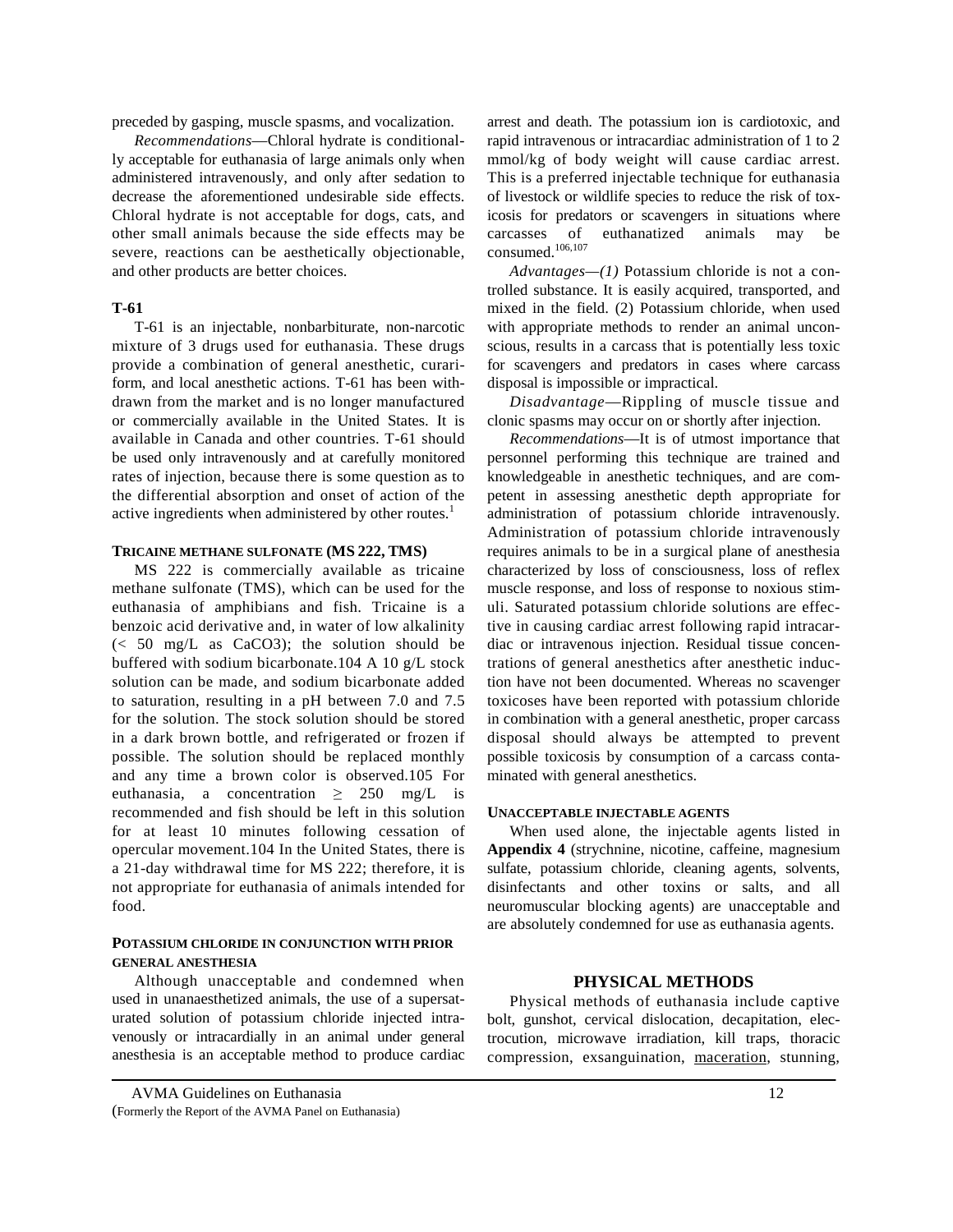and pithing. When properly used by skilled personnel with well-maintained equipment, physical methods of euthanasia may result in less fear and anxiety and be more rapid, painless, humane, and practical than other forms of euthanasia. Exsanguination, stunning, and pithing are not recommended as a sole means of euthanasia, but should be considered adjuncts to other agents or methods.

Some consider physical methods of euthanasia aesthetically displeasing. There are occasions, however, when what is perceived as aesthetic and what is most humane are in conflict. Physical methods may be the most appropriate method for euthanasia and rapid relief of pain and suffering in certain situations. Personnel performing physical methods of euthanasia must be well trained and monitored for each type of physical technique performed. That person must also be sensitive to the aesthetic implications of the method and inform onlookers about what they should expect when possible.

Since most physical methods involve trauma, there is inherent risk for animals and humans. Extreme care and caution should be used. Skill and experience of personnel is essential. If the method is not performed correctly, animals and personnel may be injured. Inexperienced persons should be trained by experienced persons and should practice on carcasses or anesthetized animals to be euthanatized until they are proficient in performing the method properly and humanely. When done appropriately, the panel considered most physical methods conditionally acceptable for euthanasia.

#### <span id="page-15-0"></span>**PENETRATING CAPTIVE BOLT**

A penetrating captive bolt is used for euthanasia of ruminants, horses, swine, laboratory rabbits, and dogs. 108 Its mode of action is concussion and trauma to the cerebral hemisphere and brainstem.<sup>109,110</sup> Captive bolt guns are powered by gunpowder or compressed air and must provide sufficient energy to penetrate the skull of the species on which they are being used.<sup>109</sup> Adequate restraint is important to ensure proper placement of the captive bolt. A cerebral hemisphere and the brainstem must be sufficiently disrupted by the projectile to induce sudden loss of consciousness and subsequent death. Accurate placement of captive bolts for various species has been described.<sup>109-112</sup> A multiple projectile has been suggested as a more effective technique, especially for large cattle. $109$ 

A nonpenetrating captive bolt only stuns animals and should not be used as a sole means of euthanasia (see "Stunning" under "Adjunctive Methods").

*Advantage*—The penetrating captive bolt is an effective method of euthanasia for use in slaughterhouses, in research facilities, and on the farm when use of drugs is inappropriate.

*Disadvantages—(1)* It is aesthetically displeasing. (2) Death may not occur if equipment is not maintained and used properly.

*Recommendations—*Use of the penetrating captive bolt is an acceptable and practical method of euthanasia for horses, ruminants, and swine. It is conditionally acceptable in other appropriate species. The nonpenetrating captive bolt must not be used as a sole method of euthanasia.

#### <span id="page-15-1"></span>**EUTHANASIA BY A BLOW TO THE HEAD**

Euthanasia by a blow to the head must be evaluated in terms of the anatomic features of the species on which it is to be performed. A blow to the head can be a humane method of euthanasia for neonatal animals with thin craniums, such as young pigs, if a single sharp blow delivered to the central skull bones with sufficient force can produce immediate depression of the central nervous system and destruction of brain tissue. When properly performed, loss of consciousness is rapid. The anatomic features of neonatal calves, however, make a blow to the head in this species unacceptable. Personnel performing euthanasia by use of a blow to the head must be properly trained and monitored for proficiency with this method of euthanasia, and they must be aware of its aesthetic implications.

#### <span id="page-15-2"></span>**GUNSHOT**

A properly placed gunshot can cause immediate insensibility and humane death. In some circumstances, a gunshot may be the only practical method of euthanasia. Shooting should only be performed by highly skilled personnel trained in the use of firearms and only in jurisdictions that allow for legal firearm use. Personnel, public, and nearby animal safety should be considered. The procedure should be performed outdoors and away from public access.

For use of a gunshot to the head as a method of euthanasia in captive animals, the firearm should be aimed so that the projectile enters the brain, causing instant loss of consciousness. 51,112-114 This must take into account differences in brain position and skull conformation between species, as well as the energy requirement for skull bone and sinus penetration.  $109,115$ Accurate targeting for a gunshot to the head in various species has been described.<sup>114,116-119</sup> For wildlife and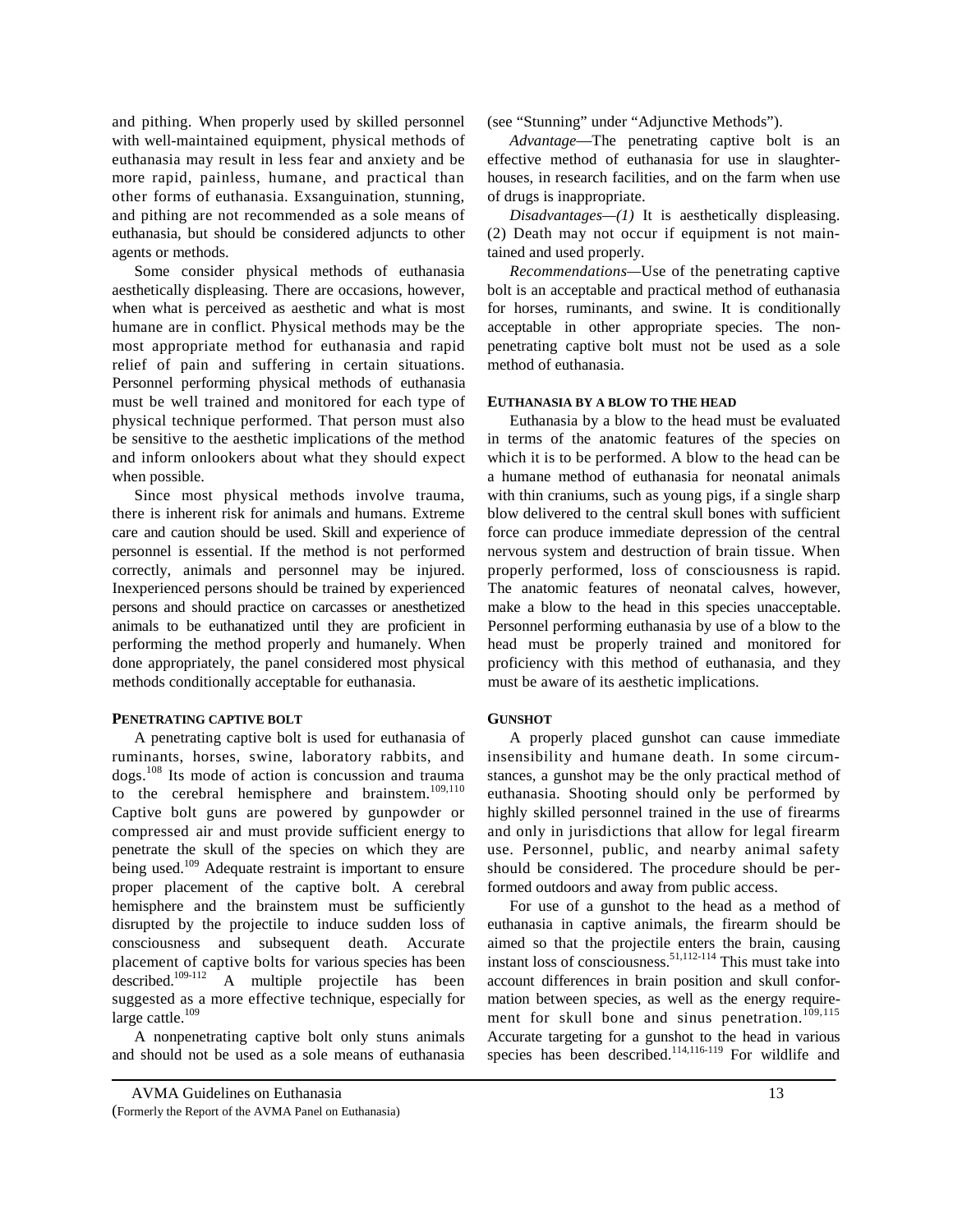other freely roaming animals, the preferred target area should be the head. The appropriate firearm should be selected for the situation, with the goal being penetration and destruction of brain tissue without emergence from the contralateral side of the head.<sup>120</sup> A gunshot to the heart or neck does not immediately render animals unconscious and thus is not considered to meet the panel's definition of euthanasia. $121$ 

*Advantages—(1)* Loss of consciousness is instantaneous if the projectile destroys most of the brain. (2) Given the need to minimize stress induced by handling and human contact, gunshot may at times be the most practical and logical method of euthanasia of wild or free-ranging species.

*Disadvantages—(1)* Gunshot may be dangerous to personnel. (2) It is aesthetically unpleasant. (3) Under field conditions, it may be difficult to hit the vital target area. (4) Brain tissue may not be able to be examined for evidence of rabies infection or chronic wasting disease when the head is targeted.

*Recommendations*—When other methods cannot be used, an accurately delivered gunshot is a conditionally acceptable method of euthanasia.114,122-125 When an animal can be appropriately restrained, the penetrating captive bolt is preferred to a gunshot. Prior to shooting, animals accustomed to the presence of humans should be treated in a calm and reassuring manner to minimize anxiety. In the case of wild animals, gunshots should be delivered with the least amount of prior human contact necessary. Gunshot should not be used for routine euthanasia of animals in animal control situations, such as municipal pounds or shelters.

#### <span id="page-16-0"></span>**CERVICAL DISLOCATION**

Cervical dislocation is a technique that has been used for many years and, when performed by welltrained individuals, appears to be humane. However, there are few scientific studies to confirm this observation. This technique is used to euthanatize poultry, other small birds, mice, and immature rats and rabbits. For mice and rats, the thumb and index finger are placed on either side of the neck at the base of the skull or, alternatively, a rod is pressed at the base of the skull. With the other hand, the base of the tail or the hind limbs are quickly pulled, causing separation of the cervical vertebrae from the skull. For immature rabbits, the head is held in one hand and the hind limbs in the other. The animal is stretched and the neck is hyperextended and dorsally twisted to separate the first cervical vertebra from the skull.<sup>72, 111</sup> For poultry, cervical dislocation by stretching is a common method for mass euthanasia, but loss of consciousness may not be instantaneous. 134

Data suggest that electrical activity in the brain persists for 13 seconds following cervical dislocation,  $127$ and unlike decapitation, rapid exsanguination does not contribute to loss of consciousness.  $^{12\bar{8}, 129}$ 

*Advantages—(1)* Cervical dislocation is a technique that may induce rapid loss of consciousness.  $84, 127$ (2) It does not chemically contaminate tissue. (3) It is rapidly accomplished.

*Disadvantages—(1)* Cervical dislocation may be aesthetically displeasing to personnel. (2) Cervical dislocation requires mastering technical skills to ensure loss of consciousness is rapidly induced. (3) Its use is limited to poultry, other small birds, mice, and immature rats and rabbits.

*Recommendations*—Manual cervical dislocation is a humane technique for euthanasia of poultry, other small birds, mice, rats weighing  $< 200$  g, and rabbits weighing  $< 1$  kg when performed by individuals with a demonstrated high degree of technical proficiency. In lieu of demonstrated technical competency, animals must be sedated or anesthetized prior to cervical dislocation. The need for technical competency is greater in heavy rats and rabbits, in which the large muscle mass in the cervical region makes manual cervical dislocation physically more difficult.<sup>130</sup> In research settings, this technique should be used only when scientifically justified by the user and approved by the Institutional Animal Care and Use Committee.

Those responsible for the use of this technique must ensure that personnel performing cervical dislocation techniques have been properly trained and consistently apply it humanely and effectively.

#### <span id="page-16-1"></span>**DECAPITATION**

Decapitation can be used to euthanatize rodents and small rabbits in research settings. It provides a means to recover tissues and body fluids that are chemically uncontaminated. It also provides a means of obtaining anatomically undamaged brain tissue for study. 131

Although it has been demonstrated that electrical activity in the brain persists for 13 to 14 seconds following decapitation,  $132$  more recent studies and reports indicate that this activity does not infer the ability to perceive pain, and in fact conclude that loss of consciousness develops rapidly.<sup>127-129</sup>

Guillotines that are designed to accomplish decapitation in adult rodents and small rabbits in a uniformly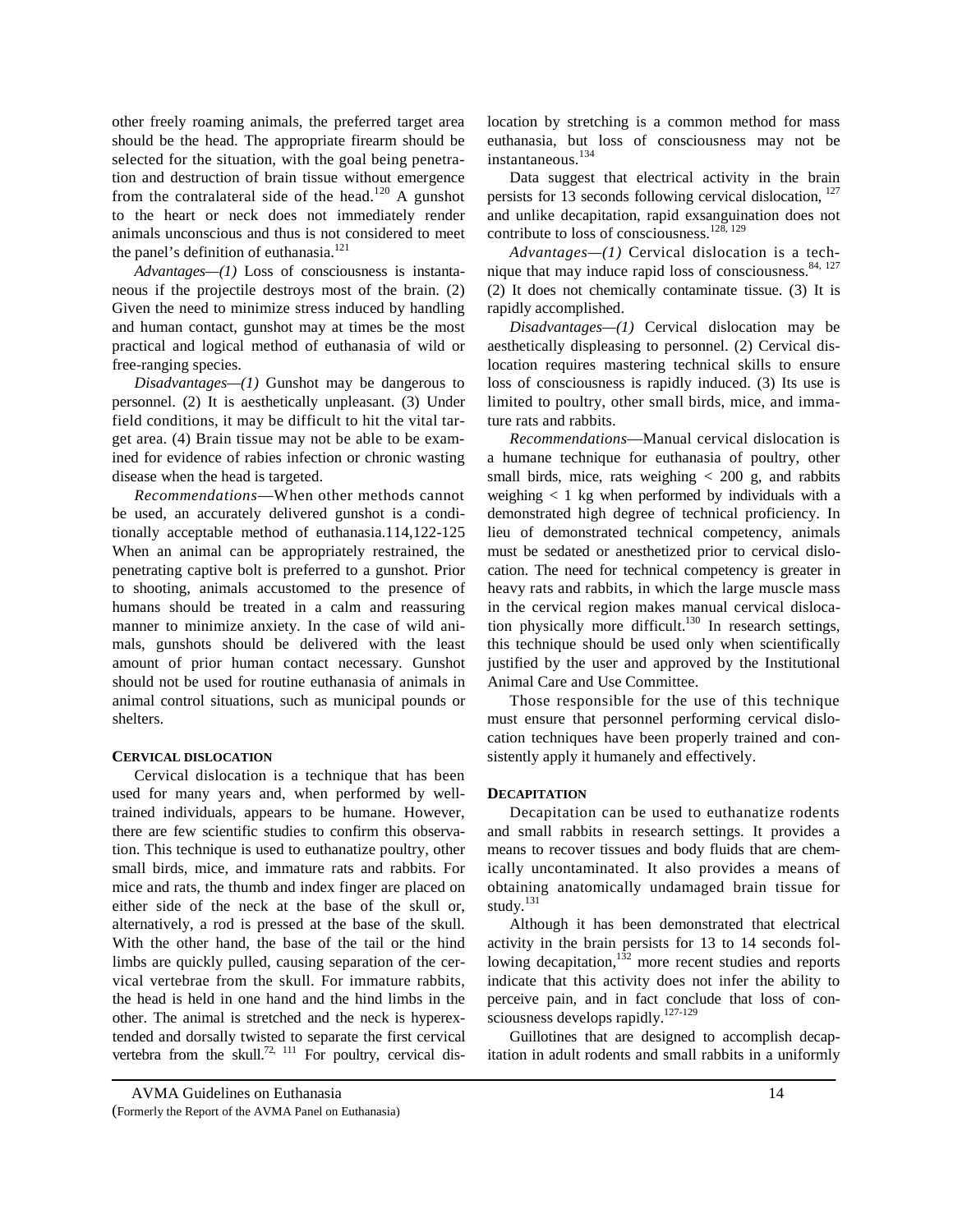instantaneous manner are commercially available.

Guillotines are not commercially available for neonatal rodents, but sharp blades can be used for this purpose.

*Advantages—(1)* Decapitation is a technique that appears to induce rapid loss of consciousness.  $127-129$  (2) It does not chemically contaminate tissues. (3) It is rapidly accomplished.

*Disadvantages—(1)* Handling and restraint required to perform this technique may be distressful to animals. $83$  (2) The interpretation of the presence of electrical activity in the brain following decapitation has created controversy and its importance may still be open to debate.<sup>127-129,132</sup> (3) Personnel performing this technique should recognize the inherent danger of the guillotine and take adequate precautions to prevent personal injury. (4) Decapitation may be aesthetically displeasing to personnel performing or observing the technique.

*Recommendations*—This technique is conditionally acceptable if performed correctly, and it should be used in research settings when its use is required by the experimental design and approved by the Institutional Animal Care and Use Committee. The equipment used to perform decapitation should be maintained in good working order and serviced on a regular basis to ensure sharpness of blades. The use of plastic cones to restrain animals appears to reduce distress from handling, minimizes the chance of injury to personnel, and improves positioning of the animal in the guillotine. Decapitation of amphibians, fish, and reptiles is addressed elsewhere in these guidelines.

Those responsible for the use of this technique must ensure that personnel who perform decapitation techniques have been properly trained to do so.

#### <span id="page-17-0"></span>**ELECTROCUTION**

Electrocution, using alternating current, has been used as a method of euthanasia for species such as dogs, cattle, sheep, swine, foxes, and mink. 113,133-138 Electrocution induces death by cardiac fibrillation, which causes cerebral hypoxia.<sup>135,137,139</sup> However, animals do not lose consciousness for 10 to 30 seconds or more after onset of cardiac fibrillation. It is imperative that animals be unconscious before being electrocuted. This can be accomplished by any acceptable means, including electrical stunning.<sup>25</sup> Although an effective, 1step stunning and electrocution method has been described for use in sheep and hogs, euthanasia by electrocution in most species remains a 2-step procedure. 25, 63,140

*Advantages—(1)* Electrocution is humane if the animal is first rendered unconscious. (2) It does not chemically contaminate tissues. (3) It is economical.

*Disadvantages—(1)* Electrocution may be hazardous to personnel. (2) When conventional single-animal probes are used, it may not be a useful method for mass euthanasia because so much time is required per animal. (3) It is not a useful method for dangerous, intractable animals. (4) It is aesthetically objectionable because of violent extension and stiffening of the limbs, head, and neck. (5) It may not result in death in small animals  $(< 5 \text{ kg})$  because ventricular fibrillation and circulatory collapse do not always persist after cessation of current flow.

*Recommendations*—Euthanasia by electrocution requires special skills and equipment that will ensure passage of sufficient current through the brain to induce loss of consciousness and cardiac fibrillation in the 1-step method for sheep and hogs, or cardiac fibrillation in the unconscious animal when the 2-step procedure is used. Although the method is conditionally acceptable if the aforementioned requirements are met, its disadvantages far outweigh its advantages in most applications. Techniques that apply electric current from head to tail, head to foot, or head to moistened metal plates on which the animal is standing are unacceptable.

#### <span id="page-17-1"></span>**MICROWAVE IRRADIATION**

Heating by microwave irradiation is used primarily by neurobiologists to fix brain metabolites *in vivo* while maintaining the anatomic integrity of the brain.<sup>141</sup> Microwave instruments have been specifically designed for use in euthanasia of laboratory mice and rats. The instruments differ in design from kitchen units and may vary in maximal power output from 1.3 to 10 kw. All units direct their microwave energy to the head of the animal. The power required to rapidly halt brain enzyme activity depends on the efficiency of the unit, the ability to tune the resonant cavity and the size of the rodent head.<sup>142</sup> There is considerable variation among instruments in the time required for loss of consciousness and euthanasia. A 10 kw, 2,450 MHz instrument operated at a power of 9 kw will increase the brain temperature of 18 to 28 g mice to 79 C in 330 ms, and the brain temperature of 250 to 420 g rats to 94 C in 800 ms. $^{143}$ 

*Advantages—(1)* Loss of consciousness is achieved in less than 100 ms, and death in less than 1 second. (2) This is the most effective method to fix brain tissue *in vivo* for subsequent assay of enzymatically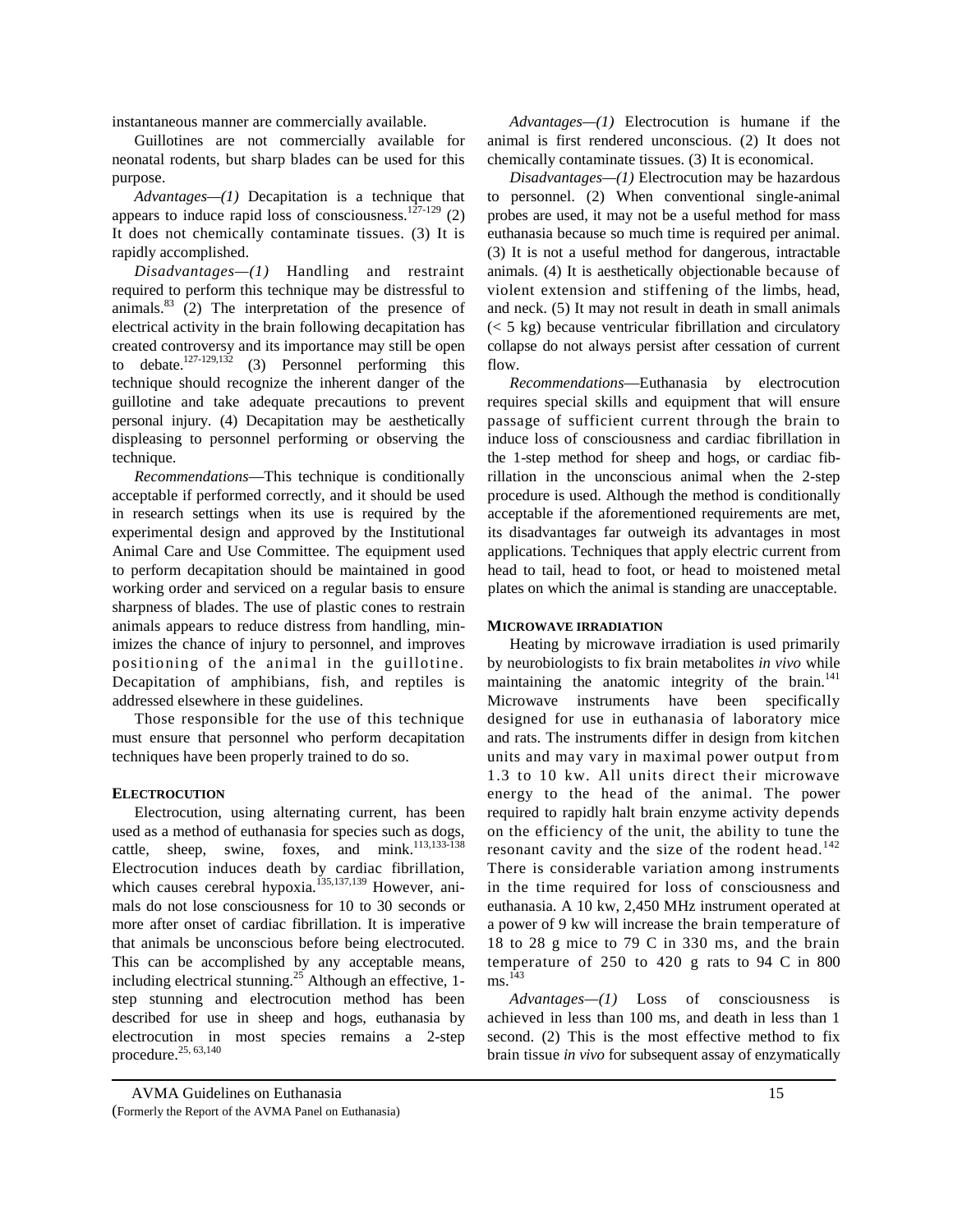labile chemicals.

*Disadvantages—(1)* Instruments are expensive. (2) Only animals the size of mice and rats can be euthanatized with commercial instruments that are currently available.

*Recommendations*—Microwave irradiation is a humane method for euthanatizing small laboratory rodents if instruments that induce rapid loss of consciousness are used. Only instruments that are designed for this use and have appropriate power and microwave distribution can be used. Microwave ovens designed for domestic and institutional kitchens are absolutely unacceptable for euthanasia.

#### <span id="page-18-0"></span>**THORACIC (CARDIOPULMONARY, CARDIAC) COMPRESSION**

Thoracic (cardiopulmonary, cardiac) compression is used to euthanatize small- to medium-sized freeranging birds when alternate techniques described in these guidelines are not practical.<sup>144</sup>

*Advantages—(1)* This technique is rapid. (2) It is apparently painless. (3) It maximizes carcass use for analytical/contaminant studies.

*Disadvantages—(1)* It may be considered aesthetically unpleasant by onlookers. (2) The degree of distress is unknown.

*Recommendations*—Thoracic (cardiopulmonary, cardiac) compression is a physical technique for avian euthanasia that has applicability in the field when other methods cannot be used. It is accomplished by bringing the thumb and forefinger of one hand under the bird's wing from the posterior and placing them against the ribs.<sup>144</sup> The forefinger of the other hand is placed against the ventral edge of the sternum, just below the furculum. All fingers are brought together forcefully and held under pressure to stop the heart and lungs. Loss of consciousness and death develop quickly. Proper training is needed in the use of this technique to avoid trauma to the bird. Cardiopulmonary compression is not appropriate for laboratory settings, for large or diving birds,  $14\overline{4}$  or for other species.

#### <span id="page-18-1"></span>**KILL TRAPS**

Mechanical kill traps are used for the collection and killing of small, free-ranging mammals for commercial purposes (fur, skin, or meat), scientific purposes, to stop property damage, and to protect human safety. Their use remains controversial, and the panel recognized that kill traps do not always render a rapid or stress-free death consistent with criteria for euthanasia found elsewhere in this document. For this reason, use of live traps followed by other methods of euthanasia is preferred. There are a few situations when that is not possible or when it may actually be more stressful to the animals or dangerous to humans to use live traps. Although newer technologies are improving kill trap performance in achieving loss of consciousness quickly, individual testing is recommended to be sure the trap is working properly.<sup>145</sup> If kill traps must be used, the most humane available must be chosen, 146-148 as evaluated by use of International Organization for Standardization (ISO) testing procedures,  $^{149}$  or by the methods of Gilbert,  $^{150}$  Proulx et al,  $151,152$  or Hiltz and Roy.  $153$ 

To reach the required level of efficiency, traps may need to be modified from manufacturers' production standards. In addition, as specified in scientific studies, trap placement (ground versus tree sets), bait type, set location, selectivity apparatus, body placement modifying devices (eg, sidewings, cones), trigger sensitivity, and trigger type, size, and conformation are essential considerations that could affect a kill trap's ability to reach these standards.

Several kill traps, modifications, and set specifics have been scientifically evaluated and found to meet the afore referenced standards for various species.<sup>151, 152,154-</sup> 167

*Advantage*—Free-ranging small mammals may be killed with minimal distress associated with handling and human contact.

*Disadvantages—(1)* Traps may not afford death within acceptable time periods. (2) Selectivity and efficiency is dependent on the skill and proficiency of the operator.

*Recommendations*—Kill traps do not always meet the panel's criteria for euthanasia. At the same time, it is recognized that they can be practical and effective for scientific animal collection when used in a manner that ensures selectivity, a swift kill, no damage to body parts needed for field research, and minimal potential for injury of nontarget species.<sup>168,169</sup> Traps need to be checked at least once daily. In those instances when an animal is wounded or captured but not dead, the animal must be killed quickly and humanely. Kill traps should be used only when other acceptable techniques are impossible or have failed. Traps for nocturnal species should not be activated during the day to avoid capture of diurnal species.<sup>168</sup> Trap manufacturers should strive to meet their responsibility of minimizing pain and suffering in target species.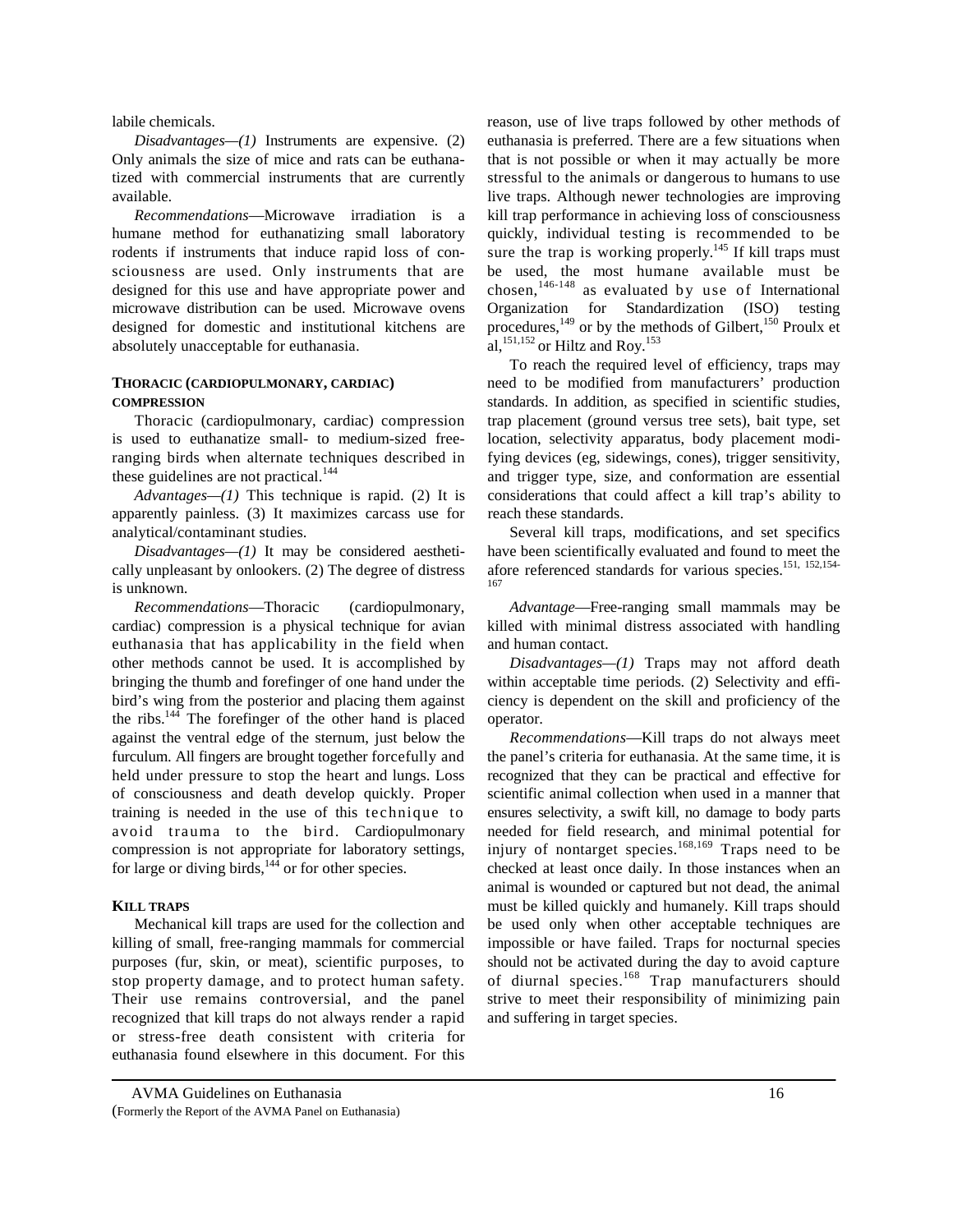#### <span id="page-19-0"></span>**MACERATION**

Maceration, via use of a specially designed mechanical apparatus having rotating blades or projections, causes immediate fragmentation and death of day-old poultry and embryonated eggs. A review<sup>217</sup> of the use of commercially available macerators for euthanasia of chicks, poults, and pipped eggs indicates that death by maceration in day-old poultry occurs immediately with minimal pain and distress. Maceration is an alternative to the use of carbon dioxide for euthanasia of day-old poultry. Maceration is believed to be equivalent to cervical dislocation and cranial compression as to time element, and is considered to be an acceptable means of euthanasia for newly hatched poultry by the Federation of Animal Science Societies,<sup>220</sup> Agriculture Canada,<sup>221</sup> World Organization for Animal Health  $(OIE),<sup>222</sup>$  and European Union.<sup>223</sup>

*Advantages—(1)* Death is almost instantaneous. (2) The method is safe for workers. (3) Large numbers of animals can be killed quickly.

*Disadvantages—(1)* Special equipment is required. (2) Macerated tissues may present biosecurity risks.

*Recommendations*—Maceration requires special equipment that must be kept in excellent working order. Chicks must be delivered to the macerator in a way and at a rate that prevents a backlog of chicks at the point of entry into the macerator and without causing injury, suffocation, or avoidable distress to the chicks before maceration.

#### <span id="page-19-1"></span>**ADJUNCTIVE METHODS**

Stunning and pithing, when properly done, induce loss of consciousness but do not ensure death. Therefore, these methods must be used only in conjunction with other procedures,  $123$  such as pharmacologic agents, exsanguination, or decapitation to euthanatize the animal.

#### <span id="page-19-2"></span>*Exsanguination*

Exsanguination can be used to ensure death subsequent to stunning, or in otherwise unconscious animals. Because anxiety is associated with extreme hypovolemia, exsanguination must not be used as a sole means of euthanasia.170 Animals may be exsanguinated to obtain blood products, but only when they are sedated, stunned, or anesthetized.<sup>171</sup>

#### <span id="page-19-3"></span>*Stunning*

Animals may be stunned by a blow to the head, by use of a nonpenetrating captive bolt, or by use of electric current. Stunning must be followed immediately

by a method that ensures death. With stunning, evaluating loss of consciousness is difficult, but it is usually associated with a loss of the menace or blink response, pupillary dilatation, and a loss of coordinated movements. Specific changes in the electroencephalogram and a loss of visually evoked responses are also thought to indicate loss of consciousness. $\frac{60}{172}$ 

**Blow to the head**—Stunning by a blow to the head is used primarily in small laboratory animals with thin craniums.<sup>9, 173-175</sup> A single sharp blow must be delivered to the central skull bones with sufficient force to produce immediate depression of the central nervous system. When properly done, consciousness is lost rapidly.

**Nonpenetrating captive bolt**—A nonpenetrating captive bolt may be used to induce loss of consciousness in ruminants, horses, and swine. Signs of effective stunning by captive bolt are immediate collapse and a several second period of tetanic spasm, followed by slow hind limb movements of increasing frequency.<br><sup>60,176</sup> Other aspects regarding use of the nonpenetrating captive bolt are similar to the use of a penetrating captive bolt, as previously described.

**Electrical stunning**—Alternating electrical current has been used for stunning species such as dogs, cattle, sheep, goats, hogs, fish and chickens.<sup>133,134,140,177,178</sup>

Experiments with dogs have identified a need to direct the electrical current through the brain to induce rapid loss of consciousness. In dogs, when electricity passes only between fore- and hind limbs or neck and feet, it causes the heart to fibrillate but does not induce sudden loss of consciousness.<sup>139</sup> For electrical stunning of any animal, an apparatus that applies electrodes to opposite sides of the head, or in another way directs electrical current immediately through the brain, is necessary to induce rapid loss of consciousness. Attachment of electrodes and animal restraint can pose problems with this form of stunning. Signs of effective electrical stunning are extension of the limbs, opisthotonos, downward rotation of the eyeballs, and tonic spasm changing to clonic spasm, with eventual muscle flaccidity.

Electrical stunning should be followed promptly by electrically induced cardiac fibrillation, exsanguination, or other appropriate methods to ensure death. Refer to the section on electrocution for additional information.

#### <span id="page-19-4"></span>*Pithing*

In general, pithing is used as an adjunctive procedure to ensure death in an animal that has been rendered unconscious by other means. For some species, such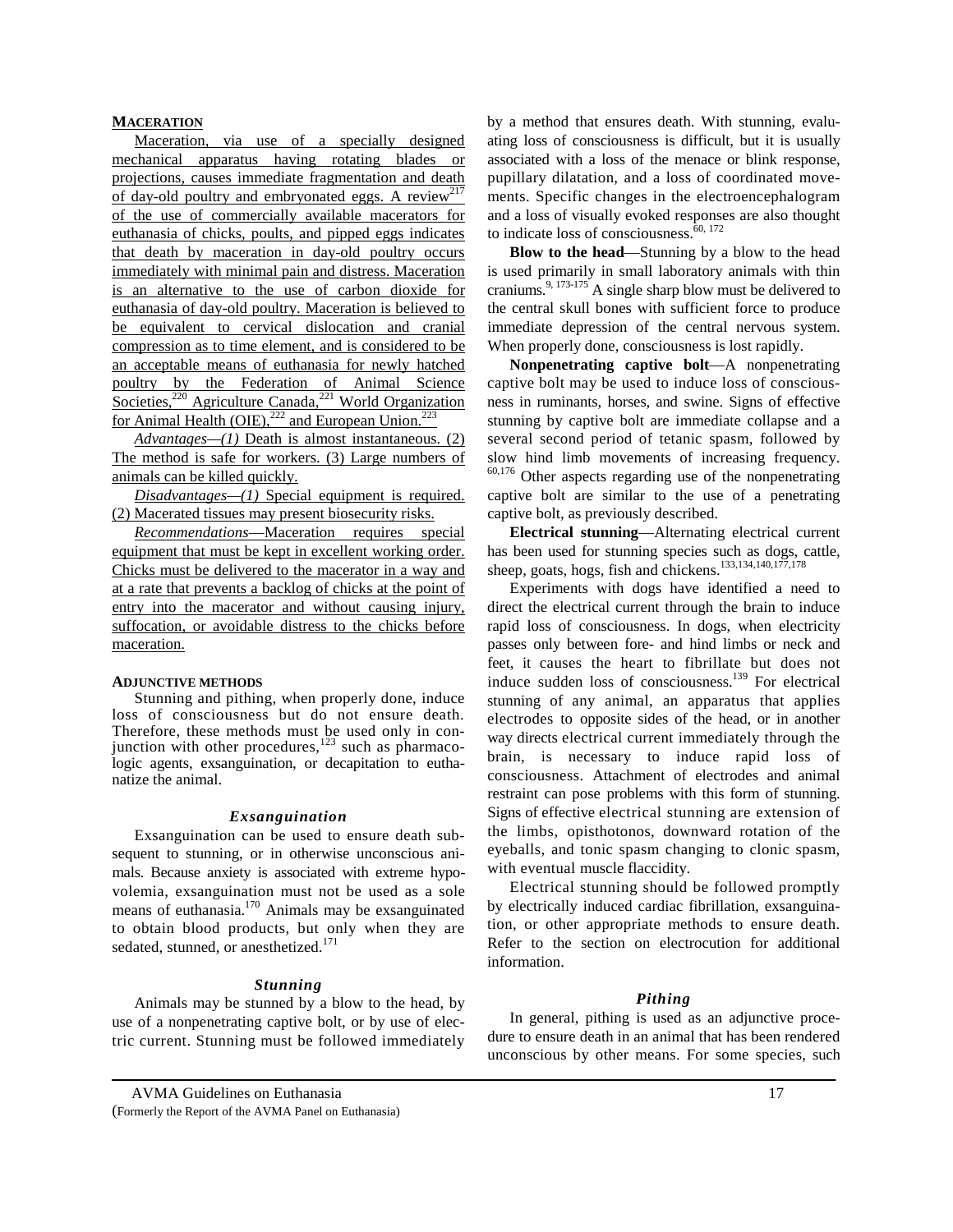as frogs, with anatomic features that facilitate easy access to the central nervous system, pithing may be used as a sole means of euthanasia, but an anesthetic overdose is a more suitable method.

#### <span id="page-20-0"></span>**SPECIAL CONSIDERATIONS**

#### <span id="page-20-1"></span>**EQUINE EUTHANASIA**

Pentobarbital or a pentobarbital combination is the best choice for equine euthanasia. Because a large volume of solution must be injected, use of an intravenous catheter placed in the jugular vein will facilitate the procedure. To facilitate catheterization of an excitable or fractious animal, a tranquilizer such as acepromazine, or an alpha-2 adrenergic agonist can be administered, but these drugs may prolong time to loss of consciousness because of their effect on circulation and may result in varying degrees of muscular activity and agonal gasping. Opioid agonists or agonist/antagonists in conjunction with alpha-2 adrenergic agonists may further facilitate restraint.

In certain emergency circumstances, such as euthanasia of a horse with a serious injury at a racetrack, it may be difficult to restrain a dangerous horse or other large animal for intravenous injection. The animal might cause injury to itself or to bystanders before a sedative could take effect. In such cases, the animal can be given a neuromuscular blocking agent such as succinylcholine, but the animal must be euthanatized with an appropriate technique as soon as the animal can be controlled. Succinylcholine alone or without sufficient anesthetic must not be used for euthanasia.

Physical methods, including gunshot, are considered conditionally acceptable techniques for equine euthanasia. The penetrating captive bolt is acceptable with appropriate restraint.

#### <span id="page-20-2"></span>**ANIMALS INTENDED FOR HUMAN OR ANIMAL FOOD**

In euthanasia of animals intended for human or animal food, chemical agents that result in tissue residues cannot be used, unless they are approved by the US Food and Drug Administration. 179 Carbon dioxide is the only chemical currently used for euthanasia of food animals (primarily swine) that does not result in tissue residues. Physical techniques are commonly used for this reason. Carcasses of animals euthanatized by barbituric acid derivatives or other chemical agents may contain potentially harmful residues. These carcasses should be disposed of in a manner that will prevent them from being

consumed by human beings or animals.

Selection of a proper euthanasia technique for freeranging wildlife must take into account the possibility of consumption of the carcass of the euthanatized animal by nontarget predatory or scavenger species. Numerous cases of toxicosis and death attributable to ingestion of pharmaceutically contaminated carcasses in predators and scavengers have been reported.<sup>107</sup> Proper carcass disposal must be a part of any euthanasia procedure under free-range conditions where there is potential for consumption toxicity. When carcasses are to be left in the field, a gunshot to the head, penetrating captive bolt, or injectable agents that are nontoxic (potassium chloride in combination with a nontoxic general anesthetic) should be used so that the potential for scavenger or predator toxicity is lessened.

#### <span id="page-20-3"></span>**EUTHANASIA OF NONCONVENTIONAL SPECIES: ZOO, WILD, AQUATIC, AND ECTOTHERMIC ANIMALS**

Compared with objective information on companion, farm, and laboratory animals, euthanasia of species such as zoo, wild, aquatic, and ectothermic animals has been studied less, and guidelines are more limited. Irrespective of the unique or unusual features of some species, whenever it becomes necessary to euthanatize an animal, death must be induced as painlessly and quickly as possible.

When selecting a means of euthanasia for these species, factors and criteria in addition to those previously discussed must be considered. The means selected will depend on the species, size, safety aspects, location of the animals to be euthanatized, and experience of personnel. Whether the animal to be euthanatized is in the wild, in captivity, or free-roaming are major considerations. Anatomic differences must be considered. For example, amphibians, fish, reptiles, and marine mammals differ anatomically from domestic species. Veins may be difficult to locate. Some species have a carapace or other defensive anatomic adaptations (eg, quills, scales, spines). For physical methods, access to the central nervous system may be difficult because the brain may be small and difficult to locate by inexperienced persons.

#### <span id="page-20-4"></span>*Zoo Animals*

For captive zoo mammals and birds with related domestic counterparts, many of the means described previously are appropriate. However, to minimize injury to persons or animals, additional precautions such as handling and physical or chemical restraint are important considerations.16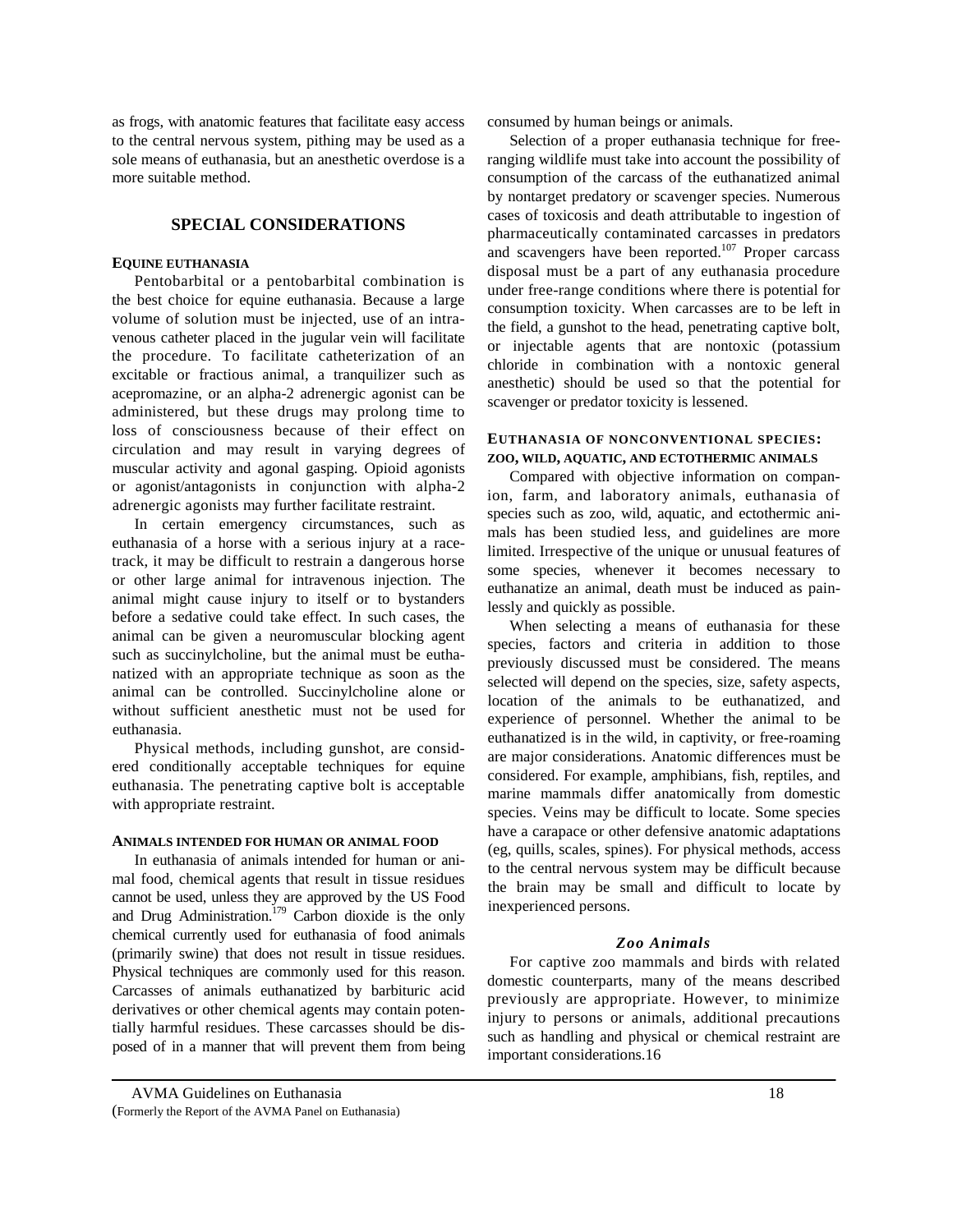#### <span id="page-21-0"></span>*Wildlife*

For wild and feral animals, many recommended means of euthanasia for captive animals are not feasible. The panel recognized there are situations involving free-ranging wildlife when euthanasia is not possible from the animal or human safety standpoint, and killing may be necessary. Conditions found in the field, although more challenging than those that are controlled, do not in any way reduce or minimize the ethical obligation of the responsible individual to reduce pain and distress to the greatest extent possible during the taking of an animal's life. Because euthanasia of wildlife is often performed by lay personnel in remote settings, guidelines are needed to assist veterinarians, wildlife biologists, and wildlife health professionals in developing humane protocols for euthanasia of wildlife.

In the case of free-ranging wildlife, personnel may not be trained in the proper use of remote anesthesia, proper delivery equipment may not be available, personnel may be working alone in remote areas where accidental exposure to potent anesthetic medications used in wildlife capture would present a risk to human safety, or approaching the animal within a practical darting distance may not be possible. In these cases, the only practical means of animal collection may be gunshot and kill trapping.<sup>13,180-184</sup> Under these conditions, specific methods chosen must be as age-, species-, or taxonomic/class-specific as possible. The firearm and ammunition should be appropriate for the species and purpose. Personnel should be sufficiently skilled to be accurate, and they should be experienced in the proper and safe use of firearms, complying with laws and regulations governing their possession and use.

Behavioral responses of wildlife or captive nontraditional species (zoo) in close human contact are very different from those of domestic animals. These animals are usually frightened and distressed. Thus, minimizing the amount, degree, and/or cognition of human contact during procedures that require handling is of utmost importance. Handling these animals often requires general anesthesia, which provides loss of consciousness and which relieves distress, anxiety, apprehension, and perception of pain. Even though the animal is under general anesthesia, minimizing auditory, visual, and tactile stimulation will help ensure the most stress-free euthanasia possible. With use of general anesthesia, there are more methods for euthanasia available.

A 2-stage euthanasia process involving general

anesthesia, tranquilization, or use of analgesics, followed by intravenous injectable pharmaceuticals, although preferred, is often not practical. Injectable anesthetics are not always legally or readily available to those working in nuisance animal control, and the distress to the animal induced by live capture, transport to a veterinary facility, and confinement in a veterinary hospital prior to euthanasia must be considered in choosing the most humane technique for the situation at hand. Veterinarians providing support to those working with injured or live-trapped, free-ranging animals should take capture, transport, handling distress, and possible carcass consumption into consideration when asked to assist with euthanasia. Alternatives to 2-stage euthanasia using anesthesia include a squeeze cage with intraperitoneal injection of sodium pentobarbital, inhalant agents (CO<sub>2</sub> chamber, CO chamber), and gunshot. In cases where preeuthanasia anesthetics are not available, intraperitoneal injections of sodium pentobarbital, although slower in producing loss of consciousness, should be considered preferable over intravenous injection, if restraint will cause increased distress to the animal or danger to the operator.

Wildlife species may be encountered under a variety of situations. Euthanasia of the same species under different conditions may require different techniques. Even in a controlled setting, an extremely fractious large animal may threaten the safety of the practitioner, bystanders, and itself. When safety is in question and the fractious large animal, whether wild, feral, or domestic, is in close confinement, neuromuscular blocking agents may be used immediately prior to the use of an acceptable form of euthanasia. For this technique to be humane, the operator must ensure they will gain control over the animal and perform euthanasia before distress develops. Succinylcholine is not acceptable as a method of restraint for use in free-ranging wildlife because animals may not be retrieved rapidly enough to prevent neuromuscular blocking agent-induced respiratory distress or arrest.<sup>185</sup>

#### <span id="page-21-1"></span>*Diseased, Injured, or Live-Captured Wildlife or Feral Species*

Euthanasia of diseased, injured, or live-trapped wildlife should be performed by qualified professionals. Certain cases of wildlife injury (eg, acute, severe trauma from automobiles) may require immediate action, and pain and suffering in the animal may be best relieved most rapidly by physical methods including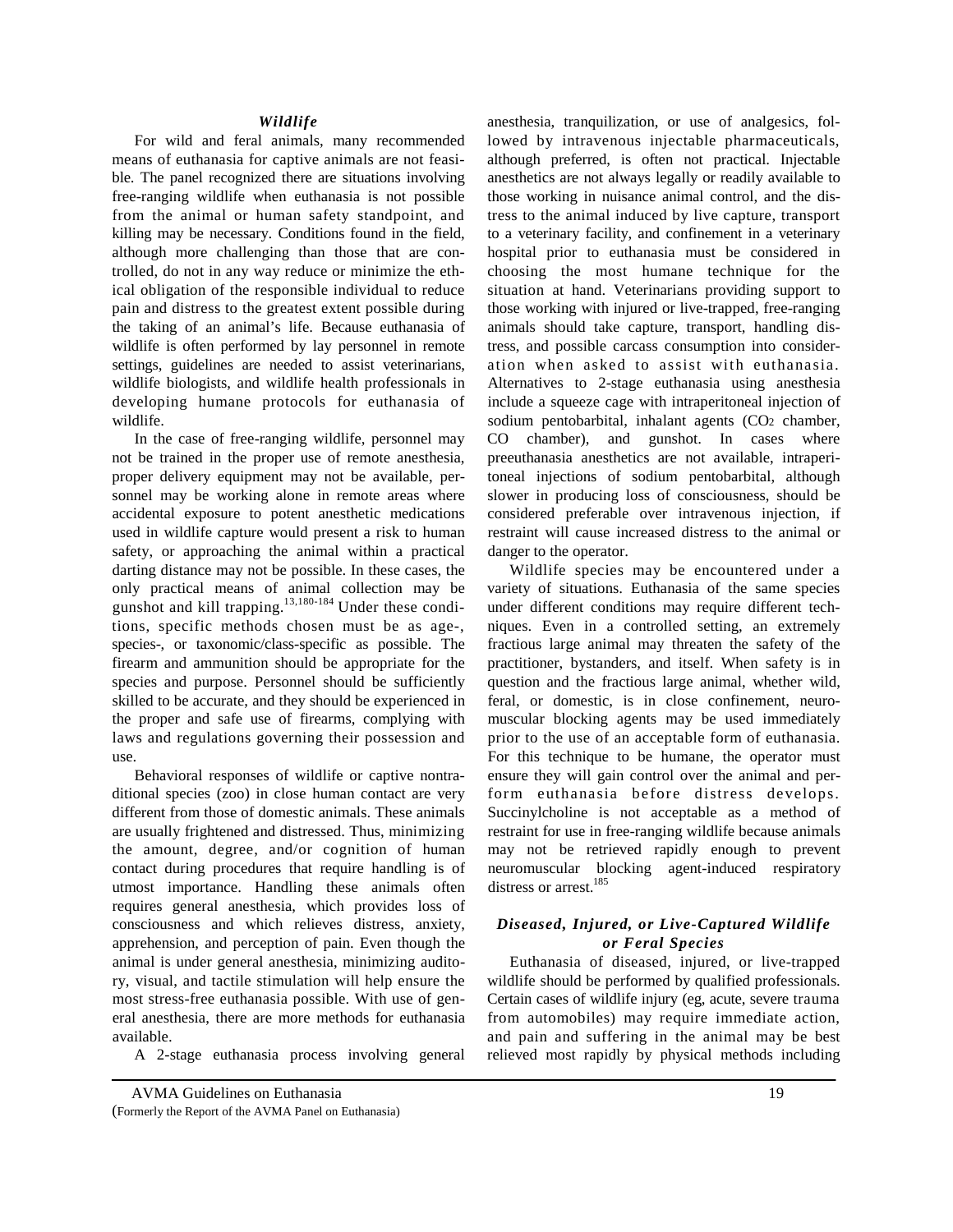gunshot or penetrating captive bolt followed by exsanguination.

#### <span id="page-22-0"></span>*Birds*

Many techniques discussed previously in these guidelines are suitable for euthanasia of captive birds accustomed to human contact. Free-ranging birds may be collected by a number of methods, including nets and live traps, with subsequent euthanasia. For collection by firearm, shotguns are recommended. The bird should be killed outright by use of ammunition loads appropriate for the species to be collected. Wounded birds should be killed quickly by appropriate techniques previously described. Large birds should be anesthetized prior to euthanasia, using general anesthetics.

#### <span id="page-22-1"></span>*Amphibians, Fish, and Reptiles*

Euthanasia of ectothermic animals must take into account differences in their metabolism, respiration, and tolerance to cerebral hypoxia. In addition, it is often more difficult to ascertain when an animal is dead. Some unique aspects of euthanasia of amphibians, fishes, and reptiles have been described.<sup>13,51,186,187</sup>

**Injectable agents**—Sodium pentobarbital (60 to 100 mg/kg of body weight) can be administered intravenously, intraabdominally, or intrapleuroperitoneally in most ectothermic animals, depending on anatomic features. Subcutaneous lymph spaces may also be used in frogs and toads. Time to effect may be variable, with death occurring in up to  $30$  minutes.<sup>1,187,188</sup> Barbiturates other than pentobarbital can cause pain on injection.<sup>189</sup>

**Clove oil**—Because adequate and appropriate clinical trials have not been performed on fish to evaluate its effects, use of clove oil is not acceptable.

**External or topical agents**—Tricaine methane sulfonate (TMS, MS-222) may be administered by various routes to euthanatize. For fish and amphibians, this chemical may be placed in water.<sup>190-193</sup> Large fish may be removed from the water, a gill cover lifted, and a concentrated solution from a syringe flushed over the gills. MS 222 is acidic and in concentrations  $\geq$  500 mg/L should be buffered with sodium bicarbonate to saturation resulting in a solution pH of 7.0 to 7.5.105 MS 222 may also be injected into lymph spaces and pleuroperitoneal cavities.<sup>194</sup> These are effective but expensive means of euthanasia.

Benzocaine hydrochloride, a compound similar to TMS, may be used as a bath or in a recirculation system for euthanasia of fish<sup>184</sup> or amphibians.<sup>13</sup> Benzocaine is o not water soluble and therefore is prepared as a stock

solution (100  $g/L$ ), using acetone or ethanol, which may be irritating to fish tissues. In contrast, benzocaine hydrochloride is water soluble and can be used directly for anesthesia or euthanasia.<sup>105</sup> A concentration  $\geq 250$  mg/L can be used for euthanasia. Fish should be left in the solution for at least 10 minutes following cessation of opercular movement. $104$ 

The anesthetic agent 2-phenoxyethanol is used at concentrations of 0.5 to 0.6 ml/L or 0.3 to 0.4 mg/L for euthanasia of fish. Death is caused by respiratory collapse. As with other agents, fish should be left in solution for 10 minutes following cessation of opercular movement.<sup>195,196</sup>

**Inhalant agents**—Many reptiles and amphibians, including chelonians, are capable of holding their breath and converting to anaerobic metabolism, and can survive long periods of anoxia (up to 27 hours for some species).<sup>197-202</sup> Because of this ability to tolerate anoxia, induction of anesthesia and time to loss of consciousness may be greatly prolonged when inhalants are used. Death in these species may not occur even after prolonged inhalant exposure.<sup>203</sup> Lizards, snakes, and fish do not hold their breath to the same extent and can be euthanatized by use of inhalant agents.

**Carbon dioxide**—Amphibians,<sup>1</sup> reptiles,<sup>1</sup> and  $fish^{203-205}$  may be euthanatized with  $CO_2$ . Loss of consciousness develops rapidly, but exposure times required for euthanasia are prolonged. This technique is more effective in active species and those with less tendency to hold their breath.

**Physical methods**—Line drawings of the head of various amphibians and reptiles, with recommended locations for captive bolt or firearm penetration, are available.<sup>13</sup> Crocodilians and other large reptiles can also be shot through the brain. $51$ 

Decapitation with heavy shears or a guillotine is effective for some species that have appropriate anatomic features. It has been assumed that stopping blood supply to the brain by decapitation causes rapid loss of consciousness. Because the central nervous system of reptiles, fish, and amphibians is tolerant to hypoxic and hypotensive conditions, $^{13}$  decapitation must be followed by pithing.  $^{188}$ 

**Two-stage euthanasia procedures**—Propofol and ultrashort-acting barbiturates may be used for these species to produce rapid general anesthesia prior to final administration of euthanasia.

In zoos and clinical settings, neuromuscular blocking agents are considered acceptable for restraint of reptiles if given immediately prior to administration of a euthanatizing agent.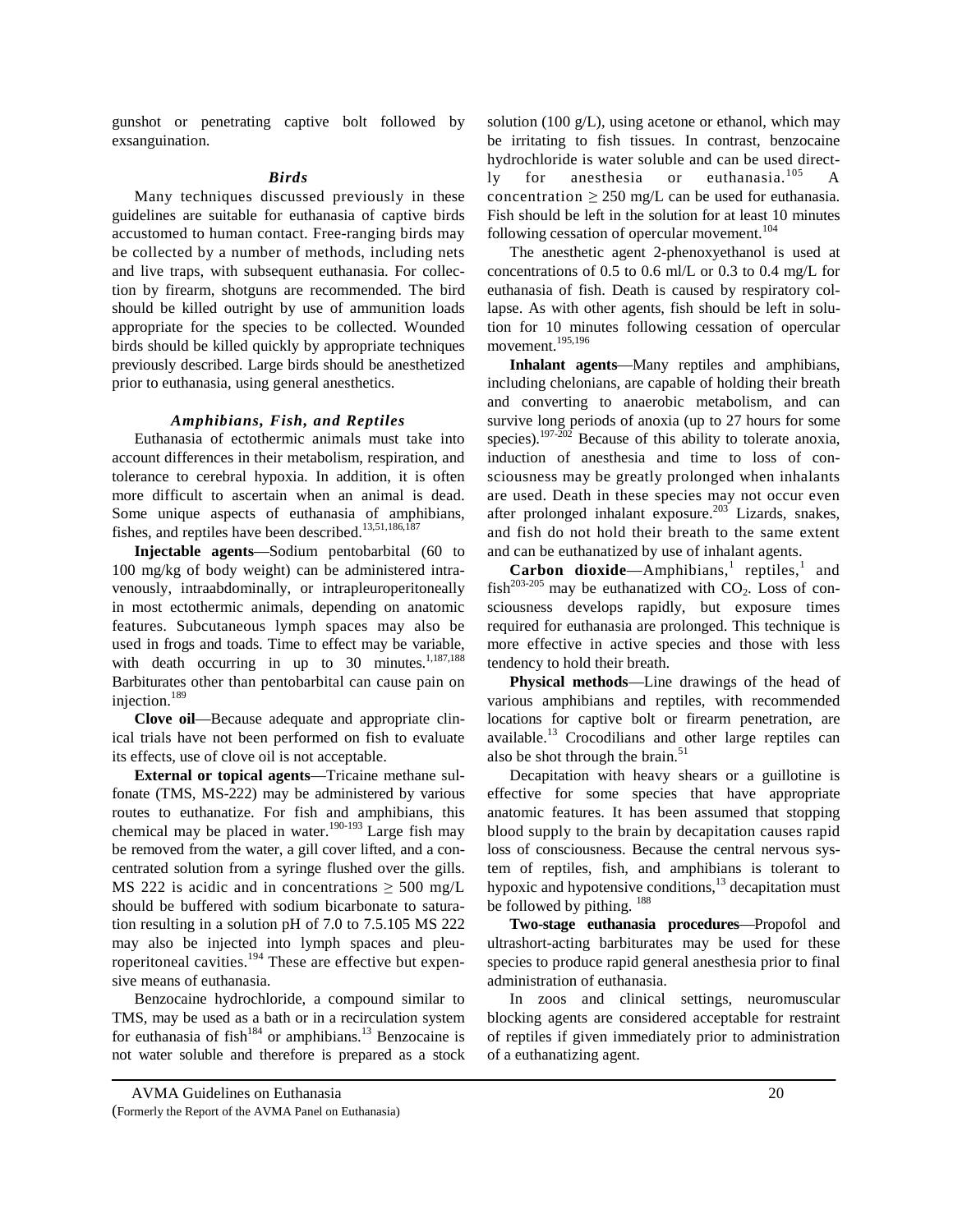Most amphibians, fishes, and reptiles can be euthanatized by cranial concussion (stunning) followed by decapitation, pithing, or some other physical method.

Severing the spinal cord behind the head by pithing is an effective method of killing some ectotherms. Death may not be immediate unless both the brain and spinal cord are pithed. For these animals, pithing of the spinal cord should be followed by decapitation and pithing of the brain or by another appropriate procedure. Pithing requires dexterity and skill and should only be done by trained personnel. The pithing site in frogs is the foramen magnum, and it is identified by a slight midline skin depression posterior to the eyes with the neck flexed.<sup>187</sup>

**Cooling**—It has been suggested that, when using physical methods of euthanasia in ectothermic species, cooling to 4 C will decrease metabolism and facilitate handling, but there is no evidence that whole body cooling reduces pain or is clinically efficacious. 206 Local cooling in frogs does reduce nociception, and this may be partly opioid mediated.  $207$  Immobilization of reptiles by cooling is considered inappropriate and inhumane even if combined with other physical or chemical methods of euthanasia. Snakes and turtles, immobilized by cooling, have been killed by subsequent freezing. This method is not recommended. 13 Formation of ice crystals on the skin and in tissues of an animal may cause pain or distress. Quick freezing of deeply anesthetized animals is acceptable.<sup>208</sup>

#### <span id="page-23-0"></span>*Marine Mammals*

Barbiturates or potent opioids (eg, etorphine hydrochloride [M 99] and carfentanil) are the agents of choice for euthanasia of marine mammals, 209 although it is recognized their use is not always possible and can be potentially dangerous to personnel. An accurately placed gunshot may also be a conditionally acceptable method of euthanasia for some species and sizes of stranded marine mammals. 51,209,210

For stranded whales or other large cetaceans or pinnipeds, succinylcholine chloride in conjunction with potassium chloride, administered intravenously or intraperitoneally, has been used.<sup>211</sup> This method, which is not an acceptable method of euthanasia as defined in these guidelines, leads to complete paralysis of the respiratory musculature and eventual death attributable to hypoxemia. $^{209}$  This method may be more humane than allowing the stranded animal to suffocate over a period of hours or days if no other options are available.

#### <span id="page-23-1"></span>**EUTHANASIA OF ANIMALS RAISED FOR FUR PRODUCTION**

Animals raised for fur are usually euthanatized individually at the location where they are raised. Although any handling of these species constitutes a stress, it is possible to minimize this by euthanatizing animals in or near their cages. For the procedures described below, please refer to previous sections for more detailed discussion.

**Carbon monoxide**—For smaller species, CO appears to be an adequate method for euthanasia. Compressed CO is delivered from a tank into an enclosed cage that can be moved adjacent to holding cages. Using the apparatus outside reduces the risk to humans; however, people using this method should still be made aware of the dangers of CO. Animals introduced into a chamber containing 4% CO lost consciousness in  $64 \pm 14$  seconds and were dead within 215  $\pm$  45 seconds.<sup>80</sup> In a study involving electroencephalography of mink being euthanatized with 3.5% CO, the mink were comatose in  $21 \pm 7$  seconds.212 Only 1 animal should be introduced into the chamber at a time, and death should be confirmed in each case.

**Carbon dioxide**—Administration of CO2 is also a good euthanasia method for smaller species and is less dangerous than CO for personnel operating the system. When exposed to 100% CO2, mink lost consciousness in  $19 \pm 4$  seconds and were dead within 153  $\pm$  10 seconds. When 70% CO<sub>2</sub> was used with 30% O<sub>2</sub>. mink were unconscious in 28 seconds, but they were not dead after a 15-minute exposure. 80 Therefore, if animals are first stunned by 70% CO2, they should be killed by exposure to 100% CO2 or by some other means. As with carbon monoxide, only one animal should be introduced into the chamber at a time.

**Barbiturates**—Barbiturate overdose is an acceptable procedure for euthanasia of many species of animals raised for fur. The drug is injected intraperitoneally and the animal slowly loses consciousness. It is important that the death of each animal be confirmed following barbiturate injection. Barbiturates will contaminate the carcass; therefore the skinned carcass cannot be used for animal food.

**Electrocution**—Electrocution has been used for killing foxes and mink.<sup>135</sup> The electric current must pass through the brain to induce loss of consciousness before electricity is passed through the rest of the body. Electrical stunning should be followed by euthanasia, using some other technique. Cervical dislocation has been used in mink and other small animals and should be done within 20 seconds of electrical stunning.213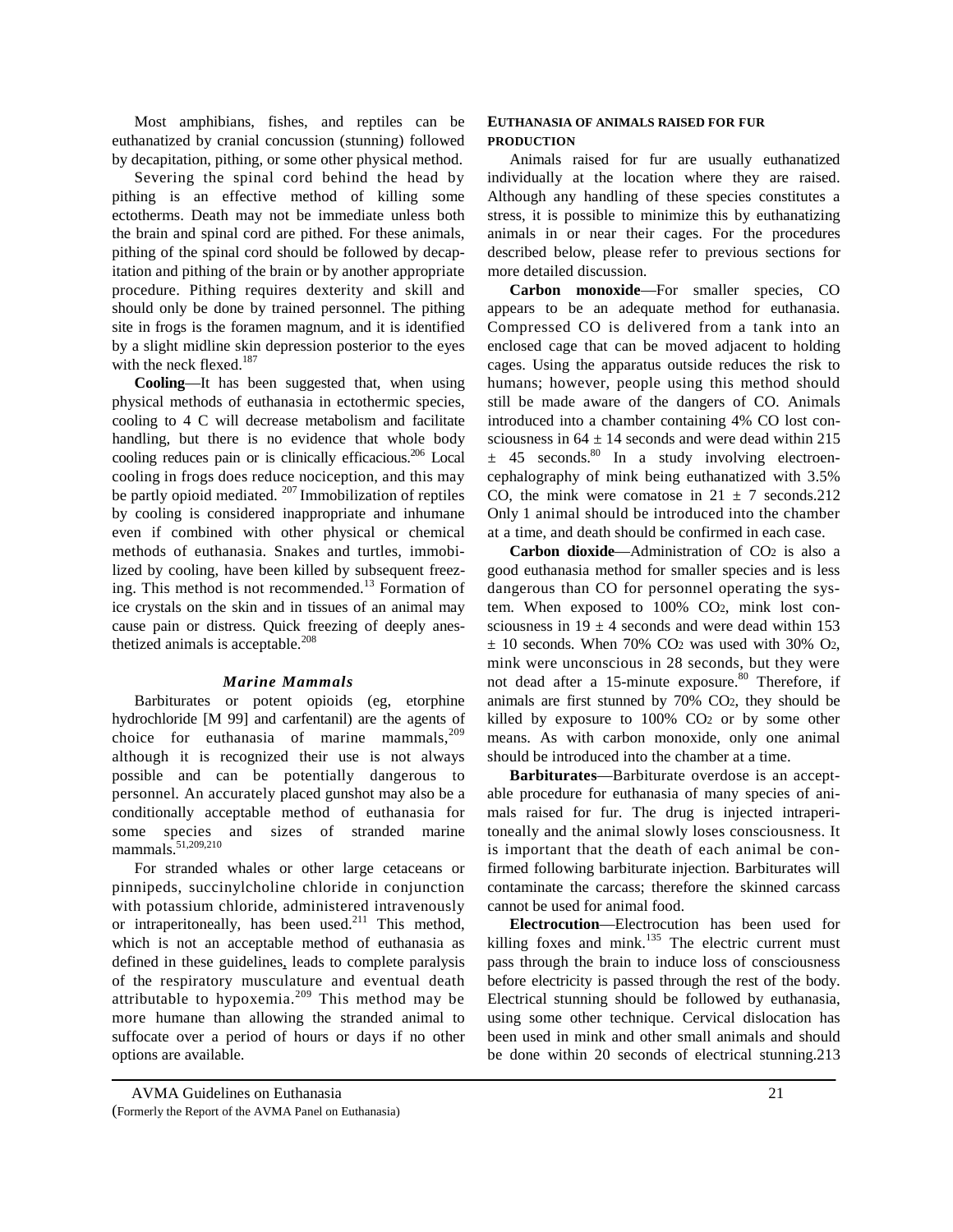Use of a nose-to-tail or nose-to-foot method $^{135}$  alone may kill the animal by inducing cardiac fibrillation, but the animal may be conscious for a period of time before death. Therefore, these techniques are unacceptable.

#### <span id="page-24-0"></span>**PRENATAL AND NEONATAL EUTHANASIA**

When ovarian hysterectomies are performed, euthanasia of feti should be accomplished as soon as possible after removal from the dam. Neonatal animals are relatively resistant to hypoxia.<sup>44,214</sup>

#### <span id="page-24-1"></span>**MASS EUTHANASIA**

Under unusual conditions, such as disease eradication and natural disasters, euthanasia options may be limited. In these situations, the most appropriate technique that minimizes human and animal health concerns must be used. These options include, but are not limited to, CO2 and physical methods such as gunshot, penetrating captive bolt, and cervical dislocation.

#### <span id="page-24-2"></span>**POSTFACE**

These guidelines summarize contemporary scientific knowledge on euthanasia in animals and call attention to the lack of scientific reports assessing pain, discomfort, and distress in animals being euthanatized. Many reports on various methods of euthanasia are either anecdotal, testimonial narratives, or unsubstantiated opinions and are, therefore, not cited in these guidelines. The panel strongly endorsed the need for well-designed experiments to more fully determine the extent to which each procedure meets the criteria used for judging methods of euthanasia.

Each means of euthanasia has advantages and disadvantages. It is unlikely that, for each situation, any means will meet all desirable criteria. It is also impractical for these guidelines to address every potential circumstance in which animals are to be euthanatized. Therefore, the use of professional judgment is imperative.

Failure to list or recommend a means of euthanasia in these guidelines does not categorically condemn its use. There may occasionally be special circumstances or situations in which other means may be acceptable. For research animals, these exceptions should be carefully considered by the attending veterinarian and the Institutional Animal Care and Use Committee. In other settings, professional judgment should be used.

The panel discouraged the use of unapproved products for euthanasia, unless the product has a clearly understood mechanism of action and

pharmacokinetics, and studies published in the literature that scientifically verify and justify its use. Those responsible for euthanasia decisions have a critically important responsibility to carefully assess any new technique, method, or device, using the panel's criteria. In the absence of definitive proof or reasonable expectation, the best interest of the animal should guide the decision process.

References cited in these guidelines do not represent a comprehensive bibliography on all methods of euthanasia. Persons interested in additional information on a particular aspect of animal euthanasia are encouraged to contact the Animal Welfare Information Center, National Agricultural Library, 10301 Baltimore Blvd, Beltsville, MD 20705.

The AVMA is fully committed to the concept that, whenever it becomes necessary to kill any animal for any reason whatsoever, death should be induced as painlessly and quickly as possible. It was the Panel's charge to develop workable guidelines for veterinarians needing to address this problem, and it is the AVMA's sincere desire that these guidelines be used conscientiously by all animal care providers. We consider these guidelines to be a work in progress with new editions warranted as results of more scientific studies are published.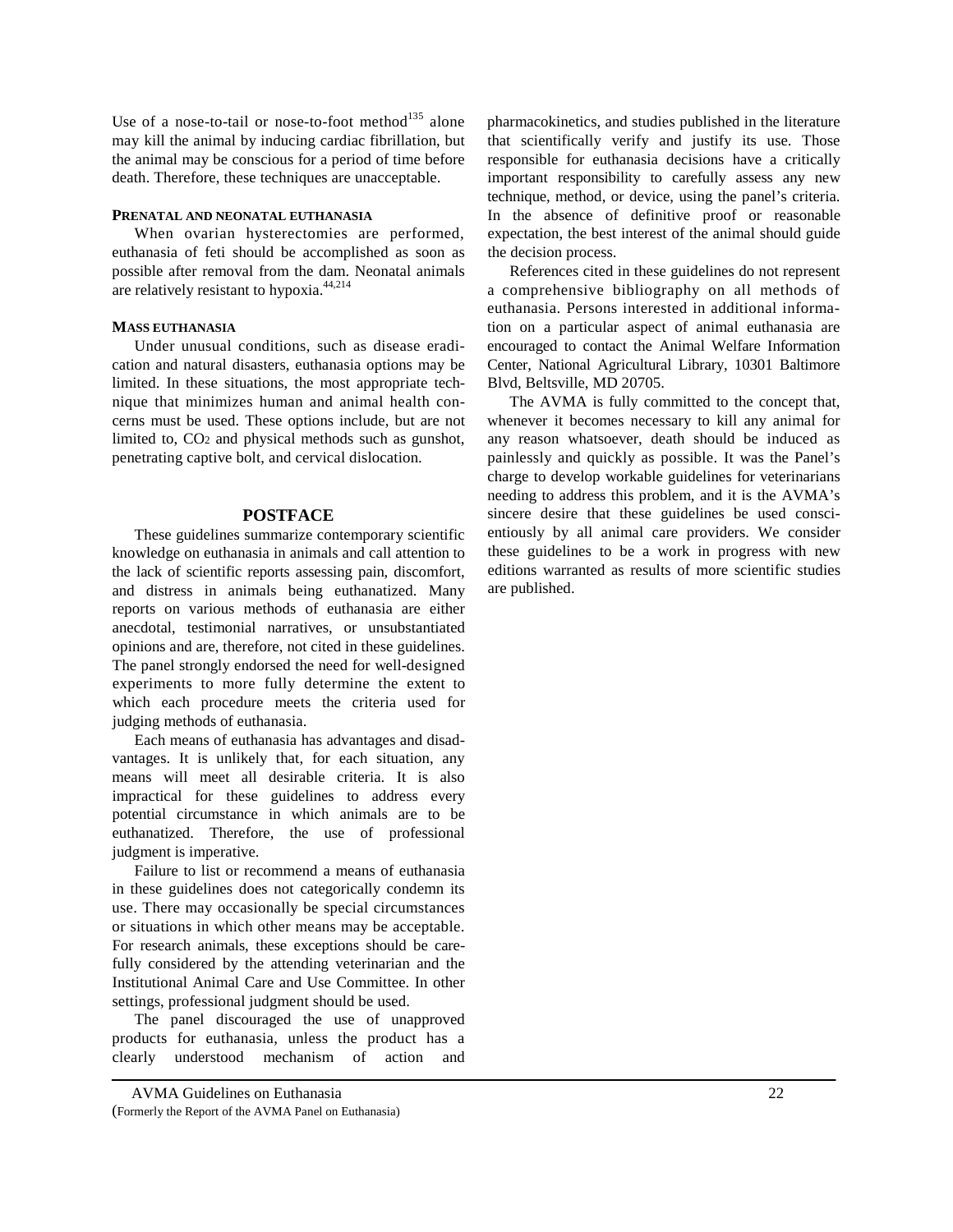#### <span id="page-25-0"></span>**REFERENCES**

1. Andrews EJ, Bennet BT, Clark JD, et al. 1993 Report on the AVMA panel on euthanasia. *J Am Vet Med Assoc* 1993; 202: 230–247. *2. Webster's ninth new collegiate dictionary.* Springfield: Merriam-Webster Inc, 1990.

3. Wall PD. Defining pain in animals. In: Short CE, Poznak AV, eds. *Animal pain.* New York: Churchill-Livingstone Inc, 1992; 63–79.

Vierck CJ, Cooper BY, Ritz LA, et al. Inference of pain sensitivity from complex behaviors of laboratory animals.In: Chapman CR, Loeser JD, eds. *Issues in pain measurement.* New York: Raven Press, 1989; 93–115.

5. Breazile JE, Kitchell RL. Euthanasia for laboratory animals. *Fed Proc* 1969; 28:1577–1579.

6. Zimmerman M. Neurobiological concepts of pain, its assessment and therapy. In: Bromm B, ed. *Pain measurement in man: neurophysiological correlates of pain.* Amsterdam: Elsevier Publishing Co, 1984; 15–35.

7. Kitchell RL, Erickson NH, Carstens E, et al, eds. *Animal pain: perception and alleviation.* Bethesda: American Physiological Society, 1983.

8. Kitchen N, Aronson AL, Bittle JL, et al. Panel report on the colloquium on recognition and alleviation of animal pain and distress. *J Am Vet Med Assoc* 1987; 191:1186–1191.

9. National Research Council. *Recognition and alleviation of pain and distress in laboratory animals.* Washington, DC: National Academy Press, 1992.

10. Breazile JE. Physiologic basis and consequences of distress in animals. *J Am Vet Med Assoc* 1987; 191:1212–1215.

11. McMillan FD. Comfort as the primary goal in veterinary medical practice. *J Am Vet Med Assoc* 1 998; 212: 1370–1374.

12. Grier RL, Clovin TL. *Euthanasia guide (for animal shelters).*  Ames, Iowa: Moss Creek Publications, 1990.

13. Cooper JE, Ewbank R, Platt C, et al. *Euthanasia of amphibians and reptiles.* London: UFAW/WSPA, 1989.

14. Greyhavens *T. Handbook of pentobarbital euthanasia*.

Salem, Ore: Humane Society of Willamette Valley, 1989; 1–126. 15. *Operational guide for animal care and control agencies*. Denver: American Humane Association, 1988.

16. Fowler ME, Miller RE, eds. *Zoo and wild animal medicine: current therapy 4*. Philadelphia: WB Saunders Co, 1999; 1–747.

17. Clark R, Jessup DA. *Wildlife restraint series*. Salinas, Calif: International Wildlife Veterinary Services Inc, 1992.

18. Kreeger T. *Handbook of wildlife chemical immobilization*. Laramie, Wyo: Wildlife Veterinary Services Inc, 1996.

19. Nielsen L. *Chemical immobilization of wild and exotic animals*. Ames, Iowa: Iowa State University Press, 1999.

20. McKenzie A, ed. *The capture and care manual*. South Africa: Wildlife Decision Support Services/The South African Veterinary Foundation, 1993.

21. Amass K, Neilsen L, Brunson D. *Chemical immobilization of animals*. Mount Horeb, Wis: Safe-Capture International Inc, 1999.

22. Humane slaughter regulations. *Fed Reg* 1979; 44: 68809– 68817.

23. Grandin T. Observations of cattle behavior applied to design of cattle-handling facilities. *Appl Anim Ethol* 1980; 6:1 9–31.

24. Grandin T. Pig behavior studies applied to slaughter-plant design. *Appl Anim Ethol* 1982; 9:141–15 1.

25. Grandin T. Farm animal welfare during handling, transport, and slaughter. *J Am Vet Med Assoc* 1994; 204:372–377.

26. Grandin T. Objective scoring of animal handling and stunning practices at slaughter plants. *J Am Vet Med Assoc* 1998; 212: 36–39.

27. Grandin T. Effect of animal welfare audits of slaughter plants by a major fast food company on cattle handling and slaughter practices. *J Am Vet Med Assoc 2000*; 216:848–851.

28. Tannenbaum J. Issues in companion animal practice. In: *Veterinary ethics*. Baltimore: The Williams & Wilkins Co, 1 989; 208–225.

29. Rollin BE. Ethical question of the month. *Can Vet J* 1992; 33:7–8.

30. Ramsey EC, Wetzel RW. Comparison of five regimens for oral administration of medication to induce sedation in dogs prior to euthanasia. *J Am Vet Med Assoc* 1998; 213:240–242.

31. Wetzel RW, Ramsay EC. Comparison of four regimens for oral administration of medication to induce sedation in cats prior to euthanasia. *J Am Vet Med Assoc* 1998; 213:243–245.

32. Beaver BV. *Feline behavior: a guide for veterinarians*. Philadelphia: WB Saunders Co, 1992; 1–276.

33. Houpt KA. *Domestic animal behavior for veterinarians and animal scientists*. 3rd ed. Ames, Iowa: Iowa State University Press, 1998; 1–495.

34. Hart BL. *The behavior of domestic animals*. New York: WH Freeman & Co, 1985; 1–390.

35. Beaver BV. *Canine behavior: a guide for veterinarians*. Philadelphia: WB Saunders Co, 1999; 1–355.

36. Beaver BV. *The veterinarian's encyclopedia of animal behavior*. Ames, Iowa: Iowa State University Press, 1994; 1–307.

37. Schafer M. *The language of the horse: habits and forms of expression*. New York: Arco Publishing Co, 1975; 1–187.

38. Hart LA, Hart BL, Mader B. Humane euthanasia and companion animal death: caring for the animal, the client, and the vet-

erinarian. *J Am Vet Med Assoc* 1 990; 197:1292–1299.

39. Neiburg HA, Fischer A. *Pet loss, a thoughtful guide for adults and children*. New York: Harper & Row, 1982.

40. Hart LA, Mader B. Pet loss support hotline: the veterinary students' perspective. *Calif Vet* 1992; Jan-Feb: 19–22.

41. Pet loss support hotlines (grief counseling). *J Am Vet Med Assoc* 1999; 215:1804.

42. Arluke A. Coping with euthanasia: a case study of shelter culture. *J Am Vet Med Assoc* 1991; 198:1176–1180.

43. Wolfle TL. Laboratory animal technicians: their role in stress reduction and human-companion animal bonding. *Vet Clin North Am Small Anim Pract* 1985; 15:449–454.

44. Glass HG, Snyder FF, Webster E. The rate of decline in resistance to anoxia of rabbits, dogs, and guinea pigs from the onset of viability to adult life. *Am J Physiol* 1944; 140:609–615.

45. Booth NH. Inhalant anesthetics. In: Booth NH, McDonald LE, eds. *Veterinary pharmacology and therapeutics*. 6th ed. Ames, Iowa: Iowa State University Press, 1988; 181–211.

46. Wixon SK, Smiler KL. Anesthesia and analgesia in rodents. In: Kohn DF, Wixson SK, White WJ, et al, eds. *Anesthesia and analgesia in laboratory animals*. New York: Academic Press Inc, 1997; 165–203.

47. Knigge U, Soe-Jensen P, Jorgensen H, et al. Stress-induced release of anterior pituitary hormones: effect of H3 receptor-mediated inhibition of histaminergic activity or posterior hypothalamic lesion. *Neuroendocrin* 1999; 69:44–53.

48. Tinnikov AA. Responses of serum conticosterone and corticosteroid-binding globulin to acute and prolonged stress in the rat. *Endocrin*e 1999; 1 1:145–150.

49. Zelena D, Klem DT, Barna I, et al. Alpha 2-adrenoreceptor subtypes regulate ACTH and beta-endorphon secretions during stress in the rat. *Psychoneuroendocrin* 1999; 24:333–343.

50. Van Herck H, Baumans V, DeBoer SF, et al. Endocrine stress response in rats subjected to singular orbital puncture while under diethyl-ether anaesthesia. *Lab Anim* 1991; 25:325–329.

51. *Humane killing of animals*. Preprint of 4th ed. South Mimms, Potters Bar, Herts, England: Universities Federation for Animal Welfare, 1988; 16–22.

52. *Occupational exposure to waste anesthetic gases and vapors*. No. 77-140. Washington, DC: Department of Health, Education, and Welfare (National Institute for Occupational Safety and Health), 1977.

#### AVMA Guidelines on Euthanasia 23

(Formerly the Report of the AVMA Panel on Euthanasia)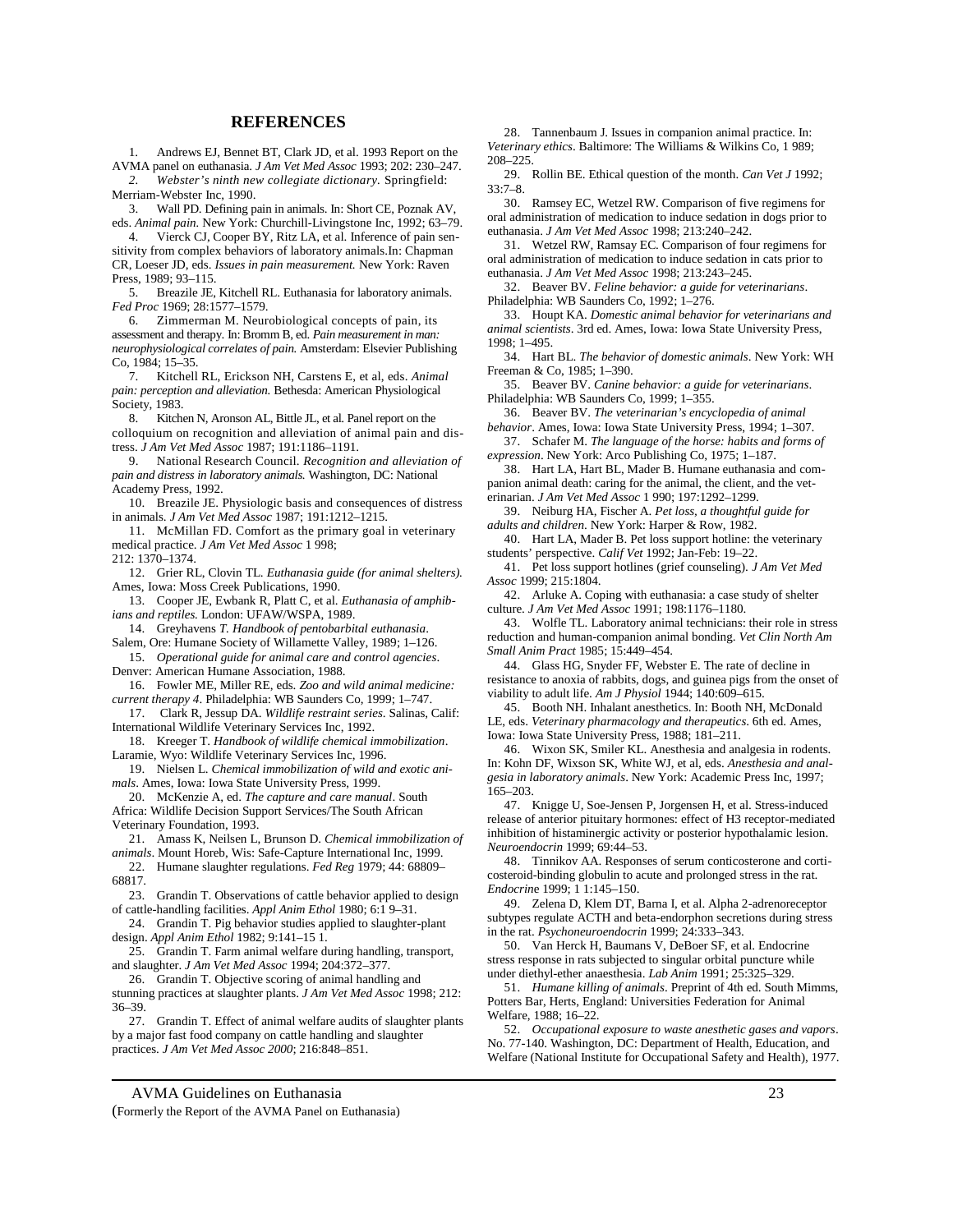53. Lecky JH, ed. *Waste anesthetic gases in operating room air: a suggested program to reduce personnel exposure*. Park Ridge, Ill: The American Society of Anesthesiologists, 1983.

54. Simonsen HB, Thordal-Christensen AA, Ockens N. Carbon monoxide and carbon dioxide euthanasia of cats: duration and animal behavior. *Br Vet J* 1981; 137:274–278.

55. Klemm WR. Carbon dioxide anesthesia in cats. *Am J Vet Res*  1964; 25:1201–1205.

56. Leake CD, Waters RM. The anesthetic properties of carbon dioxide. *Curr Res Anesthesiol Analg* 1929; 8:1 7–19.

57. Mattsson JL, Stinson JM, Clark CS. Electroencephalographic power—spectral changes coincident with onset of carbon dioxide narcosis in rhesus monkey. *Am J Vet Res* 1972; 33:2043–2049.

58. Woodbury DM, Rollins LT, Gardner MD, et al. Effects of carbon dioxide on brain excitability and electrolytes. *Am J Physiol*  1958; 192:79–90.

59. Glen JB, Scott WN. Carbon dioxide euthanasia of cats. *Br Vet J* 1973; 129:471–479.

60. Blackmore DK, Newhook JC. The assessment of insensibility in sheep, calves and pigs during slaughter. In: Eikelenboom G, ed. *Stunning of animals for slaughter*. Boston: Martinus Nijhoff Publishers, 1983; 13–25.

61. Coenen AML, Drinkenburg WHIM, Hoenderken R, et al. Carbon dioxide euthanasia in rats: oxygen supplementation minimizes signs of agitation and asphyxia*. Lab Anim* 1995; 29:262–268.

62. Kohler I, Meier R, Busato A, et al. Is carbon dioxide (CO2) a useful short acting anaesthetic for small laboratory animals? *Lab Anim*  1998; 33:155–161.

63. Hoenderken R. Electrical and carbondioxide stunning of pigs for slaughter. In: Eikelenboom G, ed. *Stunning of animals for slaughter*. Boston: Martinus Nijhoff Publishers, 1983; 59–63.

64. Gregory NG, Moss BW, Leeson RH. An assessment of carbon dioxide stunning in pigs. *Vet Rec* 1987; 121:517–518.

65. Carding AH. Mass euthanasia of dogs with carbon monoxide and/or carbon dioxide: preliminary trials. *J Small Anim Pract* 1968; 9:245–259.

66. Britt DP. The humaneness of carbon dioxide as an agent of euthanasia for laboratory rodents. In: *Euthanasia of unwanted, injured or diseased animals for educational or scientific purposes*. Potters Bar, UK: UFAW, 1987; 19–31.

67. Danneman PJ, Stein S, Walshaw SO. Humane and practical implications of using carbon dioxide mixed with oxygen for anesthesia or euthanasia of rats. *Lab Anim Sci* 1997; 47:376–385.

68. Anton F, Euchner I, Handwerker HO. Psycophysical examination of pain induced by defined CO2 pulses applied to nasal mucosa. *Pain* 1992; 49:53–60.

69. Raj ABM, Gregory NG. Welfare implications of gas stunning pigs 1. Determination of aversion to the initial inhalation of carbon dioxide or argon. *Anim Welfare* 1995; 4:273–280.

70. Hackbarth H, Kppers N, Bohnet W. Euthanasia of rats with carbon dioxide-animal welfare aspects. *Lab Anim* 2000; 34:91–96.

71. Raj ABM, Gregory NG. Investigation into the batch stunning/killing of chickens using carbon dioxide or argon-induced hypoxia. *Res Vet Sci* 1990; 49:364–366.

72. Hughes HC. Euthanasia of laboratory animals. In: Melby EC, Altman NH, eds. *Handbook of laboratory animal science*. Vol 3. Cleveland, Ohio: CRC Press, 1976; 553–559.

73. Jaksch W. Euthanasia of day-old male chicks in the poultry industry. *Int J Stud Anim Prob* 1981; 2:203–213.

74. Kline BE, Peckham V, Hesic HE. Some aids in handling large numbers of mice*. Lab Anim Care* 1963; 13:84–90.

75. Kocula AW, Drewniak EE, Davis LL. Experimentation with in-line carbon dioxide immobilization of chickens prior to slaughter. *Poult Sci* 1961; 40:213–216.

76. Stone WS, Amiraian K, DueIl C, et al. Carbon dioxide anesthetization of guinea pigs to increase yields of blood and serum. *Proc Care Panel* 1961; 11:299–303.

77. Euthanasia (carbon dioxide). In: *Report and accounts* 1976

#### AVMA Guidelines on Euthanasia 24

(Formerly the Report of the AVMA Panel on Euthanasia)

1977. South Mimms, Potters Bar, Herts, England: Universities Federation for Animal Welfare, 1977; 13–14.

78. Hall LW. The anaesthesia and euthanasia of neonatal and juvenile dogs and cats. *Vet Rec* 1972; 90:303–306.

79. Blackshaw JK, Fenwick DC, Beattie AW, et al. The behaviour of chickens, mice and rats during euthanasia with chloroform, carbon dioxide and ether. *Lab Anim* 1988; 22:67–75.

80. Hansen NE, Creutzberg A. Simonsen HB. Euthanasia of mink (*Mustela vison*) by means of carbon dioxide (CO2), carbon monoxide (CO) and nitrogen (N2). *Br Vet J* 1991; 147:140–146.

81. Hayward JS, Lisson PA. Carbon dioxide tolerance of rabbits and its relation to burrow fumigation. *Aust Wildl Res* 1978; 5:253– 261.

82. Bereger-Sweeney J, Berger UV, Sharma M, et al. Effects of carbon dioxide-induced anesthesia on cholinergic parameters in rat brain. *Lab Anim Sci* 1 994; 44:369–371.

83. Urbanski HF, Kelly SF. Sedation by exposure to gaseous carbon dioxide-oxygen mixture: application to studies involving small laboratory animal species. *Lab Anim Sci* 1991; 41:80–82.

84. Iwarsson K, Rehbinder C. A study of different euthanasia techniques in guinea pigs, rats, and mice. Animal response and postmortem findings. *Scand J Lab Anim Sci* 1993; 20:191–205.

85. Hornett TD, Haynes AP. Comparison of carbon dioxide/air mixture and nitrogen/air mixture for the euthanasia of rodents: design of a system for inhalation euthanasia. *Anim Technol* 1984; 35: 93–99.

86. Smith W, Harrap SB. Behavioral and cardiovascular responses of rats to euthanasia using carbon dioxide gas. *Lab Anim* 1997; 3 1:337–346.

87. Hewett TA, Kovacs MS, Artwohl JE, et al. A comparison of euthanasia methods in rats, using carbon dioxide in prefilled and fixed flow rate filled chambers. *Lab Anim Sci* 1993; 43:579–582.

88. Herin RA, Hall P, Fitch JW. Nitrogen inhalation as a method of euthanasia in dogs. *Am J Vet Res* 1978; 39:989–991.

89. Noell WK, Chinn HI. Time course of failure of the visual pathway in rabbits during anoxia. *Fed Proc* 1949; 8:1 19.

90. Vinte FJ. *The humane killing of mink*. London: Universities Federation for Animal Welfare, 1957.

91. Stonehouse RW, Loew FM, Quine JP, et al. The euthanasia of dogs and cats: a statement of the humane practices committee of the Canadian Veterinary Medical Association. *Can Vet J* 1978; 19: 164– 168.

92. Quine JP, Buckingham W, Strunin L. Euthanasia of small animals with nitrogen; comparison with intravenous pentobarbital. *Can Vet J* 1988; 29:724–726.

93. Raj ARM, Gregory NG, Wotton SR. Changes in the somatosensory evoked potentials and spontaneous electroencephalogram of hens during stunning in Argon-induced anoxia. *Br Vet J* 1991; 147:322–330.

94. Ramsey TL, Eilmann HJ. Carbon monoxide acute and chronic poisoning and experimental studies. *J Lab Clin Med* 1932; 17:415–427.

95. Chalifoux A, Dallaire A. Physiologic and behavioral evaluation of CO euthanasia of adult dogs. *Am J Vet Res* 1983; 44: 2412– 2417.

96. Haldane J. The action of carbonic oxide in man. *J Physiol*  1895; 18:430–462.

97. Dallaire A, Chalifoux A. Premedication of dogs with acepromazine or pentazocine before euthanasia with carbon monoxide. *Can J Comp Med* 1985; 49:171–178.

98. Lambooy E, Spanjaard W. Euthanasia of young pigs with carbon monoxide. *Vet Rec* 1980; 107:59–61.

99. Lowe-Ponsford FL, Henry JA. Clinical aspects of carbon monoxide poisoning. *Adverse Drug React Acute Poisoning Rev* 1989; 8:217–240.

100. Bloom JD. Some considerations in establishing divers' breathing gas purity standards for carbon monoxide. *Aerosp Med*  1972; 43:633–636.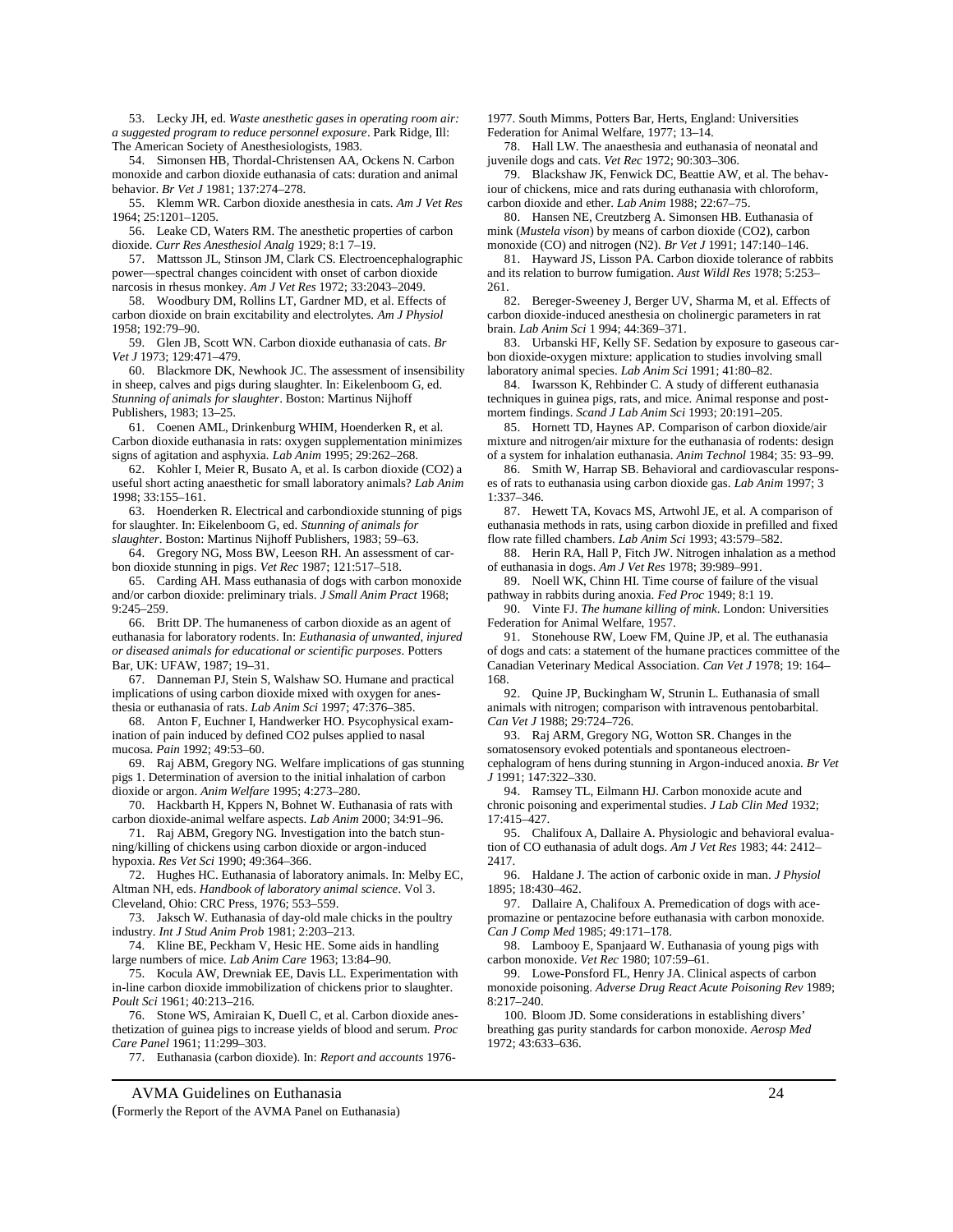101. Norman CA, Halton DM. Is carbon monoxide a workplace teratogen? A review and evaluation of the literature. *Ann Occup Hyg*  1990; 34:335–347.

102. Eechter LD. Neurotoxicity of prenatal carbon monoxide exposure. Research report. *Health Effects Inst* 1987; Vol: 3–22.

103. Wojtczak-Jaroszowa J, Kubow S. Carbon monoxide, carbon disulfide, lead and cadmium—four examples of occupational toxic agents linked to cardiovascular disease. *Med Hypotheses* 1989; 30: 141–150.

104. Noga E. *Fish disease: diagnosis and treatment*. St. Louis: CV Mosby, 1996; 1–367.

105. Stoskopf MK. Anaesthesia. In: Brown LA, ed. *Aquaculture for veterinarians: fish husbandry and medicine*. Oxford, UK: Pergamon Press, 1993; 161–167.

106. Lumb W. Euthanasia by noninhalant pharmacologic agents. *J Am Vet Med Assoc* 1974; 165:851–852.

107. Barbiturates. In: Ciganovich E, ed. *Field manual of wildlife diseases*. US Department of the Interior/US Geological Survey, Biological Resources Division, Information and Technical Report 1999-200 1.

108. Dennis MB, Dong WK, Weisbrod KA, et al. Use of captive bolt as a method of euthanasia in larger laboratory animal species. *Lab Anim Sci* 1988; 38:459–462.

109. Blackmore DK. Energy requirements for the penetration of heads of domestic stock and the development of a multiple projectile. *Vet Rec* 1985; 116:36–40.

110. Daly CC, Whittington PE. Investigation into the principal determinants of effective captive bolt stunning of sheep. *Res Vet Sci*  1989; 46:406–408.

111. Clifford DH. Preanesthesia, anesthesia, analgesia, and euthanasia. In: Fox JG, Cohen BJ, Loew FM, eds. *Laboratory animal medicine*. New York: Academic Press Inc, 1984; 528–563.

112. Australian Veterinary Association. Guidelines on humane slaughter and euthanasia. *Aust Vet J* 1987; 64:4–7.

113. Carding T. Euthanasia of dogs and cats. *Anim Reg Stud* 1977; 1:5–21.

114. Longair JA, Finley GG, Laniel M-A, et al. Guidelines for euthanasia of domestic animals by firearms. *Can Vet J* 1991; 32: 724– 726.

115. Finnie JW. Neuroradiological aspects of experimental traumatic missle injury in sheep. *N Z Vet J* 1994; 42:54–57.

116. Blackmore DK, Madie P, Bowling MC, et al. The use of a shotgun for euthanasia of stranded cetaceans. *N Z Vet J* 1995; 43:158– 159.

117. Blackmore DK, Bowling MC, Madie, P, et al. The use of a shotgun for emergency slaughter or euthanasia of large mature pigs. *N Z Vet J* 1995; 43:134–137.

118. Denicola AJ. Non-traditional techniques for management of overabundant deer populations. *Wildl Soc Bull* 1997; 25:496–499.

119. McAninch JB, ed. Urban deer: a manageable resource? in *Proceedings*. Symp 55th Midwest Fish Wildl Conf 1993; 1–175.

120. Finnie JW. Traumatic head injury in ruminant livestock. *Aust Vet J* 1997; 75:204–208.

121. Blackmore DK, Daly CC, Cook CJ. Electroencephalographic studies on the nape shooting of sheep. *N Z Vet J* 1995; 43:160–163.

122. *On-farm euthanasia of swine—options for the producer*. Perry, Iowa: American Association of Swine Practitioners and Des Moines, Iowa: National Pork Producers, 1997.

123. *Practical euthanasia of cattle: considerations for the producer, livestock market operator, livestock transporter, and veterinarian*. Rome, Ga: American Association of Bovine Practitioners, 1999.

124. *The emergency euthanasia of horses*. Sacramento: California Department of Food and Agriculture and Davis, Calif: University of California's Veterinary Medical Extension, 1999.

125. *The emergency euthanasia of sheep and goats*. Sacramento: California Department of Food and Agriculture and Davis, Calif: University of California's Veterinary Medical Extension, 1999.

126. Gregory NG, Wotton SB. Comparison of neck dislocation and percussion of the head on visual evoked responses in the chicken's brain. *Vet Rec* 1990; 126:570–572.

127. Vanderwolf CH, Buzak DP, Cain RK, et al. Neocortical and hippocampal electrical activity following decapitation in the rat. *Brain Res* 1988; 451:340–344.

128. Derr RF. Pain perception in decapitated rat brain. *Life Sci*  1991; 49:1399–1402.

129. Holson RR. Euthanasia by decapitation: evidence that this technique produces prompt, painless unconsciousness in laboratory rodents. *Neurotoxicol Teratol* 1992; 14:253–257.

130. Keller GL. Physical euthanasia methods. *Lab Anim* 1982; 11:20-26.

131. Feldman DB, Gupta BN. Histopathologic changes in laboratory animals resulting from various methods of euthanasia. *Lab Anim Sci* 1976; 26:218–221.

132. Mikeska JA, Klemm WR. EEG evaluation of humaneness of asphyxia and decapitation euthanasia of the laboratory rat. *Lab Anim Sci* 1975; 25:175–179.

133. Warrington R. Electrical stunning, a review of the literature. *Vet Bull* 1974; 44:617–628.

134. Lambooy E, van Voorst N. Electrocution of pigs with notifiable diseases. *Vet Q* 1986; 8:80–82.

135. Loftsgard G, Rraathen S, Helgebostad A. Electrical stunning of mink. *Vet Rec* 1972; 91:132–134.

136. Hatch RC. Euthanatizing agents. In: Booth NH and McDonald LE, eds. *Veterinary pharmacology and therapeutics*.6th ed.

Ames, Iowa: Iowa State University Press, 1988; 1143–1148.

137. Croft PG, Hume CW. Electric stunning of sheep. *Vet Rec*  1956; 68:318–321.

138. Roberts TDM. Electrocution cabinets. *Vet Rec* 1974; 95:241– 242.

139. Roberts TDM. Cortical activity in electrocuted dogs. *Vet Rec*  1954; 66:561–567.

140. Anil MH, McKinstry JL. Reflexes and loss of sensibility following head-to-back electrical stunning in sheep. *Vet Rec* 1991; 128:106–107.

141. Stavinoha WR. Study of brain neurochemistry utilizing rapid inactivation of brain enzyme activity by heating and mirowave irradiation. In: Black CL, Stavinoha WB, Marvyama Y, eds. *Microwave irradiation as a tool to study labile metabolites in tissue*.

Elmsford, NY: Pergamon Press, 1983; 1–12. 142. Stavinoha WB, Frazer J, Modak AT. Microwave fixation for

the study of acetylcholine metabolism. In: Jenden DJ, ed. *Cholinergic mechanisms and psychopharmacology*. New York: Plenum Publishing Corp, 1978; 169–179.

143. lkarashi Y, Marvyama Y, Stavinoha WB. Study of the use of the microwave magnetic field for the rapid inactivation of brain enzymes. *Jpn J Pharmacol* 1984; 35:371–387.

144. Gaunt AS, Oring LW. *Guidelines to the use of wild birds in research*. Washington DC: The Ornithological Council, 1997; 1–52.

145. Federal Provincial Committee for Humane Trapping. *Final report: committee of the federal provincial wildlife conference*.

Ottawa: Canadian Wildl Service, 198 1; 1–172. 146. *Agreement on international humane trapping standards*. The

European Community, the Government of Canada, and the Government of the Russian Federation. Department of Foreign Affairs and International Trade, 1997; 1–32.

147. Canadian General Standards Board. *Animal (mammal) traps—mechanically powered, trigger-activated killing traps for use on land*. No. CAN/CGSB-144.1-96. Ottawa: Canadian General Standards Board, 1996; 1–36.

148. Nolan JW, Barrett MW*. Description and operation of the humane trapping research facility at the Alberta Environmental Centre*, AECV90-R3. Vegreville, AB: Alberta Environmental Centre, 1990.

#### AVMA Guidelines on Euthanasia 25

(Formerly the Report of the AVMA Panel on Euthanasia)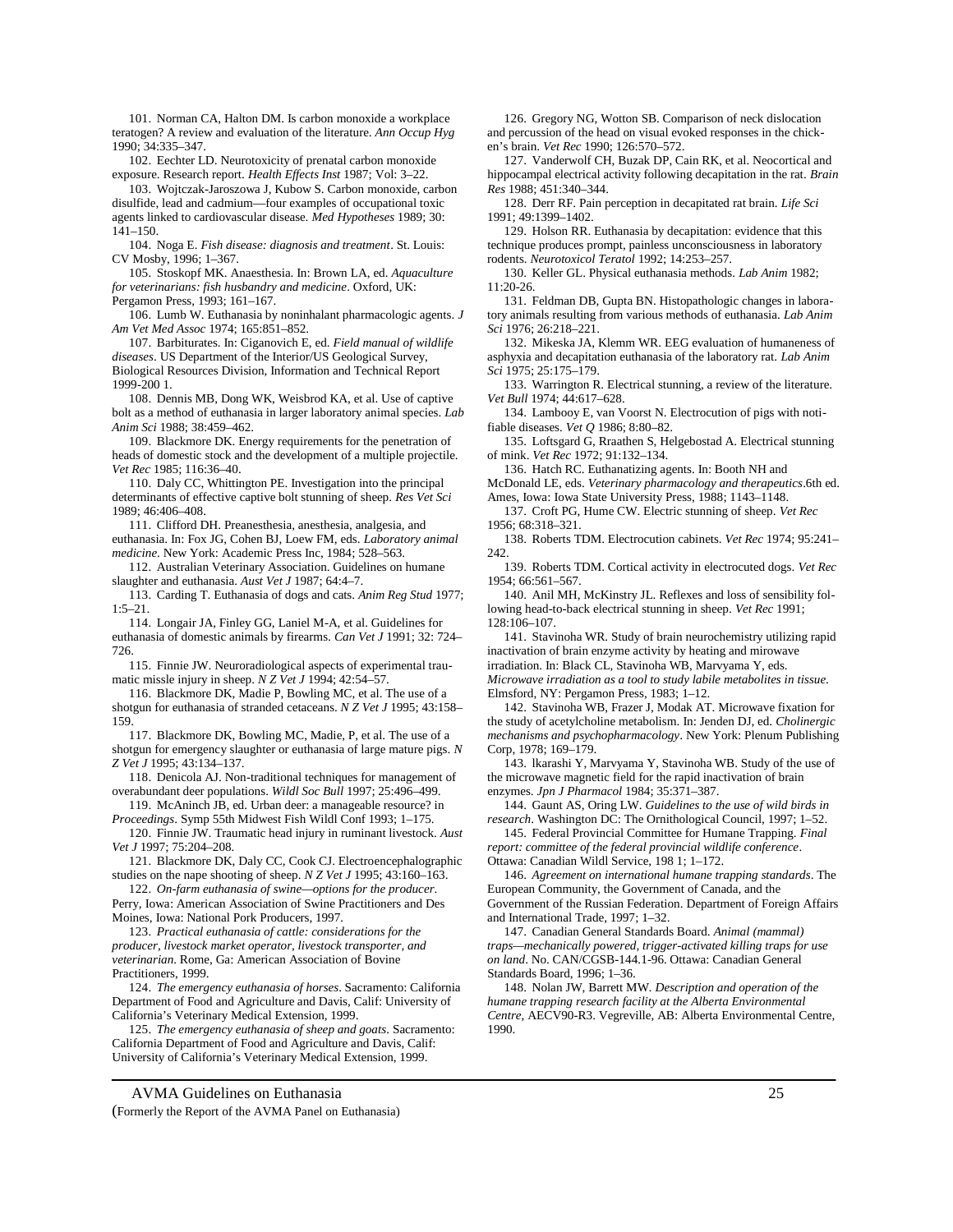149. *Animal (mammal) traps-part 4: methods for testing killing trap systems used on land or underwater*, TC 191, ISO/DIS 10990-4E. International Standardization Organization, 2000; 1–1 5.

150. Gilbert FF. Assessment of furbearer response to trapping devices. In: Chapman JA, Pursley D, eds. *Worldwide furbearer conference proceedings*. Frostburg, Md: 1981;1599–1611

151. Proulx G, Barrett MW. Evaluation of the Bionic Trap to quickly kill mink (*Mustela vison*) in simulated natural environments*. J Wildl Dis* 1991; 27:276–280.

152. Proulx G, Barrett MW. Field testing of the C120 magnum trap for mink. *Wildl Soc Bull* 1993; 21:421–426.

153. Hiltz M, Roy LD. Rating killing traps against humane trapping standards using computer simulations, in *Proceedings*. 19th Vertebrate Pest Conf 2000.

154. Proulx G, Barret M. Evaluation of the Bionic Trap to quickly kill fisher (*Martes pennanti*) in simulated natural environments. *J Wildl Dis* 1993; 29:310–316.

155. Proulx G, Pawlina IM, Wong RK. Re-evaluation of the C120 magnum and bionic traps to humanely kill mink. *J Wildl Dis* 1993; 29:1 84.

156. Proulx G, Barrett MW, Cook SR. The C120 Magnum with pan trigger: a humane trap for mink (*Mustela vison*). *J Wildl Dis* 1990; 26:5 11–5 17.

157. Proulx G, Kolenosky AJ, Cole PJ. Assessment of the Kania trap to humanely kill red squirrels (*Tamiasciurus hudsonicus*) in enclosures. *J Wildl Dis* 1993; 29:324–329.

158. Proulx G, Kolenosky AJ, Badry MJ, et al. Assessment of the Savageau 2001-8 trap to effectively kill arctic fox. *Wildl Soc Bull*  1993; 21:132–135.

159. Proulx G, Kolenosky AJ, Cole PJ, et al. A humane killing trap for lynx (Felis lynx): the Conibear 330 with clamping bars*. J Wildl Dis* 1995; 1:57–61.

160. Proulx G, Barret MW, Cook SR. The C120 Magnum: an effective kill trap for marten. *Wildl Soc Bull* 1989; 17:294–298.

161. Proulx G, Cook SR, Barrett MW. Assessment and preliminary development of the rotating jaw Conibear 120 trap to effectively kill marten (*Martes americana*). *Can J Zool* 1989; 67:1074–1079.

162. Naylor BJ, Novak M. Catch efficiency and selectivity of various traps and sets used for capturing American martens. *Wildl Soc Bull* 1994; 22:489–496.

163. Hill EP. *Evaluation of improved traps and trapping techniques*. Alabama Department of Conservation and Natural Resources P-R Project Report W-44-5 Job IV-B: 1-19.

164. King CM. The effects of two types of steel traps upon captured stoats *(Mustela erminea*). *J Zool (Lond)* 1995; 553–554.

165. Cooper JE, Ewbank R, Platt C, et al. *Euthanasia of amphibians and reptiles*. London: UFAQ/WSPA, 1989.

166. Twitchell C, Roy LD, Gilbert FF, et al. Effectiveness of rotating-jaw killing traps for beaver (*Castor canadensis*), in *Proceedings*. North Am Aquatic Furbearer Symp 1999.

167. Warburton B, Hall JV. Impact momentum and clamping force thresholds for developing standards for possum kill traps. *N Z J Zool* 1995; 22:39–44.

168. Guidelines for the capture, handling, and care of mammals as approved by the American Society of Mammalogists. *J Mammal*  1998; 79:1416–1 43 1.

169. *Improving animal welfare in US trapping programs*. Washington, DC: International Association of Fish and Wildlife Agencies, 1997.

170. Blackmore DK. Differences in behaviour between sheep and cattle during slaughter. Res Vet Sci 1984; 37:223–226.

171. Gregory NG, Wotton SB. Time to loss of brain responsiveness following exsanguination in calves. *Res Vet Sci* 1984; 37:141– 143.

172. Blackmore DK. Non-penetrative percussion stunning of sheep and calves. *Vet Rec* 1979; 105:372–375.

173. Canadian Council on Animal Care. *Guide to the care and use of experimental animals*. Vol 1. Ottawa: Canadian Council on Animal Care, 1980.

174. Green CJ. Euthanasia. In: *Animal anesthesia*. London: Laboratory Animals Ltd, 1979; 237-241.

175. Clifford DH. Preanesthesia, anesthesia, analgesia, and euthanasia. In: Fox JG, Cohen BJ, Loew FM, eds. *Laboratory animal medicine*. Orlando: Academic Press Inc, 1984; 527–562.

176. Finnie JW. Neuropathologic changes produced by non-penetrating percussive captive bolt stunning of cattle. *N Z Vet J* 1995; 43:183–185.

177. Gregory NG, Wotton SB. Effect of slaughter on spontaneous and evoked activity of the brain. *Br Poult Sci* 198 6; 27:195–205.

178. Eikelenboom G, ed. *Stunning of animals for slaughter*. Boston: Martinus Nijhoff Publishers, 1983; 1–227.

179. Booth NH. Drug and chemical residues in the edible tissues of animals. In: Booth NH, McDonald LE, eds. *Veterinary pharmacology and therapeutics*. 6th ed. Ames, Iowa: Iowa State University Press, 1988; 1149–1205.

180. Acceptable field methods in mammalogy: preliminary guidelines approved by the American Society of Mammalogists. *J Mammal* 1987; 68(Suppl 4):1–18.

181. American Ornithologists' Union. Report of committee on use of wild birds in research. *Auk* 1988; 105(Suppl):1A–41A.

182. American Society of Ichthyologists and Herpetologists, Herpetologist League, Society for the Study of Amphibians and Reptiles. Guidelines for the use of live amphibians and reptiles in field research. *J Herpetol* 1987; 21(suppl 4):1–14.

183. American Society of Ichthyologists and Herpetologists, American Fisheries Society, American Institute of Fisheries Research Biologists. Guidelines for use of fishes in field research. Copeia *Suppl*  1987; 1–12.

184. Cailliet GM. *Fishes: a field guide and laboratory manual on their structure, identification, and natural history*. Belmont, Calif: Wadsworth, 1986.

185. Schwartz JA, Warren R, Henderson D, et al. Captive and field tests of a method for immobilization and euthanasia of urban deer. *Wildl Soc Bull* 1997; 25:532–541.

186. Zwart P, deVries HR, Cooper JE. The humane killing of fishes, amphibia, reptiles and birds. *Tijdsehr Diergeneeskd* 1989; 114:557–565.

187. Burns R. Considerations in the euthanasia of reptiles, fish and amphibians, in *Proceedings*. AAZV, WDA, AAWV Joint Conference 1995; 243–249.

188. National Research Committee on Pain and Distress in Laboratory Animals. *Recognition of pain and distress in laboratory animals*. Washington DC: National Academy Press, 1992.

189. Heard DJ. Principles and techniques of anesthesia and analgesia for exotic practice*. Vet Clin North Am Small Anim Pract* 1993; 23:1301–1327.

190. Canadian Council on Animal Care. *Guide to the use and care of experimental animals*. Vol 2. Ottawa: Association of Universities and Colleges of Canada, 1984; 1–16.

191. Harrell L. Handling euthanasia in production facilities. In: Schaeffer DO, Kleinow KM, Krulisch L, eds. *The care and use of amphibians, reptiles and fish in research*. Bethesda, Md: Scientists Center for Animal Welfare, 1992; 129.

192. Ferguson HW. *Systemic pathology of fish*. Ames, Iowa: Iowa State University Press, 1989.

193. Letcher J. Intracelomic use of tricaine methane sulfonate for anesthesia of bullfrogs (*Rana catesbeiana*) and leopard frogs (*Rana pipens*). *Zoo Biol* 1992; 11:242–251.

194. Brown LA. Anesthesia in fish. *Vet Clin North Am Small Anim Pract* 1988; 18:317–330.

195. Josa A, Espinosa E, Cruz JI, et al. Use of 2-phenoxyethanol as an anesthetic agent in goldfish (*Cyprinus carpio*). *Vet Rec* 1992; 131:468.

#### AVMA Guidelines on Euthanasia 26

(Formerly the Report of the AVMA Panel on Euthanasia)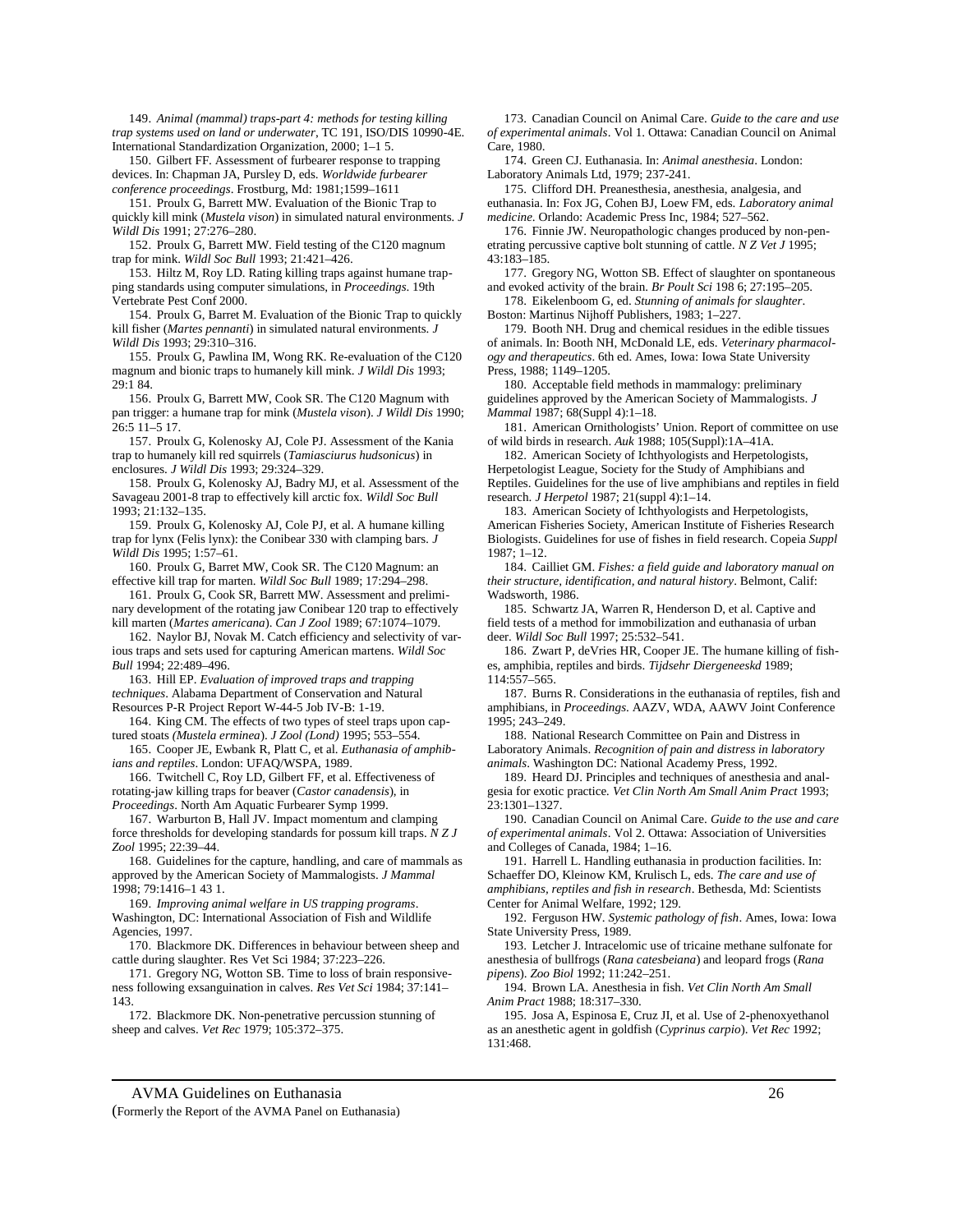196. Noga EJ. *Fish disease. Diagnosis and treatment*. St Louis: Mosby, 1996.

197. Brannian RE, Kirk E, Williams D. Anesthetic induction of kinosternid turtles with halothane. *J Zoo Anim Med* 1987; 1 8:115– 117.

198. Calderwood HW. Anesthesia for reptiles. *J Am Vet Med Assoc* 1971; 159:1618–1625.

199. Jackson OF, Cooper JE. Anesthesia and surgery. In: Cooper JE, Jackson OF, eds. *Diseases of the reptilia*. Vol. 2. New York: Academic Press Inc, 198 1; 535–549.

200. Johlin JM, Moreland FB. Studies of the blood picture of the turtle after complete anoxia. *J Biol Chem* 1933; 103:107–114.

201. Moberly WR. The metabolic responses of the common iguana, *Iguana iguana*, to walking and diving. *Comp Biochem Physiol*  1968; 27:21–32.

202. Storey KB. Life in a frozen state: adaptive strategies for natural freeze tolerance in amphibians and reptiles. *Am J Physiol*  1990; 258:R559–R568.

203. Burns R, McMahan B. Euthanasia methods for ectothermic vertebrates. In: Bonagura JD, ed. *Continuing veterinary therapy XII*. Philadelphia: WB Saunders Co, 1995; 1379–1381.

204. Cooper JE, Ewbank R, Platt C, et al. *Euthanasia of amphibians and reptiles*. London: Universities Federation for Animal Welfare and World Society for the Protection of Animals, 1989.

205. Zwart P, deVries HR, Cooper JE. Humane methods of killing fish, amphibians and birds. *Tijdschr Diergeneedkd* 1989; 114:557– 565.

206. Martin B. Evaluation of hypothermia for anesthesia in reptiles and amphibians. *ILAR News* 1995; 37:186–190.

207. Suckow MA, Terril LA, Grigdesby CF, et al. Evaluation of hypothermia-induced analgesia and influence of opioid antagonists in Leopard frogs (*Rana pipiens*). *Pharmacol Biochem Behav* 1999; 63: 39–43.

208. Schaffer DO. Anesthesia and analgesia in nontraditional laboratory animal species. In: Kohn DF, Wixson SK, White WJ, et al. eds. *Anesthesia and analgesia in laboratory animals*. San Diego: Academic Press Inc, 1997; 337–378.

209. Greer LL, Rowles T. Euthanasia. In: Dierauf LA, ed.*CRC handbook of marine mammal medicine: health, disease, and rehabilitation.* 2nd ed. Boca Raton, Fla: CRC Press, in press.

210. Blackmore DK, Madie P, Bowling MC, et al. The use of a shotgun for euthanasia of stranded cetaceans. *N Z Vet J* 1995; 43:158– 159.

211. Hyman J. Euthanasia in marine animals. In: Dierauf LA, ed. *CRC handbook of marine mammal medicine: health, disease, and rehabilitation*. Boca Raton, Fla: CRC Press, 1990; 265–266.

212. Lambooy E, Roelofs JA, Van Voorst N. Euthanasia of mink with carbon monoxide. *Vet Rec* 1985; 116:416.

213. Recommended code of practice for the care and handling of mink. Ottawa: Agriculture Canada, 1988; 1–17.

214. Singer D. Neonatal tolerance to hypoxia: a comparativephysiological approach. *Comp Biochem Physiol* 1999; 123:221–234.

215. Ludders JW, Schmidt RH, Dein J, et al. Drowning is not euthanasia. *Wildlife Soc Bull* 1999;27(3):1

216. Amass KD, Beaver BV, Bennet BT, et al. 2000 Report of the AVMA panel on euthanasia. *J Am Vet Med Assoc* 2001; 218:669–696.

217. American Association of Avian Pathologists Animal Welfare and Management Practices Committee. *Review of mechanical euthanasia of day-old poultry*. Athens, Ga: American Association of Avian Pathologists, 2005.

218. Jaksch W. Euthanasia of day-old male chicks in the poultry industry. *Int J Stud Anim Prob* 1981; 2:203-213.

219. Lambooij E, Pieterse C. Alternative stunning methods for poultry. ID-DLO report No. 97.037. In: Lambooij E, ed. *Proceedings satellite symposium: alternative stunning methods for poultry*. Lelystad, Netherlands: Institute for Animal Science & Health, 1997; 7-14.

220. Federation of Animal Science Societies. *Guide for the care and use of agricultural animals in agricultural research and teaching*. Savoy, Ill: Federation of Animal Science Societies, 1999.

221. Agriculture Canada. *Recommended code of practice for the care and handling of poultry from hatchery to processing plant*. Publication 1757/E. 1989. Ottawa: Agriculture Canada, 1989.

222. World Organization for Animal Health (OIE). *Terrestrial animal health code, appendix 3.7.6: guidelines for the killing of animals for disease control purposes*. Paris: World Organization for Animal Health (OIE), 2006.

223. European Council. *European Council Directive 93/119/EC of 22 December 1993 on the protection of animals at the time of slaughter or killing. Annex G: killing of surplus chicks and embryos in hatchery waste*. Brussels: European Council, 1993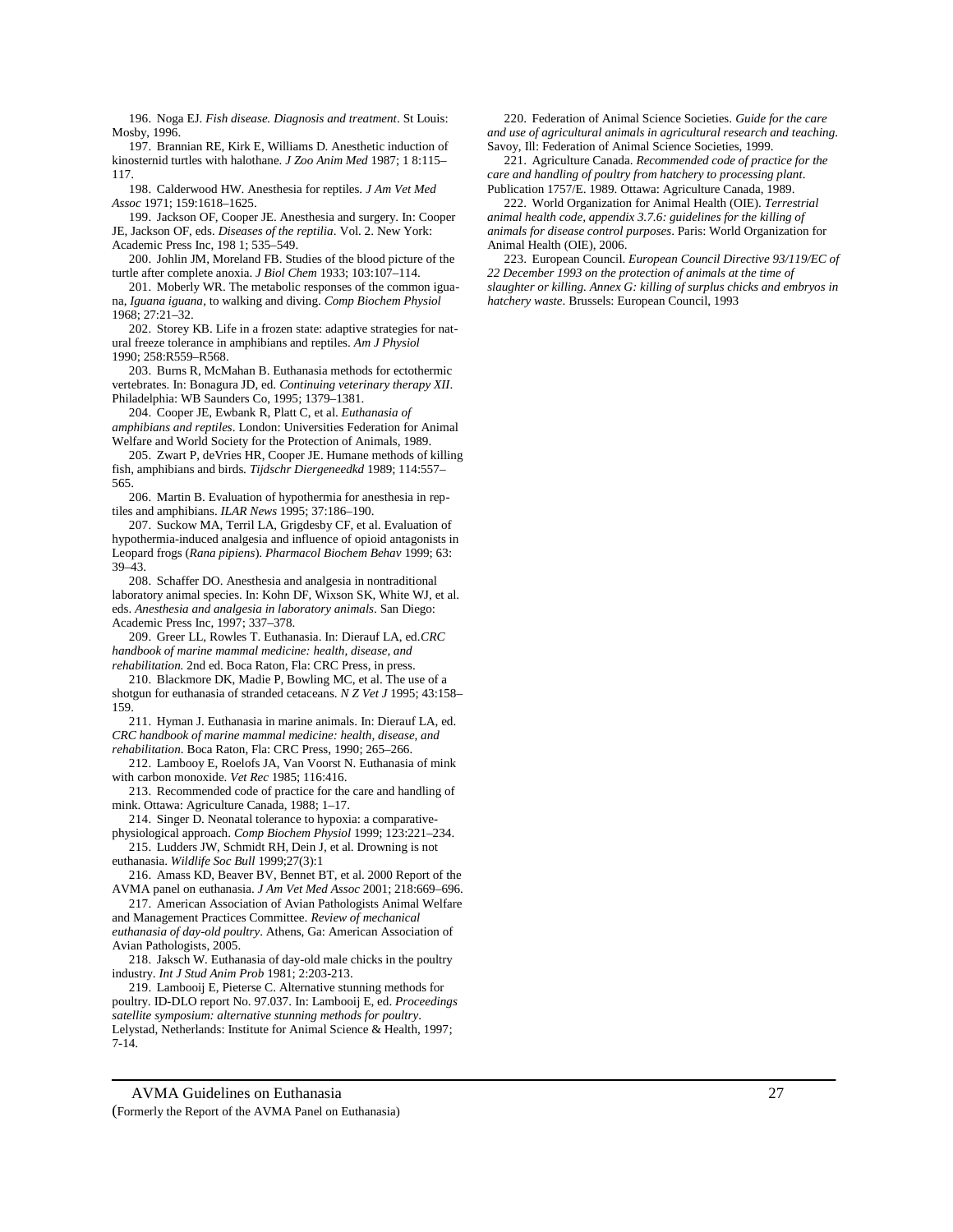### <span id="page-30-0"></span>**Appendix 1—Agents and methods of euthanasia by species**

Agents and methods of euthanasia by species (refer to Appendix 4 for unacceptable agents and methods.)

| <b>Species</b>                                   | Acceptable*<br>(refer to Appendix 2 and text for details)                                                                                                                                                                                   | Conditionally acceptable†<br>(refer to Appendix 3 and text for details)                   |
|--------------------------------------------------|---------------------------------------------------------------------------------------------------------------------------------------------------------------------------------------------------------------------------------------------|-------------------------------------------------------------------------------------------|
| Amphibians                                       | Barbiturates, inhalant anesthetics (in appropriate species), $CO2$ , $CO3$ , tricaine<br>methane sulfonate (TMS, MS 222), benzocaine hydrochloride, double pithing                                                                          | Penetrating captive bolt, gunshot, stunning and<br>decapitation, decapitation and pithing |
| <b>Birds</b>                                     | Barbiturates, inhalant anesthetics, $CO2$ , $CO2$ , gunshot (free-ranging only)<br>$N_2$ , Ar, cervical dislocation, decapitation, thoracic<br>compression (small, free-ranging only), maceration<br>(chicks, poults, and pipped eggs only) |                                                                                           |
| Cats                                             | Barbiturates, inhalant anesthetics, $CO2$ , $CO2$ , potassium chloride in conjunction<br>with general anesthesia                                                                                                                            | $N_2$ , Ar                                                                                |
| Dogs                                             | Barbiturates, inhalant anesthetics, $CO2$ , $CO2$ , potassium chloride in conjunction<br>with general anesthesia                                                                                                                            | $N_2$ , Ar, penetrating captive bolt, electrocution                                       |
| Fish                                             | Barbiturates, inhalant anesthetics, CO <sub>2</sub> , tricaine methane sulfonate (TMS, MS)<br>222), benzocaine hydrochloride, 2-phenoxyethanol                                                                                              | Decapitation and pithing, stunning and<br>decapitation/pithing                            |
| Horses                                           | Barbiturates, potassium chloride in conjunction with general anesthesia,<br>penetrating captive bolt                                                                                                                                        | Chloral hydrate (IV, after sedation), gunshot,<br>electrocution                           |
| Marine mammals                                   | Barbiturates, etorphine hydrochloride                                                                                                                                                                                                       | Gunshot (cetaceans $<$ 4 meters long)                                                     |
| Mink, fox, and other mammals<br>produced for fur | Barbiturates, inhalant anesthetics, $CO2$ (mink require high concentrations for<br>euthanasia without supplemental agents), CO, potassium chloride in<br>conjunction with general anesthesia                                                | $N_2$ , Ar, electrocution followed by cervical dislocation                                |
| Nonhuman primates                                | <b>Barbiturates</b>                                                                                                                                                                                                                         | Inhalant anesthetics, $CO_2$ , $CO$ , $N_2$ , Ar                                          |
| Rabbits                                          | Barbiturates, inhalant anesthetics, $CO2$ , $CO2$ , potassium chloride in conjunction<br>with general anesthesia                                                                                                                            | $N_2$ , Ar, cervical dislocation (< 1 kg), decapitation,<br>penetrating captive bolt      |
| Reptiles                                         | Barbiturates, inhalant anesthetics (in appropriate species), $CO2$ (in appropriate<br>species)                                                                                                                                              | Penetrating captive bolt, gunshot, decapitation and<br>pithing, stunning and decapitation |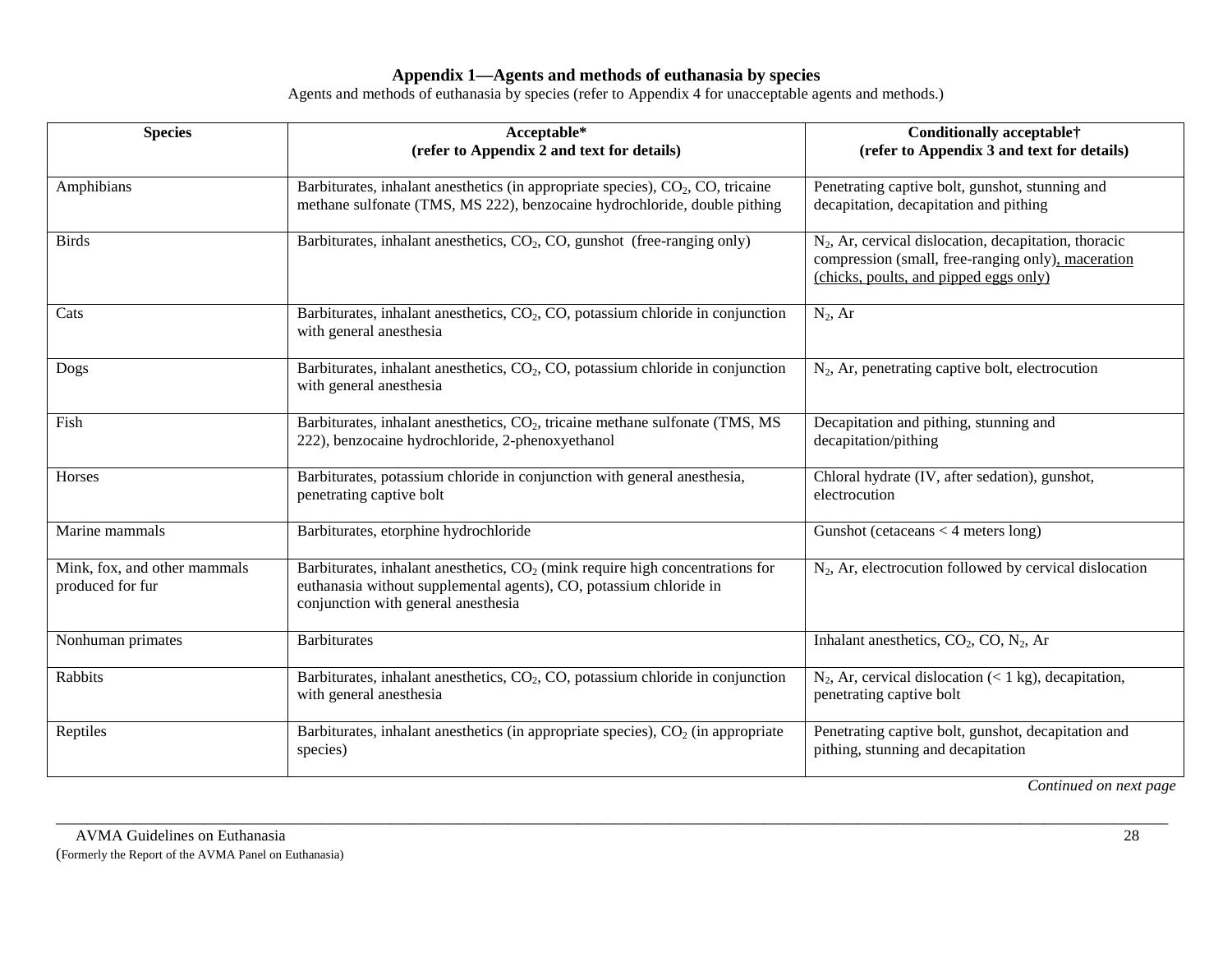| <b>Species</b>                  | Acceptable*<br>(refer to Appendix 2 and text for details)                                                                                                                                                                                                                                                                                                                                  | Conditionally acceptable†<br>(refer to Appendix 3 and text for details)                                                                                  |
|---------------------------------|--------------------------------------------------------------------------------------------------------------------------------------------------------------------------------------------------------------------------------------------------------------------------------------------------------------------------------------------------------------------------------------------|----------------------------------------------------------------------------------------------------------------------------------------------------------|
| Rodents and other small mammals | Barbiturates, inhalant anesthetics, $CO2$ , $CO2$ , potassium chloride in conjunction<br>with general anesthesia, microwave irradiation                                                                                                                                                                                                                                                    | Methoxyflurane, ether, $N_2$ , Ar, cervical dislocation (rats $\lt$<br>200 g), decapitation                                                              |
| <b>Ruminants</b>                | Barbiturates, potassium chloride in conjunction with general anesthesia,<br>penetrating captive bolt                                                                                                                                                                                                                                                                                       | Chloral hydrate (IV, after sedation), gunshot,<br>electrocution                                                                                          |
| Swine                           | Barbiturates, $CO2$ , potassium chloride in conjunction with general anesthesia,<br>penetrating captive bolt                                                                                                                                                                                                                                                                               | Inhalant anesthetics, CO, chloral hydrate (IV, after<br>sedation), gunshot, electrocution, blow to the head $\langle \langle 3 \rangle$<br>weeks of age) |
| Zoo animals                     | Barbiturates, inhalant anesthetics, $CO2$ , $CO2$ , potassium chloride in conjunction<br>with general anesthesia                                                                                                                                                                                                                                                                           | $N_2$ , Ar, penetrating captive bolt, gunshot                                                                                                            |
| Free-ranging wildlife           | Barbiturates IV or IP, inhalant anesthetics, potassium chloride in conjunction<br>with general anesthesia                                                                                                                                                                                                                                                                                  | $CO2, CO, N2, Ar, penetrating capture bolt, gunshot, kill$<br>traps (scientifically tested)                                                              |
|                                 | * Acceptable methods are those that consistently produce a humane death when used as the sole means of euthanasia.<br>†Conditionally acceptable methods are those that by the nature of the technique or because of greater potential for operator error or safety hazards might not consistently produce<br>humane death or are methods not well documented in the scientific literature. |                                                                                                                                                          |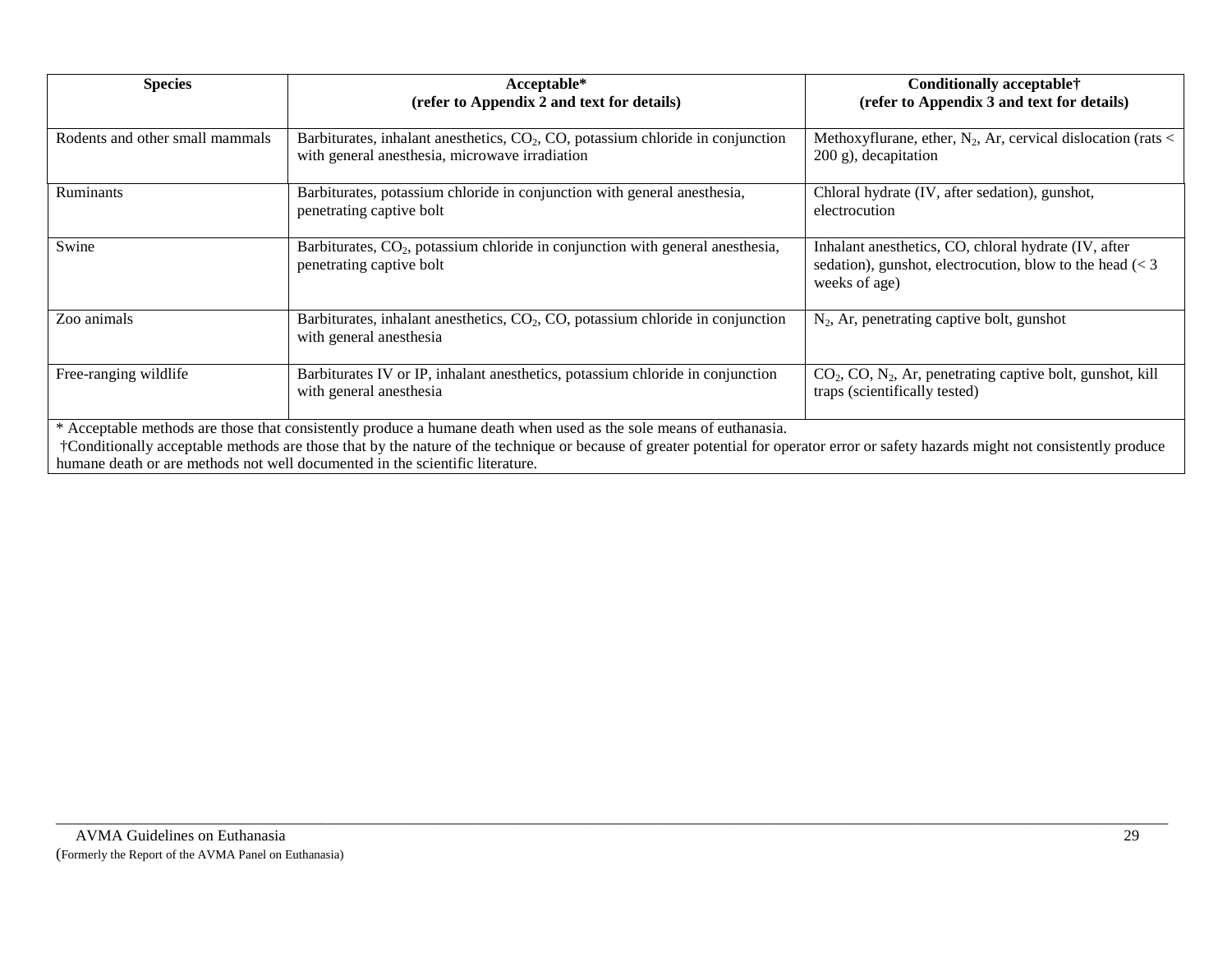## <span id="page-32-0"></span>**Appendix 2—Acceptable agents and methods of euthanasia**

Acceptable agents and methods of euthanasia—characteristics and modes of action (refer to text for details)

| <b>Agent</b>                          | <b>Classification</b>                                        | Mode of action                                                                                                                       | <b>Rapidity</b>                                                           | Ease of<br>performance                                                                   | <b>Safety for</b><br>personnel                                       | <b>Species suitability</b>                                                                                                                                                      | <b>Efficacy</b> and<br>comments                                                                        |
|---------------------------------------|--------------------------------------------------------------|--------------------------------------------------------------------------------------------------------------------------------------|---------------------------------------------------------------------------|------------------------------------------------------------------------------------------|----------------------------------------------------------------------|---------------------------------------------------------------------------------------------------------------------------------------------------------------------------------|--------------------------------------------------------------------------------------------------------|
| <b>Barbiturates</b>                   | Hypoxia<br>attributable to<br>depression of vital<br>centers | Direct depression<br>of cerebral cortex,<br>subcortical<br>structures, and vital<br>centers; direct<br>depression of heart<br>muscle | Rapid onset of<br>anesthesia                                              | Animal must be<br>restrained;<br>personnel must be<br>skilled to perform<br>IV injection | Safe except human<br>abuse potential;<br>DEA-controlled<br>substance | Most species                                                                                                                                                                    | Highly effective<br>when appropriately<br>administered;<br>acceptable IP in<br>small animals and<br>IV |
| Benzocaine<br>hydrochloride           | Hypoxia<br>attributable to<br>depression of vital<br>centers | Depression of CNS                                                                                                                    | Very rapid,<br>depending on dose                                          | Easily used                                                                              | Safe                                                                 | Fish, amphibians                                                                                                                                                                | <b>Effective</b> but<br>expensive                                                                      |
| Carbon dioxide<br>(bottled gas only)  | Hypoxia<br>attributable to<br>depression of vital<br>centers | Direct depression<br>of cerebral cortex,<br>subcortical<br>structures, and vital<br>centers; direct<br>depression of heart<br>muscle | Moderately rapid                                                          | Used in closed<br>container                                                              | Minimal hazard                                                       | Small laboratory<br>animals, birds, cats,<br>small dogs, rabbits,<br>mink (high<br>concentrations<br>required), zoo<br>animals,<br>amphibians, fish,<br>some reptiles,<br>swine | Effective, but time<br>required may be<br>prolonged in<br>immature and<br>neonatal animals             |
| Carbon monoxide<br>(bottled gas only) | Hypoxia                                                      | Combines with<br>hemoglobin,<br>preventing its<br>combination with<br>oxygen                                                         | Moderate onset<br>time, but insidious<br>so animal is<br>unaware of onset | Requires<br>appropriately<br>maintained<br>equipment                                     | Extremely<br>hazardous, toxic,<br>and difficult to<br>detect         | Most small species<br>including dogs,<br>cats, rodents, mink,<br>chinchillas, birds,<br>reptiles,<br>amphibians, zoo<br>animals, rabbits                                        | Effective;<br>acceptable only<br>when equipment is<br>properly designed<br>and operated                |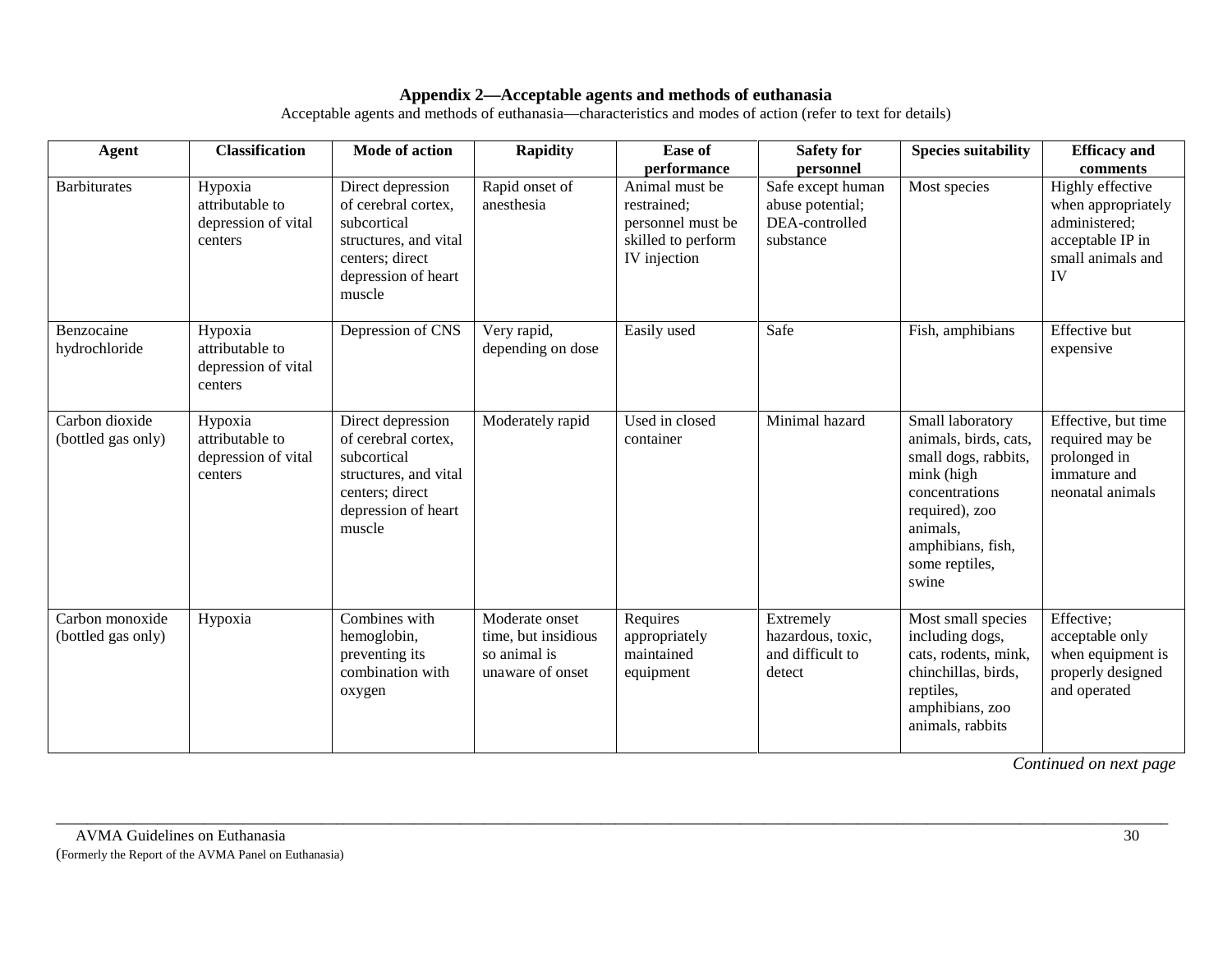| Agent                                                                                                           | <b>Classification</b>                                        | Mode of action                                                                                                              | <b>Rapidity</b>                                                                           | Ease of<br>performance                                                                                                                                   | <b>Safety for</b><br>personnel                                                     | <b>Species suitability</b>                                                                                                                                                         | <b>Efficacy</b> and<br>comments                                                                                      |
|-----------------------------------------------------------------------------------------------------------------|--------------------------------------------------------------|-----------------------------------------------------------------------------------------------------------------------------|-------------------------------------------------------------------------------------------|----------------------------------------------------------------------------------------------------------------------------------------------------------|------------------------------------------------------------------------------------|------------------------------------------------------------------------------------------------------------------------------------------------------------------------------------|----------------------------------------------------------------------------------------------------------------------|
| Inhalant anesthetics                                                                                            | Hypoxia<br>attributable to<br>depression of vital<br>centers | Direct depression<br>of cerebral cortex,<br>subcortical<br>structures, and vital<br>centers                                 | Moderately rapid<br>onset of anesthesia,<br>excitation may<br>develop during<br>induction | Easily performed<br>with closed<br>container; can be<br>administered to<br>large animals by<br>means of a mask                                           | Must be properly<br>scavenged or<br>vented to minimize<br>exposure to<br>personnel | Some amphibians,<br>birds, cats, dogs,<br>furbearing animals,<br>rabbits, some<br>reptiles, rodents<br>and other small<br>mammals, zoo<br>animals, fish, free-<br>ranging wildlife | Highly effective<br>provided that<br>subject is<br>sufficiently<br>exposed; either is<br>conditionally<br>acceptable |
| Microwave<br>irradiation                                                                                        | Brain enzyme<br>inactivation                                 | Direct inactivation<br>of brain enzymes<br>by rapid heating of<br>brain                                                     | Very rapid                                                                                | Requires training<br>and highly<br>specialized<br>equipment                                                                                              | Safe                                                                               | Mice, rats                                                                                                                                                                         | Highly effective for<br>special needs                                                                                |
| Penetrating captive<br>bolt                                                                                     | Physical damage to<br>brain                                  | Direct concussion<br>of brain tissue                                                                                        | Rapid                                                                                     | Requires skill,<br>adequate restraint,<br>and proper<br>placement of<br>captive bolt                                                                     | Safe                                                                               | Horses, ruminants,<br>swine                                                                                                                                                        | Instant loss of<br>consciousness, but<br>motor activity may<br>continue                                              |
| 2-Phenoxyethanol                                                                                                | Hypoxia<br>attributable to<br>depression of vital<br>centers | Depression of CNS                                                                                                           | Very rapid,<br>depending on dose                                                          | Easily used                                                                                                                                              | Safe                                                                               | Fish                                                                                                                                                                               | Effective but<br>expensive                                                                                           |
| Potassium chloride<br>(intracardially or<br>intravenously in<br>conjunction with<br>general anesthesia<br>only) | Hypoxia                                                      | Direct depression<br>of cerebral cortex,<br>subcortical<br>structures, and vital<br>centers secondary<br>to cardiac arrest. | Rapid                                                                                     | Requires training<br>and specialized<br>equipment for<br>remote injection<br>anesthesia, and<br>ability to give IV<br>injection of<br>potassium chloride | Anesthetics may be<br>hazardous with<br>accidental human<br>exposure               | Most species                                                                                                                                                                       | Highly effective,<br>some clonic muscle<br>spasms may be<br>observed                                                 |
| Tricaine methane<br>sulfonate (TMS,<br>MS 222)                                                                  | Hypoxia<br>attributable to<br>depression of vital<br>centers | Depression of CNS                                                                                                           | Very rapid,<br>depending on dose                                                          | Easily used                                                                                                                                              | Safe                                                                               | Fish, amphibians                                                                                                                                                                   | <b>Effective but</b><br>expensive                                                                                    |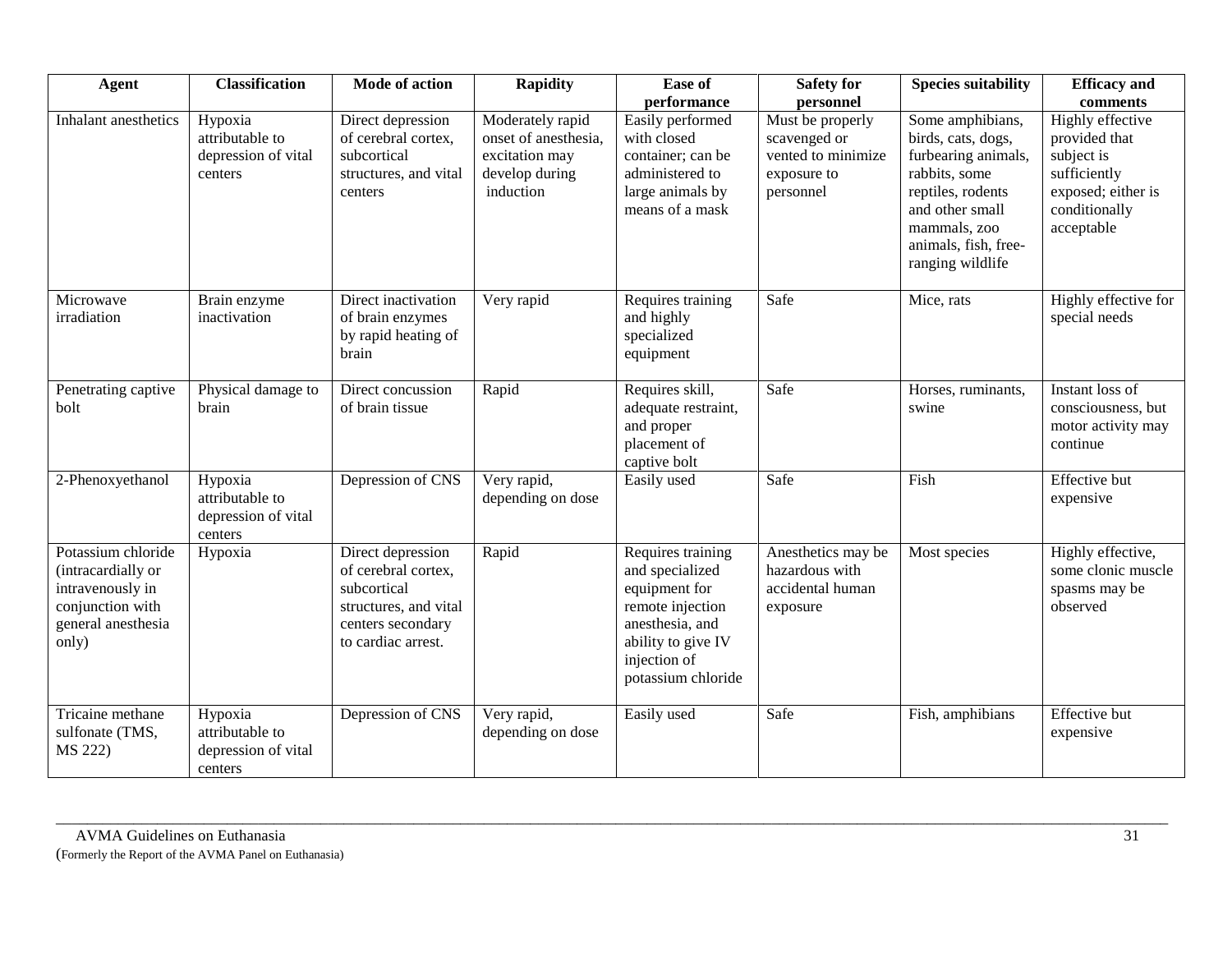## <span id="page-34-0"></span>**Appendix 3—Conditionally acceptable agents and methods of euthanasia**

Conditionally acceptable agents and methods of euthanasia—characteristics and modes of action (refer to text for details)

| Agent                                 | <b>Classification</b>                               | Mode of action                                                                                                                      | <b>Rapidity</b>                                                           | Ease of<br>performance                                             | <b>Safety for</b><br>personnel                               | <b>Species suitability</b>                                                                      | <b>Efficacy</b> and<br>comments                                                            |
|---------------------------------------|-----------------------------------------------------|-------------------------------------------------------------------------------------------------------------------------------------|---------------------------------------------------------------------------|--------------------------------------------------------------------|--------------------------------------------------------------|-------------------------------------------------------------------------------------------------|--------------------------------------------------------------------------------------------|
| Blow to the head                      | Physical damage to<br>brain                         | Direct concussion<br>of brain tissue                                                                                                | Rapid                                                                     | Requires skill,<br>adequate restraint,<br>and appropriate<br>force | Safe                                                         | Young pigs $<$ 3<br>weeks old                                                                   | Must be properly<br>applied to be<br>humane and<br>effective                               |
| Carbon dioxide<br>(bottled gas only)  | Hypoxia due to<br>depression of vital<br>centers    | Direct depression<br>of cerebral cortex,<br>subcortical<br>structures and vital<br>centers; direct<br>depression of heart<br>muscle | Moderately rapid                                                          | Used in closed<br>container                                        | Minimal hazard                                               | Nonhuman<br>primates, free-<br>ranging wildlife                                                 | Effective, but time<br>required may be<br>prolonged in<br>immature and<br>neonatal animals |
| Carbon monoxide<br>(bottled gas only) | Hypoxia                                             | Combines with<br>hemoglobin,<br>preventing its<br>combination with<br>oxygen                                                        | Moderate onset<br>time, but insidious<br>so animal is<br>unaware of onset | Requires<br>appropriately<br>maintained<br>equipment               | Extremely<br>hazardous, toxic,<br>and difficult to<br>detect | Nonhuman<br>primates, free-<br>ranging wildlife                                                 | Effective;<br>acceptable only<br>when equipment is<br>properly designed<br>and operated    |
| Cervical dislocation                  | Hypoxia due to<br>disruption of vital<br>centers    | Direct depression<br>of brain                                                                                                       | Moderately rapid                                                          | Requires training<br>and skill                                     | Safe                                                         | Poultry, birds,<br>laboratory mice,<br>rats $(< 200 \text{ g})$ ,<br>rabbits $(< 1 \text{ kg})$ | Irreversible; violent<br>muscle contractions<br>can occur after<br>cervical dislocation    |
| Chloral hydrate                       | Hypoxia from<br>depression of<br>respiratory center | Direct depression<br>of brain                                                                                                       | Rapid                                                                     | Personnel must be<br>skilled to perform<br>IV injection            | Safe                                                         | Horses, ruminants,<br>swine                                                                     | Animals should be<br>sedated prior to<br>administration                                    |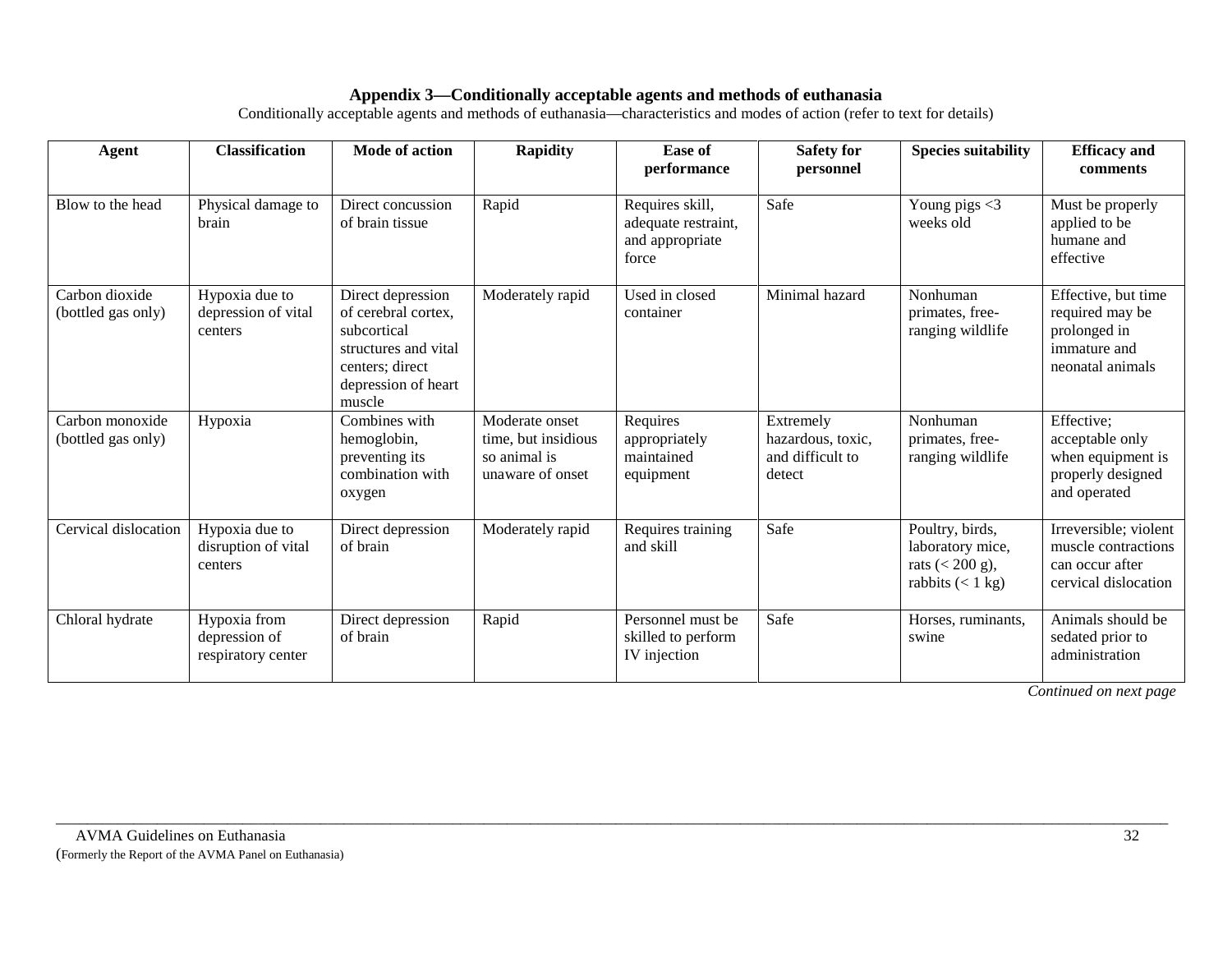| <b>Agent</b>         | <b>Classification</b>                            | <b>Mode of action</b>                                                                       | <b>Rapidity</b>                                                                           | <b>Ease of</b><br>performance                                                                                  | <b>Safety for</b><br>personnel                                                                                                                                       | <b>Species suitability</b>                                                                                                                                                                           | <b>Efficacy</b> and<br>comments                                                  |
|----------------------|--------------------------------------------------|---------------------------------------------------------------------------------------------|-------------------------------------------------------------------------------------------|----------------------------------------------------------------------------------------------------------------|----------------------------------------------------------------------------------------------------------------------------------------------------------------------|------------------------------------------------------------------------------------------------------------------------------------------------------------------------------------------------------|----------------------------------------------------------------------------------|
| Decapitation         | Hypoxia due to<br>disruption of vital<br>centers | Direct depression<br>of brain                                                               | Rapid                                                                                     | Requires training<br>and skill                                                                                 | Guillotine poses<br>potential employee<br>injury hazard                                                                                                              | Laboratory rodents;<br>small rabbits; birds;<br>some fish,<br>amphibians, and<br>reptiles (latter 3<br>with pithing)                                                                                 | Irreversible; violent<br>muscle contraction<br>can occur after<br>decapitation   |
| Electrocution        | Hypoxia                                          | Direct depression<br>of brain and cardiac<br>fibrillation                                   | Can be rapid                                                                              | Not easily<br>performed in all<br>instances                                                                    | Hazardous to<br>personnel                                                                                                                                            | Used primarily in<br>sheep, swine, foxes,<br>mink (with cervical<br>dislocation),<br>ruminants, animals<br>$> 5$ kg                                                                                  | Violent muscle<br>contractions occur<br>at same time as loss<br>of consciousness |
| Gunshot              | Hypoxia due to<br>disruption of vital<br>centers | Direct concussion<br>of brain tissue                                                        | Rapid                                                                                     | Requires skill and<br>appropriate firearm                                                                      | May be dangerous                                                                                                                                                     | Large domestic and<br>zoo animals,<br>reptiles,<br>amphibians,<br>wildlife, cetaceans<br>$(< 4$ meters long)                                                                                         | Instant loss of<br>consciousness, but<br>motor activity may<br>continue          |
| Inhalant anesthetics | Hypoxia due to<br>disruption of vital<br>centers | Direct depression<br>of cerebral cortex,<br>subcortical<br>structures, and vital<br>centers | Moderately rapid<br>onset of anesthesia;<br>excitation may<br>develop during<br>induction | Easily performed<br>with closed<br>container; can be<br>administered to<br>large animals by<br>means of a mask | Must be properly<br>scavenged or<br>vented to minimize<br>exposure to<br>personnel; ether has<br>explosive potential<br>and exposure to<br>ether may be<br>stressful | Nonhuman<br>primates, swine;<br>ether is<br>conditionally<br>acceptable for<br>rodents and small<br>mammals;<br>methoxyflurane is<br>conditionally<br>acceptable for<br>rodents and small<br>mammals | Highly effective<br>provided that<br>subject is<br>sufficiently<br>exposed       |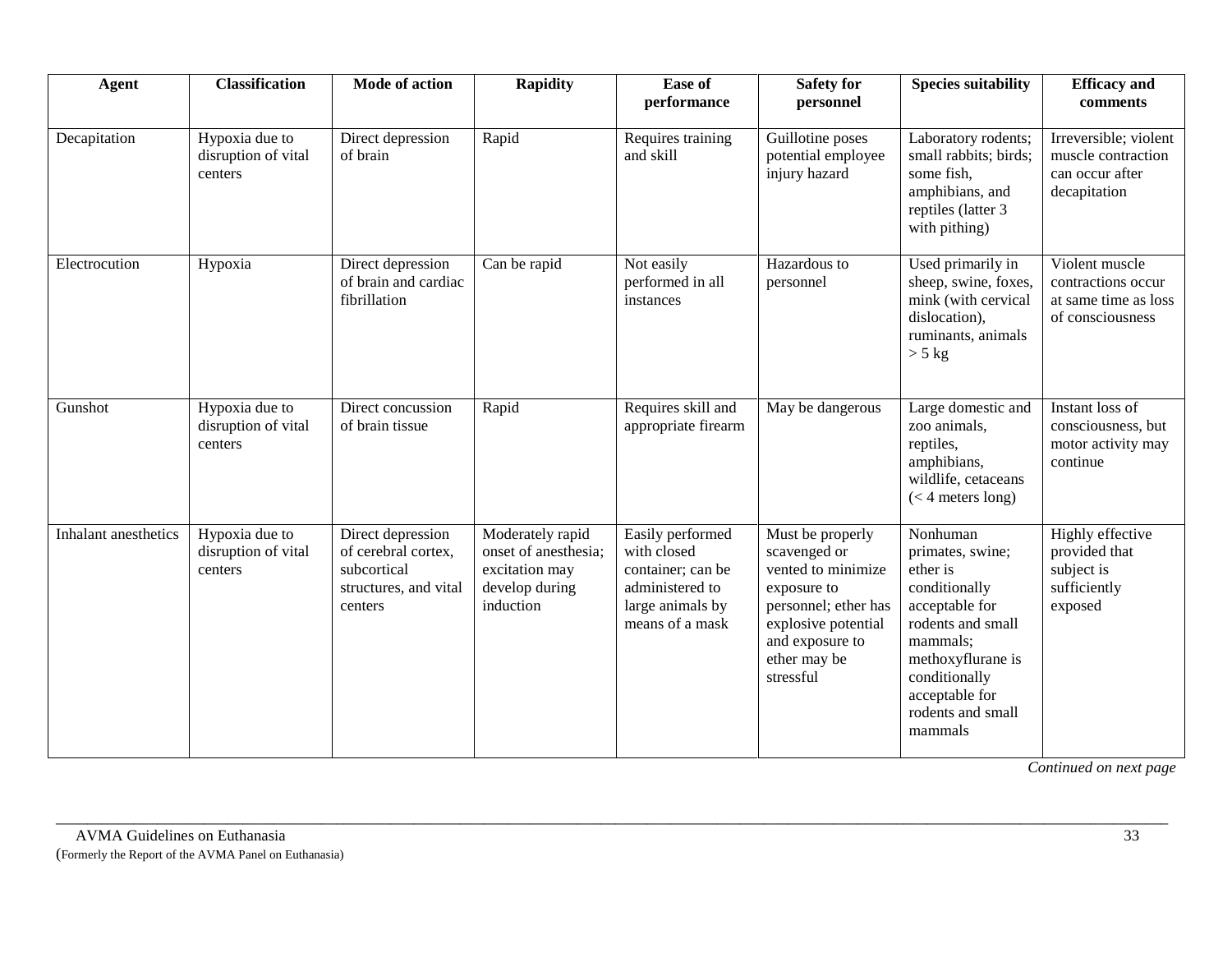| <b>Agent</b>                | <b>Classification</b>                                                         | <b>Mode of action</b>                                                | <b>Rapidity</b>  | Ease of<br>performance                                                                          | <b>Safety for</b><br>personnel   | <b>Species suitability</b>                                                                                                                     | <b>Efficacy</b> and<br>comments                                                                             |
|-----------------------------|-------------------------------------------------------------------------------|----------------------------------------------------------------------|------------------|-------------------------------------------------------------------------------------------------|----------------------------------|------------------------------------------------------------------------------------------------------------------------------------------------|-------------------------------------------------------------------------------------------------------------|
| Nitrogen, argon             | Hypoxia                                                                       | Reduces partial<br>pressure of oxygen<br>available to blood          | Rapid            | Used in closed<br>chamber with rapid<br>filling                                                 | Safe if used with<br>ventilation | Cats, small dogs,<br>birds, rodents,<br>rabbits, other small<br>species, mink, zoo<br>animals, nonhuman<br>primates, free-<br>ranging wildlife | Effective except in<br>young and<br>neonates; an<br>effective agent, but<br>other methods are<br>preferable |
| Penetrating captive<br>bolt | Physical damage to<br>brain                                                   | Direct concussion<br>of brain tissue                                 | Rapid            | Requires skill,<br>adequate restraint<br>and proper<br>placement of<br>captive bolt             | Safe                             | Dogs, rabbits, zoo<br>animals, reptiles,<br>amphibians, free-<br>ranging wildlife                                                              | Instant loss of<br>consciousness but<br>motor activity may<br>continue                                      |
| Pithing                     | Hypoxia due to<br>disruption of vital<br>centers, physical<br>damage to brain | Trauma of brain<br>and spinal cord<br>tissue                         | Rapid            | Easily performed<br>but requires skill                                                          | Safe                             | Some ectotherms                                                                                                                                | Effective, but death<br>not immediate<br>unless brain and<br>spinal cord are<br>pithed                      |
| Thoracic<br>compression     | Hypoxia and<br>cardiac arrest                                                 | Physical<br>interference with<br>cardiac and<br>respiratory function | Moderately rapid | Requires training                                                                               | Safe                             | Small- to medium-<br>sized free-ranging<br>birds                                                                                               | Apparently<br>effective                                                                                     |
| Maceration                  | Physical damage to<br>brain                                                   | Direct concussion<br>of brain tissue                                 | Rapid            | <b>Easily performed</b><br>with properly<br>designed,<br>commercially<br>available<br>equipment | Safe                             | Newly hatched<br>chicks and poults,<br>and pipped eggs<br>only                                                                                 | Effective when<br>equipment is<br>properly designed<br>and operated                                         |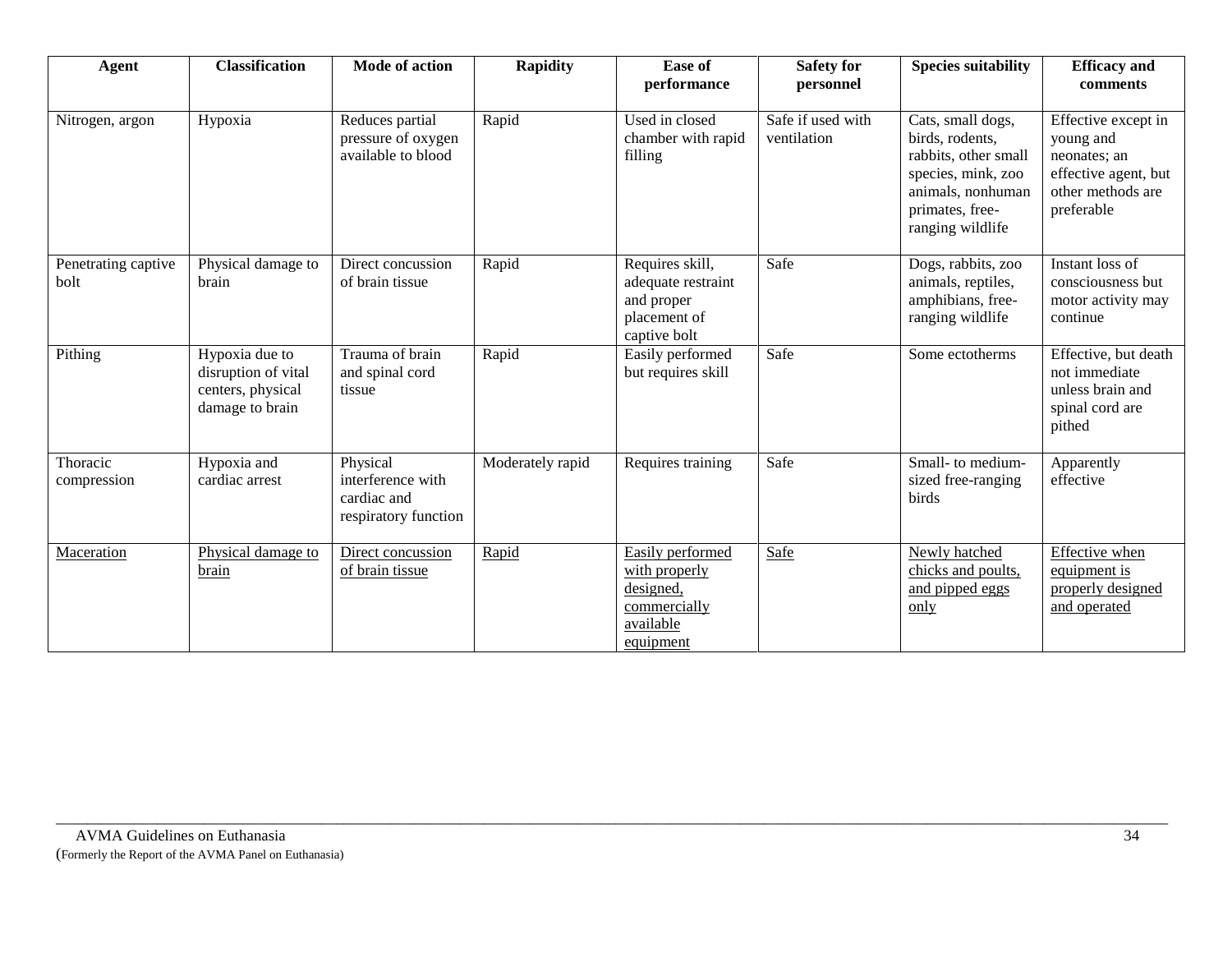#### **Appendix 4—Some unacceptable agents and methods of euthanasia**

<span id="page-37-0"></span>Some unacceptable agents and methods of euthanasia (refer to text for details)

| <b>Agent or method</b>          | <b>Comments</b>                                                                                                                                                                                                                                                                                                                                                                                                                                                                                                                                                                                                                                                                  |
|---------------------------------|----------------------------------------------------------------------------------------------------------------------------------------------------------------------------------------------------------------------------------------------------------------------------------------------------------------------------------------------------------------------------------------------------------------------------------------------------------------------------------------------------------------------------------------------------------------------------------------------------------------------------------------------------------------------------------|
| Air embolism                    | Air embolism may be accompanied by convulsions, opisthotonos, and vocalization. If used, it should be done only<br>in anesthetized animals.                                                                                                                                                                                                                                                                                                                                                                                                                                                                                                                                      |
| Blow to the head                | Unacceptable for most species.                                                                                                                                                                                                                                                                                                                                                                                                                                                                                                                                                                                                                                                   |
| Burning                         | Chemical or thermal burning of an animal is not an acceptable method of euthanasia.                                                                                                                                                                                                                                                                                                                                                                                                                                                                                                                                                                                              |
| Chloral hydrate                 | Unacceptable in dogs, cats, and small mammals.                                                                                                                                                                                                                                                                                                                                                                                                                                                                                                                                                                                                                                   |
| Chloroform                      | Chloroform is a known hepatotoxin and suspected carcinogen and, therefore, is extremely hazardous to personnel.                                                                                                                                                                                                                                                                                                                                                                                                                                                                                                                                                                  |
| Cyanide                         | Cyanide poses an extreme danger to personnel and the manner of death is aesthetically objectionable.                                                                                                                                                                                                                                                                                                                                                                                                                                                                                                                                                                             |
| Decompression                   | Decompression is unacceptable for euthanasia because of numerous disadvantages.<br>(1) Many chambers are designed to produce decompression at a rate 15 to 60 times faster than that recommended<br>as optimum for animals, resulting in pain and distress attributable to expanding gases trapped in body cavities.<br>(2) Immature animals are tolerant of hypoxia, and longer periods of decompression are required before respiration<br>ceases.<br>(3) Accidental recompression, with recovery of injured animals, can occur.<br>(4) Bleeding, vomiting, convulsions, urination, and defecation, which are aesthetically unpleasant, may develop in<br>unconscious animals. |
| Drowning                        | Drowning is not a means of euthanasia and is inhumane.                                                                                                                                                                                                                                                                                                                                                                                                                                                                                                                                                                                                                           |
| Exsanguination                  | Because of the anxiety associated with extreme hypovolemia, exsanguination should be done only in sedated,<br>stunned, or anesthetized animals.                                                                                                                                                                                                                                                                                                                                                                                                                                                                                                                                  |
| Formalin                        | Direct immersion of an animal into formalin, as a means of euthanasia, is inhumane.                                                                                                                                                                                                                                                                                                                                                                                                                                                                                                                                                                                              |
| Household products and solvents | Acetone, quaternary compounds (including CCl <sub>4</sub> ), laxatives, clove oil, dimethylketone, quaternary ammonium<br>products*, antacids, and other commercial and household products or solvents are not acceptable agents for<br>euthanasia.                                                                                                                                                                                                                                                                                                                                                                                                                              |